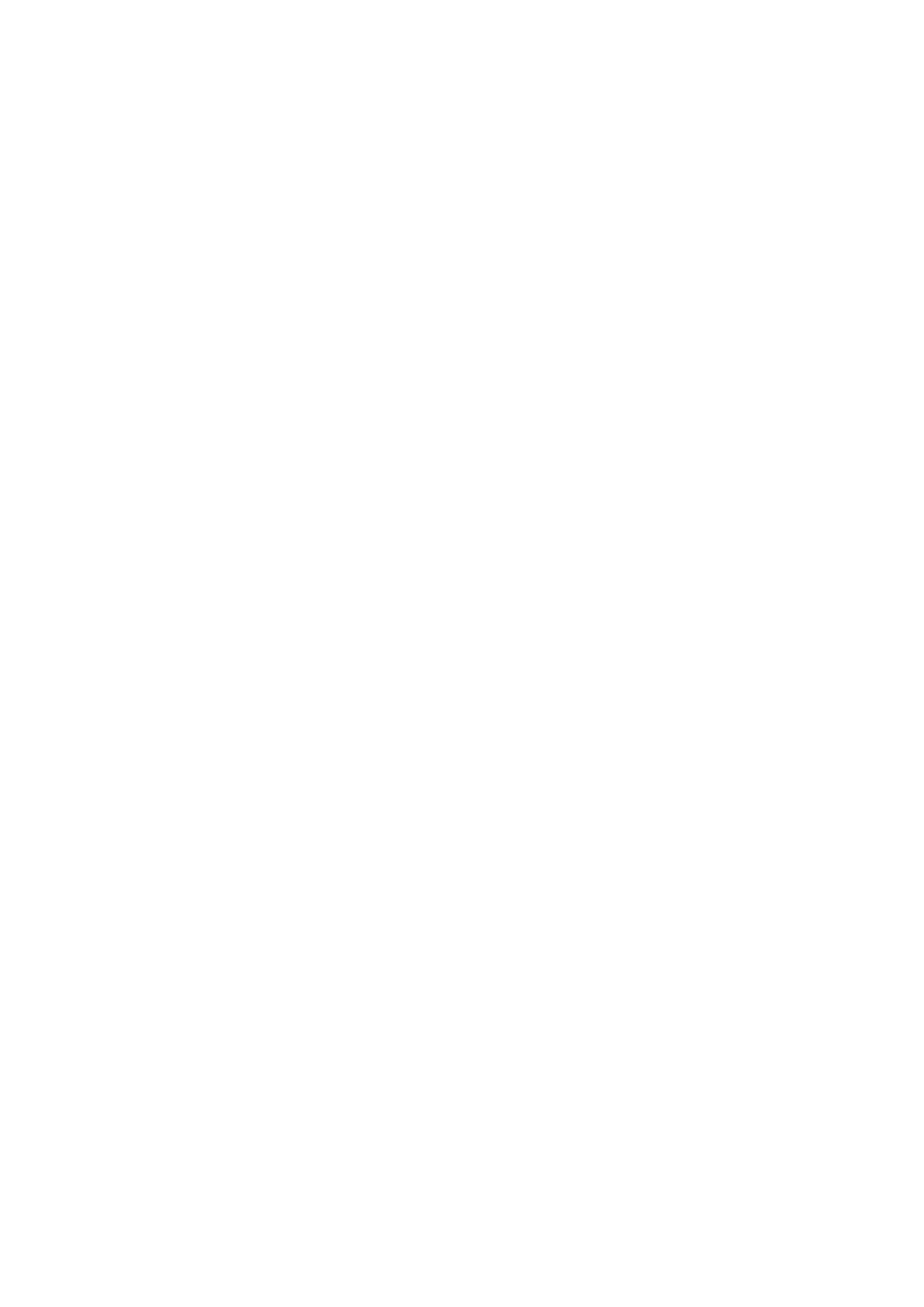

**Queensland** 

# **Health and Other Legislation Amendment Bill 2022**

|                    | Page                                                                                                                                 |
|--------------------|--------------------------------------------------------------------------------------------------------------------------------------|
| Part 1             | Preliminary                                                                                                                          |
| 1                  | Short title $\ldots \ldots \ldots \ldots \ldots \ldots \ldots \ldots \ldots \ldots \ldots \ldots \ldots$<br>10                       |
| 2                  | 10                                                                                                                                   |
| Part 2             | Amendments commencing on assent                                                                                                      |
| <b>Division 1</b>  | <b>Amendment of Ambulance Service Act 1991</b>                                                                                       |
| 3                  | 10                                                                                                                                   |
| 4                  | Amendment of s 5 (Disqualification from appointment)<br>10                                                                           |
| <b>Division 2</b>  | <b>Amendment of Criminal Code</b>                                                                                                    |
| 5                  | 11                                                                                                                                   |
| 6                  | Amendment of s 282 (Surgical operations and medical treatment)<br>11                                                                 |
| 7                  | Amendment of s 319A (Termination of pregnancy performed by<br>11                                                                     |
| <b>Division 3</b>  | <b>Amendment of Environmental Protection Act 1994</b>                                                                                |
| 8                  | 14                                                                                                                                   |
| 9                  | Amendment of sch 1 (Exclusions relating to environmental nuisance or<br>14                                                           |
| <b>Division 3A</b> | Amendment of Mental Health Act 2016                                                                                                  |
| 9A                 | 14                                                                                                                                   |
| 9B                 | 15                                                                                                                                   |
|                    | 14A<br>Territory of Norfolk Island taken to be a State<br>15                                                                         |
| <b>Division 3B</b> | Amendment of Mental Health Regulation 2017                                                                                           |
| 9C                 | 15                                                                                                                                   |
| 9D                 | Amendment of sch 1, s 1 (Corresponding laws for provisions of Act<br>relating to transfer of patients or transport of persons)<br>15 |
| 9Ε                 | Amendment of sch 1, s 2 (Corresponding laws for Act, s 368(1)(b) and<br>15                                                           |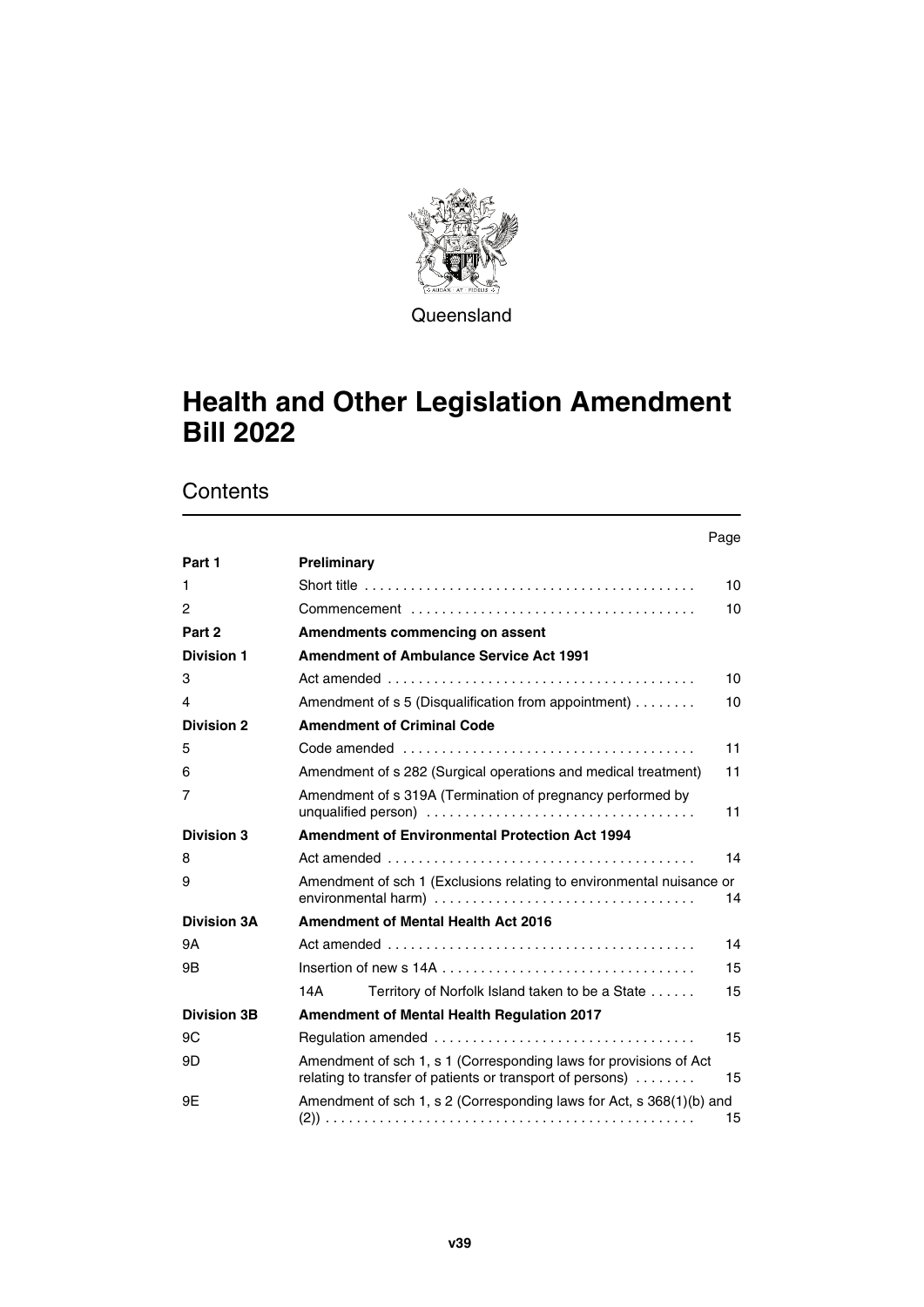| Contents          |                                                                                                                            |                                                                                                    |    |  |  |
|-------------------|----------------------------------------------------------------------------------------------------------------------------|----------------------------------------------------------------------------------------------------|----|--|--|
| 9Ε                | Amendment of sch 1, s 3 (Corresponding laws for Act, s 513, definition<br>interstate forensic order)<br>15                 |                                                                                                    |    |  |  |
| 9G                | Amendment of sch 1, s 4 (Corresponding laws for Act, ss 513 and 521,<br>definition interstate transfer requirements)<br>16 |                                                                                                    |    |  |  |
| <b>Division 4</b> |                                                                                                                            | <b>Amendment of Termination of Pregnancy Act 2018</b>                                              |    |  |  |
| 10                |                                                                                                                            |                                                                                                    | 16 |  |  |
| 11                |                                                                                                                            | Amendment of s 7 (Registered health practitioners who may assist)                                  | 16 |  |  |
| 12                |                                                                                                                            |                                                                                                    | 17 |  |  |
|                   | 8Α                                                                                                                         | Prescribed student with conscientious objection                                                    | 17 |  |  |
| 13                |                                                                                                                            | Amendment of sch 1 (Dictionary)                                                                    | 18 |  |  |
| Part 3            |                                                                                                                            | Amendments commencing by proclamation                                                              |    |  |  |
| <b>Division 1</b> |                                                                                                                            | <b>Amendment of Ambulance Service Act 1991</b>                                                     |    |  |  |
| 14                |                                                                                                                            | Act amended $\ldots \ldots \ldots \ldots \ldots \ldots \ldots \ldots \ldots \ldots \ldots \ldots$  | 19 |  |  |
| 15                |                                                                                                                            | Amendment of pt 4A, hdg (Root cause analyses)                                                      | 20 |  |  |
| 16                |                                                                                                                            | Amendment of s 36M (Disclosure of information-RCA team member or<br>20                             |    |  |  |
| 17                |                                                                                                                            | Amendment of s 36N (Disclosure of information-commissioning<br>authority or relevant person)<br>20 |    |  |  |
| 18                |                                                                                                                            | Amendment of s 36P (Giving of copy of RCA report—medical director)                                 |    |  |  |
|                   |                                                                                                                            |                                                                                                    | 21 |  |  |
| 19                |                                                                                                                            | Replacement of ss 49 and 49A                                                                       | 21 |  |  |
|                   | 49                                                                                                                         | Confidential information must not be disclosed by designated                                       | 21 |  |  |
|                   | 49A                                                                                                                        | Confidential information must not be disclosed by informed                                         | 21 |  |  |
| 20                |                                                                                                                            | Amendment of s 50D (Definitions for div 1)                                                         | 22 |  |  |
| 21                |                                                                                                                            | Replacement of s 50E (Disclosure required or permitted by law)                                     | 22 |  |  |
|                   | 50E                                                                                                                        | Disclosure required or permitted by law                                                            | 23 |  |  |
| 22                |                                                                                                                            | Replacement of s 50F (Disclosure with consent)                                                     | 23 |  |  |
|                   | 50F                                                                                                                        | Disclosure to, or with consent of, person to whom confidential                                     | 23 |  |  |
| 23                |                                                                                                                            | Replacement of s 50H (Disclosure of confidential information for care or<br>24                     |    |  |  |
|                   | 50H                                                                                                                        | Disclosure for care or treatment of person                                                         | 24 |  |  |
| 24                |                                                                                                                            | Insertion of new s 50IA                                                                            | 24 |  |  |
|                   | 50IA                                                                                                                       | Disclosure for protection, safety or wellbeing of child                                            | 24 |  |  |
| 25                |                                                                                                                            | Insertion of new ss 50KA-50KC                                                                      | 25 |  |  |
|                   | <b>50KA</b>                                                                                                                | Disclosure for funding arrangements and public health                                              | 25 |  |  |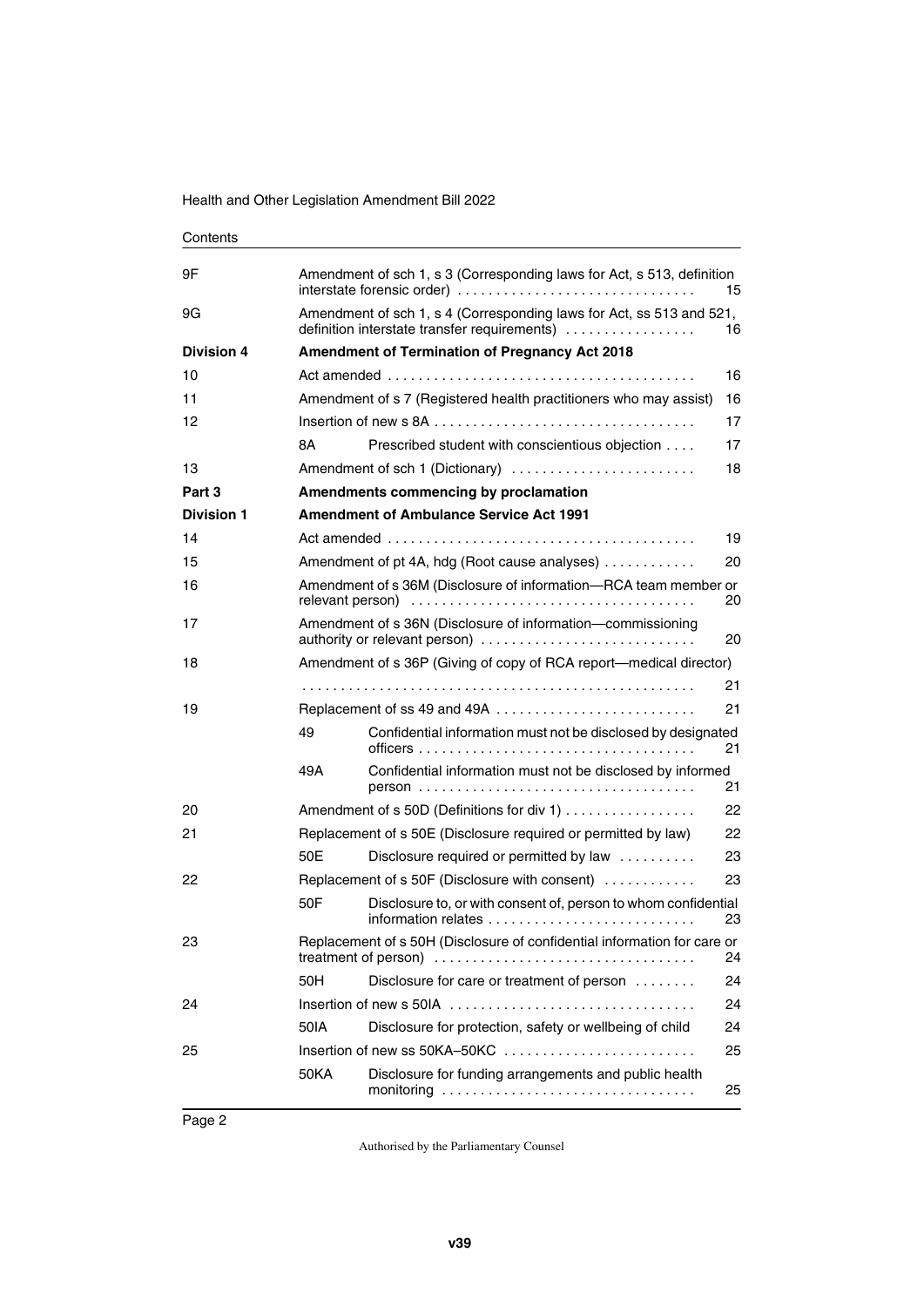#### Health and Other Legislation Amendment Bill 2022

|                   | 50KB       | Disclosure for purposes relating to health services                                                        | 25 |
|-------------------|------------|------------------------------------------------------------------------------------------------------------|----|
|                   | 50KC       | Disclosure by chief executive or the commissioner to lawyers                                               |    |
|                   |            |                                                                                                            | 26 |
| 26                |            | Replacement of s 50L (Disclosure to Commonwealth, another State or                                         | 26 |
|                   | 50L        | Disclosure to Commonwealth, another State, or<br>Commonwealth or State entity                              | 26 |
| 27                |            | Amendment of s 50P (Disclosure is authorised by chief executive)                                           | 28 |
| 28                |            | Amendment of s 50Q (Necessary or incidental disclosure)                                                    | 28 |
| 29                |            | Amendment, relocation and renumbering of s 50R (Application of this                                        | 28 |
| 30                |            |                                                                                                            | 29 |
|                   | Division 9 | Transitional provisions for Health and Other Legislation<br>Amendment Act 2022                             |    |
|                   | 103        | Definition for division                                                                                    | 29 |
|                   | 104        |                                                                                                            | 29 |
|                   | 105        | Application of s 50L to agreements in force immediately<br>before commencement                             | 30 |
| 31                |            | Amendment of sch 1 (Dictionary)                                                                            | 30 |
|                   |            |                                                                                                            |    |
| <b>Division 2</b> |            | Amendment of Hospital and Health Boards Act 2011                                                           |    |
| 32                |            |                                                                                                            | 31 |
| 33                |            | Amendment of s 139 (Definitions for pt 7)                                                                  | 31 |
| 34                |            | Amendment of s 142 (Confidential information must not be disclosed by                                      | 32 |
| 35                |            | Amendment of s 142A (Confidential information must not be disclosed by<br>prescribed health practitioners) | 32 |
| 36                |            | Amendment of s 143 (Disclosure required or permitted by law).                                              | 32 |
| 37                |            | Amendment of s 144 (Disclosure with consent)                                                               | 32 |
| 38                |            | Amendment of s 145 (Disclosure of confidential information for care or                                     | 32 |
| 39                |            | Amendment of s 146 (Disclosure to person who has sufficient interest in<br>health and welfare of person)   | 33 |
| 40                |            | Amendment of s 147 (Disclosure to lessen or prevent serious risk to life,                                  | 33 |
| 41                |            | Amendment of s 148 (Disclosure for the protection, safety or wellbeing of                                  | 33 |
| 42                |            | Amendment of s 154 (Disclosure to or by relevant chief executive)                                          | 33 |
| 43                |            | Amendment of s 155 (Disclosure to health practitioner registration board)                                  |    |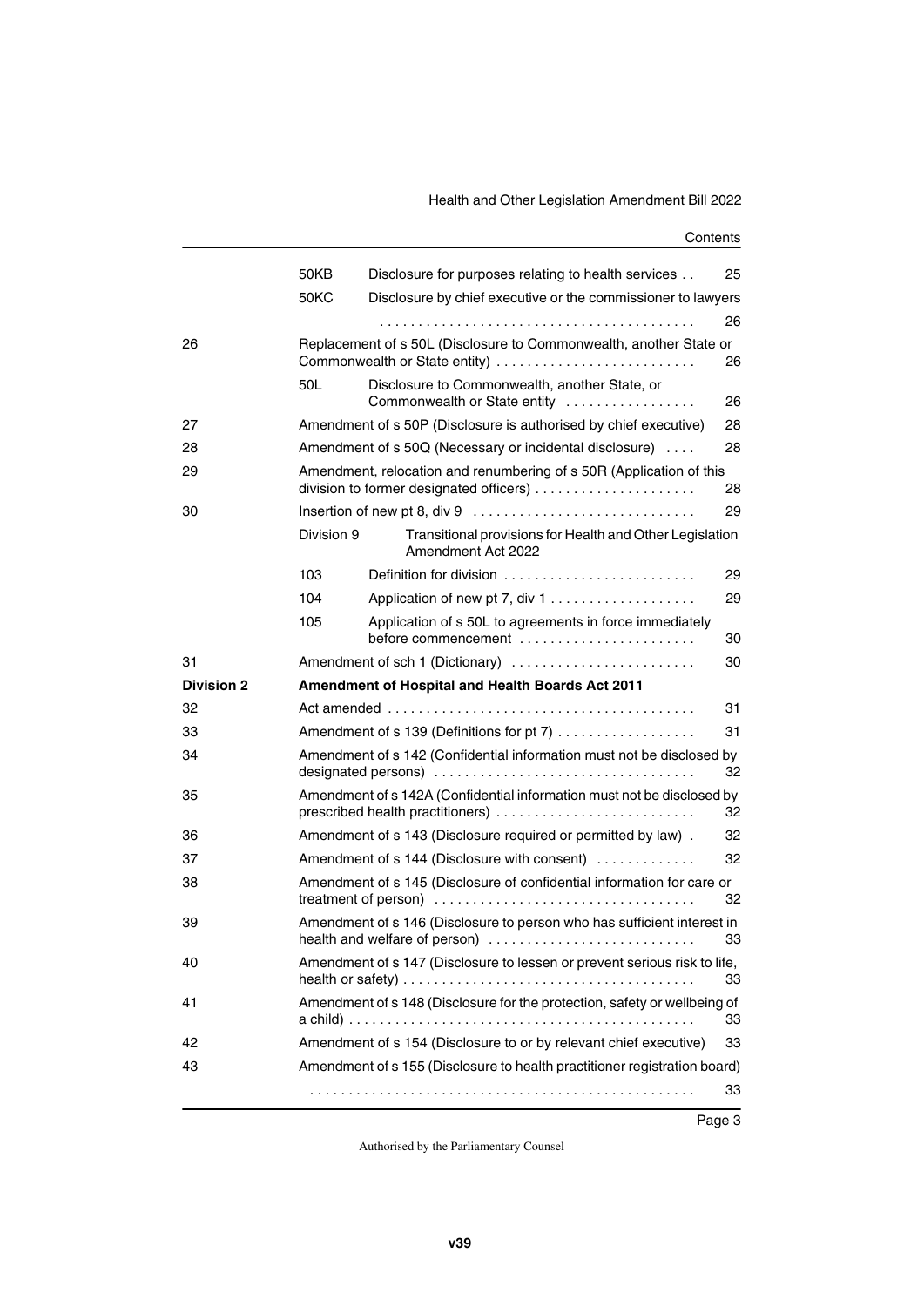| 44                |      | Amendment of s 156 (Disclosure to health ombudsman)<br>34                                                                         |    |  |
|-------------------|------|-----------------------------------------------------------------------------------------------------------------------------------|----|--|
| 45                |      | Amendment of s 157 (Disclosure to person performing functions under                                                               | 34 |  |
| 46                |      |                                                                                                                                   | 34 |  |
|                   | 157B | Disclosure to person performing functions under Mental                                                                            | 34 |  |
| 47                |      | Amendment of s 159 (Disclosure to Australian Red Cross Society)                                                                   | 34 |  |
| 48                |      | Amendment of pt 7, div 4, hdg (Access by prescribed health practitioner<br>to prescribed information system)                      | 35 |  |
| 49                |      | Amendment of s 161C (Prescribed health practitioner may access<br>prescribed information system and particular information)<br>35 |    |  |
| 50                |      | Amendment of sch 2 (Dictionary)                                                                                                   | 35 |  |
| <b>Division 3</b> |      | <b>Amendment of Mental Health Act 2016</b>                                                                                        |    |  |
| 51                |      |                                                                                                                                   | 36 |  |
| 52                |      | Amendment of s 38 (Action before exercising powers)                                                                               | 36 |  |
| 53                |      | Amendment of s 116 (Decision about unsoundness of mind and<br>diminished responsibility)<br>36                                    |    |  |
| 54                |      |                                                                                                                                   | 36 |  |
|                   | 117A | Substantial dispute about fact relied on in expert report                                                                         | 36 |  |
| 55                |      | Amendment of s 118 (Decision about fitness for trial)                                                                             | 37 |  |
| 56                |      |                                                                                                                                   | 37 |  |
|                   | 157A | Admissibility of expert's report in proceeding before<br>Magistrates Court                                                        | 37 |  |
| 57                |      | 38<br>Insertion of new ch 5, pt 5, div 4, sdiv 1, hdg $\ldots \ldots \ldots \ldots$                                               |    |  |
| 58                |      | Replacement of s 167 (Person subject to existing treatment authority or<br>treatment support order)                               | 38 |  |
|                   | 166A | Person subject to existing treatment support order                                                                                | 38 |  |
|                   | 167  | Person subject to existing treatment authority                                                                                    | 38 |  |
| 59                |      | Insertion of new ss 167B and 167C $\ldots$ , $\ldots$ , $\ldots$                                                                  | 39 |  |
|                   | 167B | Person subject to existing forensic order                                                                                         | 39 |  |
|                   | 167C | Person subject to existing treatment authority                                                                                    | 40 |  |
| 60                |      | Amendment of s 180A (Particular statements not admissible)                                                                        | 40 |  |
| 61                |      | Amendment of s 223 (Who is a nominated support person)<br>40                                                                      |    |  |
| 62                |      | Amendment of s 233 (Requirements for informed consent)<br>40                                                                      |    |  |
| 63                |      | Amendment of s 236 (Performance of electroconvulsive therapy with<br>41                                                           |    |  |
| 64                |      | Amendment of s 288 (Communication about patient with others)                                                                      | 41 |  |
| 65                |      | Amendment of s 307 (Annual report)                                                                                                | 42 |  |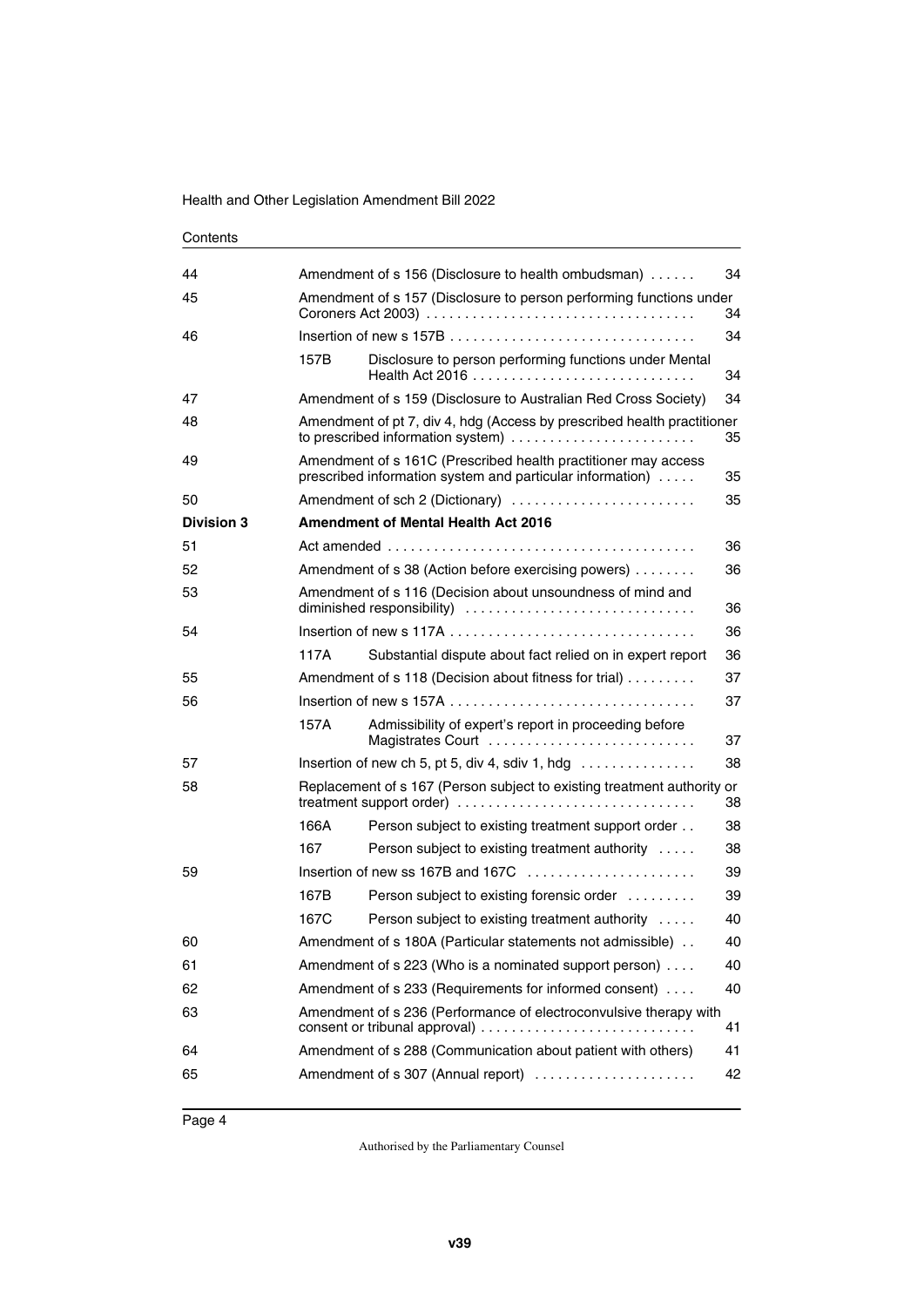| 66 | 42<br>Amendment of s 317 (Definitions for pt 6)    |                                                                                                                                                                                  |    |  |
|----|----------------------------------------------------|----------------------------------------------------------------------------------------------------------------------------------------------------------------------------------|----|--|
| 67 | Amendment of s 318 (Application)<br>43             |                                                                                                                                                                                  |    |  |
| 68 | Amendment of s 319 (Decision on application)<br>43 |                                                                                                                                                                                  |    |  |
| 69 |                                                    | Replacement of ss 322 and 323                                                                                                                                                    | 44 |  |
|    | 322                                                | Duration of information notice                                                                                                                                                   | 44 |  |
|    | 323                                                | Revocation of information notice                                                                                                                                                 | 45 |  |
| 70 |                                                    |                                                                                                                                                                                  | 47 |  |
| 71 |                                                    | Amendment of s 351 (Transfer between services by agreement of                                                                                                                    | 47 |  |
| 72 |                                                    | Amendment of s 352 (Transfer between services by requirement of chief                                                                                                            | 48 |  |
| 73 |                                                    | Amendment of s 353 (Transfer between authorised mental health service<br>and forensic disability service)                                                                        | 48 |  |
| 74 |                                                    | Amendment of s 354 (Transfer of person subject to treatment authority<br>to another State) $\ldots \ldots \ldots \ldots \ldots \ldots \ldots \ldots \ldots \ldots \ldots \ldots$ | 48 |  |
| 75 |                                                    | Amendment of s 355 (Transfer of person subject to interstate order from                                                                                                          | 49 |  |
| 76 |                                                    | Replacement of s 368 (Apprehension of person absent from interstate<br>mental health service)                                                                                    | 50 |  |
|    | 368                                                | Apprehension, detention and transport of person absent from<br>interstate mental health service                                                                                  | 50 |  |
| 77 |                                                    | Amendment of s 383 (Purpose of pt 7)                                                                                                                                             | 51 |  |
| 78 |                                                    | Amendment of s 427 (Transfer to another authorised mental health                                                                                                                 | 51 |  |
| 79 |                                                    | Amendment of s 435 (Requirement to conduct periodic review                                                                                                                       | 52 |  |
| 80 |                                                    | Amendment of s 456 (Transfer of responsibility for forensic patient)                                                                                                             | 52 |  |
| 81 |                                                    | Amendment of s 467 (Requirement to conduct periodic review                                                                                                                       | 52 |  |
| 82 |                                                    | Amendment of s 479 (Transfer to another authorised mental health                                                                                                                 | 53 |  |
| 83 |                                                    | Amendment of s 507 (Who may apply)                                                                                                                                               | 53 |  |
| 84 |                                                    | Amendment of s 509 (Decision on application)                                                                                                                                     | 54 |  |
| 85 |                                                    | Amendment of s 513 (Definitions for div 1)                                                                                                                                       | 56 |  |
| 86 |                                                    | Replacement of s 515 (Requirements for application)                                                                                                                              | 56 |  |
|    | 515                                                |                                                                                                                                                                                  | 56 |  |
| 87 |                                                    | Amendment of s 516 (Notice of hearing)                                                                                                                                           | 58 |  |
| 88 |                                                    | Amendment of s 517 (Decision on application)                                                                                                                                     | 58 |  |
| 89 |                                                    | Amendment of s 518 (Making of forensic order)                                                                                                                                    | 59 |  |
|    |                                                    |                                                                                                                                                                                  |    |  |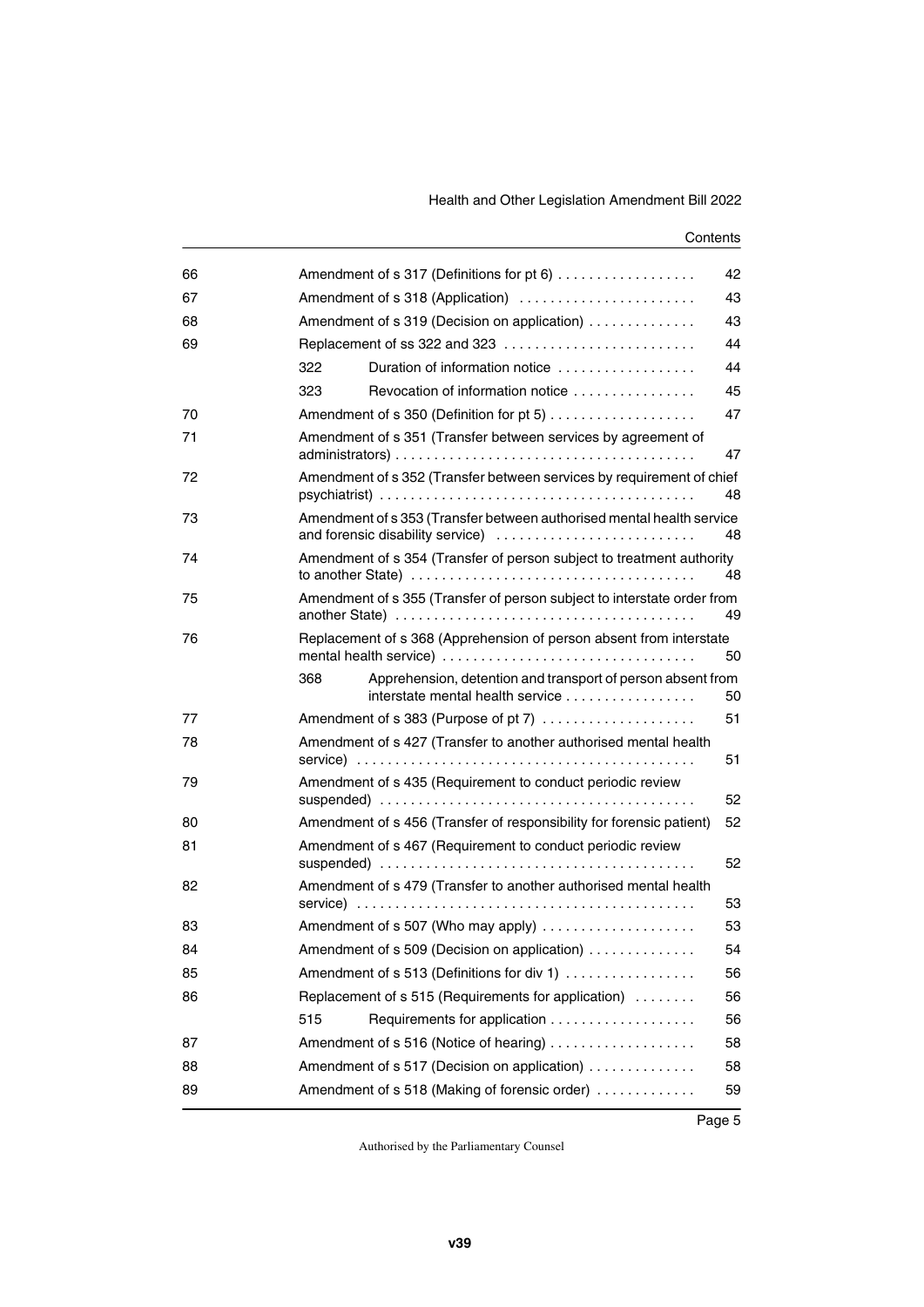| 90  |        | Replacement of ss 519 and 520                                                                 | 59 |
|-----|--------|-----------------------------------------------------------------------------------------------|----|
|     | 519    | When interstate transfer approval takes effect                                                | 59 |
|     | 520    | Transport of patient seeking transfer under interstate transfer                               | 60 |
| 91  |        | Replacement of s 521 (Definition for div 2)                                                   | 61 |
|     | 521    | Definitions for division                                                                      | 61 |
| 92  |        | Amendment of s 522 (Who may apply)                                                            | 62 |
| 93  |        | Replacement of s 523 (Requirements for application)                                           | 62 |
|     | 523    |                                                                                               | 62 |
| 94  |        | Amendment of s 524 (Notice of hearing)                                                        | 64 |
| 95  |        | Amendment of s 525 (Decision on application)                                                  | 64 |
| 96  |        |                                                                                               | 66 |
|     | 526    | When interstate transfer approval or international transfer                                   | 66 |
|     | 527    | Transport of patient seeking transfer under interstate transfer                               | 66 |
|     | 527A   | Transport of patient seeking transfer under international<br>transfer approval                | 67 |
|     | 528    |                                                                                               | 68 |
| 97  |        | Amendment of s 532 (Definitions for pt 2)                                                     | 69 |
| 98  |        | Amendment of s 740 (Appointment of representative)                                            | 69 |
| 99  |        | Amendment of s 776 (Definitions for ch 17)                                                    | 69 |
| 100 |        | Replacement of ss 778 and 779                                                                 | 70 |
|     | 778    | Offence to use or disclose personal information                                               | 70 |
| 101 |        | Amendment of s 781 (Disclosure to identify and offer support to victims)                      |    |
|     |        |                                                                                               | 71 |
| 102 |        | Amendment of s 797 (Protection of official from liability)<br>72                              |    |
| 103 |        | Replacement of ch 21, hdg (Transitional provision for Hospital<br>Foundations Act 2018)<br>72 |    |
| 104 |        |                                                                                               | 72 |
|     | Part 2 | Transitional provisions for Health and Other Legislation<br>Amendment Act 2022                |    |
|     | 865    | Definitions for part                                                                          | 73 |
|     | 866    | Application of new s 117A to reference made before<br>commencement                            | 73 |
|     | 867    | Application of new s 157A to reference made before                                            | 74 |
|     | 868    | Application of new ss 317, 322 and 323                                                        | 74 |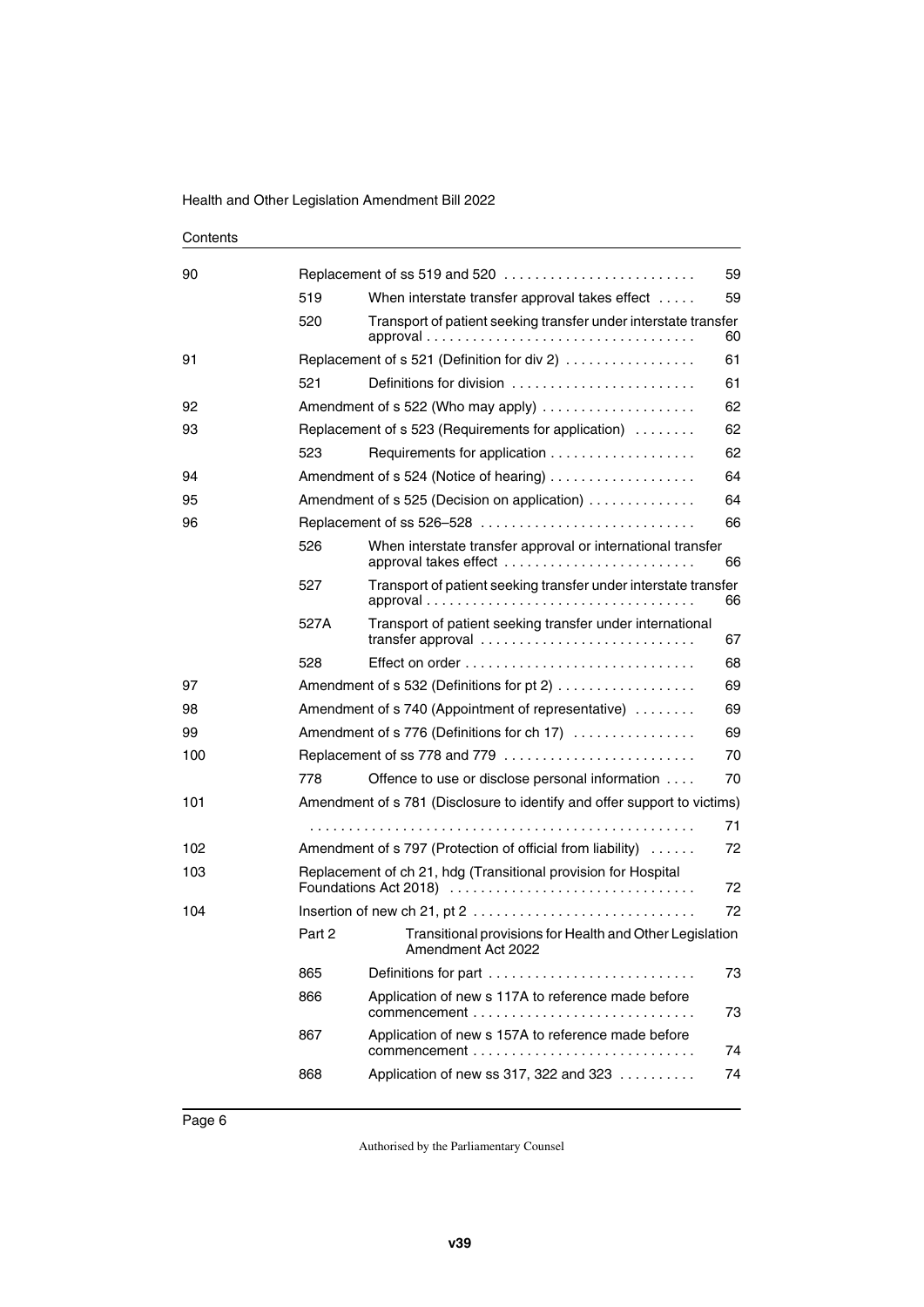|                   | 869                                                                                                | Apprehension and transport of persons                                                   | 74 |  |  |
|-------------------|----------------------------------------------------------------------------------------------------|-----------------------------------------------------------------------------------------|----|--|--|
|                   | 870                                                                                                | Application of new s 509                                                                | 75 |  |  |
|                   | 871                                                                                                | Application of new ch 12, pt 10                                                         | 75 |  |  |
|                   | 872                                                                                                | Application of new s 778                                                                | 76 |  |  |
| 105               |                                                                                                    | Amendment of sch 3 (Dictionary)                                                         | 76 |  |  |
| <b>Division 4</b> | Amendment of Public Health (Infection Control for Personal<br><b>Appearance Services) Act 2003</b> |                                                                                         |    |  |  |
| 106               |                                                                                                    |                                                                                         | 77 |  |  |
| 107               |                                                                                                    | Amendment of s 44 (Applications for renewal of licence)<br>77                           |    |  |  |
| 108               | Amendment of s 46 (Licence taken to be in force while application for<br>78                        |                                                                                         |    |  |  |
| 109               |                                                                                                    | Insertion of new pt 4, div 2A                                                           | 78 |  |  |
|                   | Division 2A                                                                                        | Restoration of licences                                                                 |    |  |  |
|                   | 46A                                                                                                | Applications for restoration of licence                                                 | 78 |  |  |
|                   | 46B                                                                                                | Inquiries into application for restoration of licence                                   | 80 |  |  |
|                   | 46C                                                                                                | Expired licence taken to be in force while application for<br>restoration is considered | 80 |  |  |
| 110               |                                                                                                    | Amendment of s 58 (Applications)                                                        | 81 |  |  |
| 111               |                                                                                                    | Insertion of new pt 10, div 1, hdg $\dots \dots \dots \dots \dots \dots \dots \dots$    | 81 |  |  |
| 112               |                                                                                                    |                                                                                         | 81 |  |  |
|                   | Division 2                                                                                         | Transitional provisions for Health and Other Legislation<br>Amendment Act 2022          |    |  |  |
|                   | 161                                                                                                | Continuing application of former pt 4, div 2                                            | 81 |  |  |
|                   | 162                                                                                                |                                                                                         | 82 |  |  |
| <b>Division 5</b> |                                                                                                    | <b>Amendment of Radiation Safety Act 1999</b>                                           |    |  |  |
| 113               |                                                                                                    |                                                                                         | 83 |  |  |
| 114               | Amendment of s 51 (Procedural requirements for applications).<br>83                                |                                                                                         |    |  |  |
| Division 6        | <b>Amendment of Transplantation and Anatomy Act 1979</b>                                           |                                                                                         |    |  |  |
| 115               | 84                                                                                                 |                                                                                         |    |  |  |
| 116               | 84                                                                                                 |                                                                                         |    |  |  |
| Part 4            | Minor and consequential amendments                                                                 |                                                                                         |    |  |  |
| 117               | 85                                                                                                 |                                                                                         |    |  |  |
| <b>Schedule 1</b> |                                                                                                    | Minor and consequential amendments                                                      | 86 |  |  |
| Part 1            |                                                                                                    | Amendments commencing on assent                                                         |    |  |  |
|                   |                                                                                                    | Corrective Services Act 2006                                                            | 86 |  |  |
|                   |                                                                                                    | Water Supply (Safety and Reliability) Act 2008                                          | 86 |  |  |
| Part 2            |                                                                                                    | Amendments commencing by proclamation                                                   |    |  |  |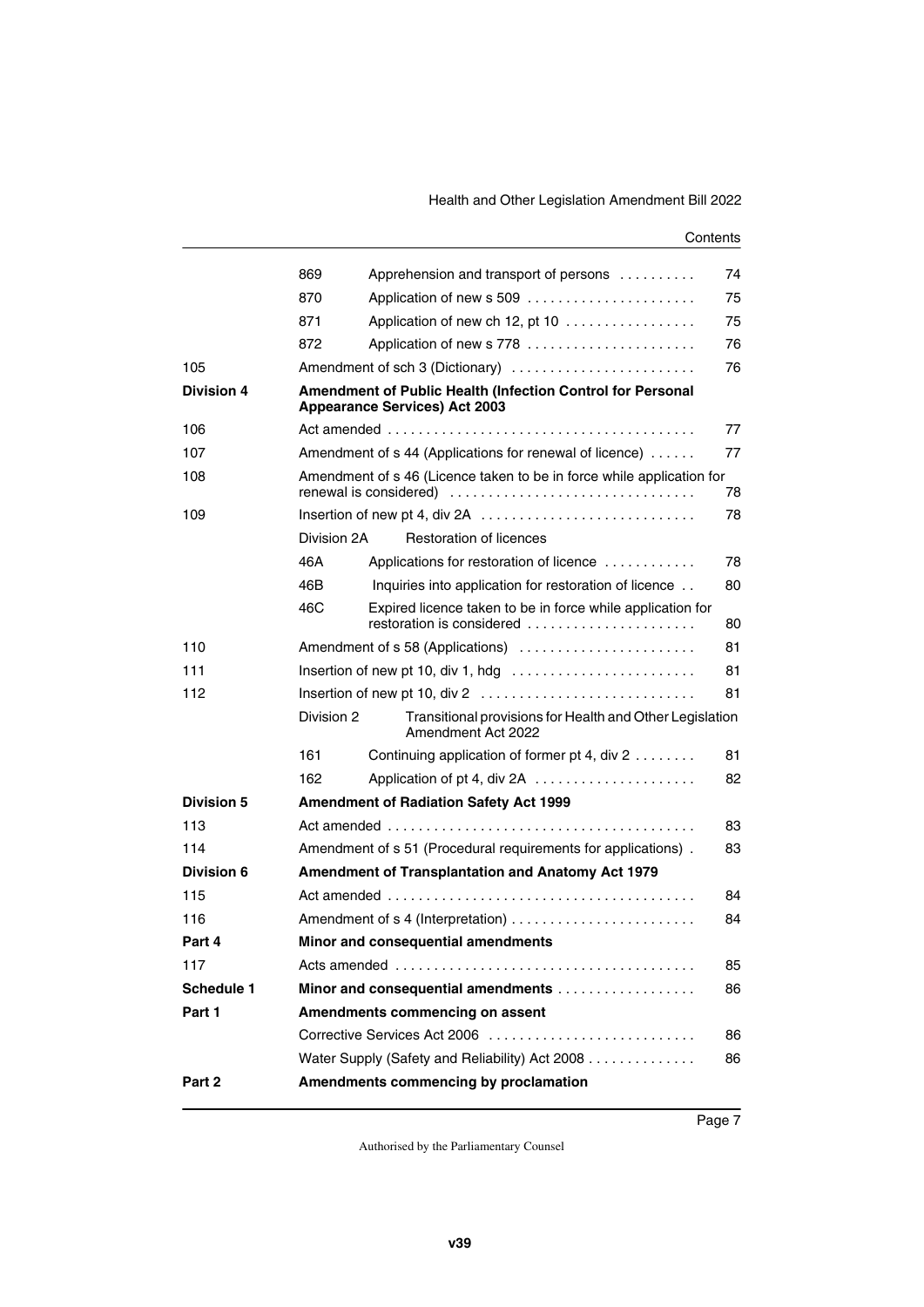|                                                                                                        | 87 |
|--------------------------------------------------------------------------------------------------------|----|
| Mental Health Act 2016 $\ldots$ , $\ldots$ , $\ldots$ , $\ldots$ , $\ldots$ , $\ldots$ , $\ldots$ , 87 |    |
| Public Health (Infection Control for Personal Appearance Services) Act                                 |    |
|                                                                                                        | 88 |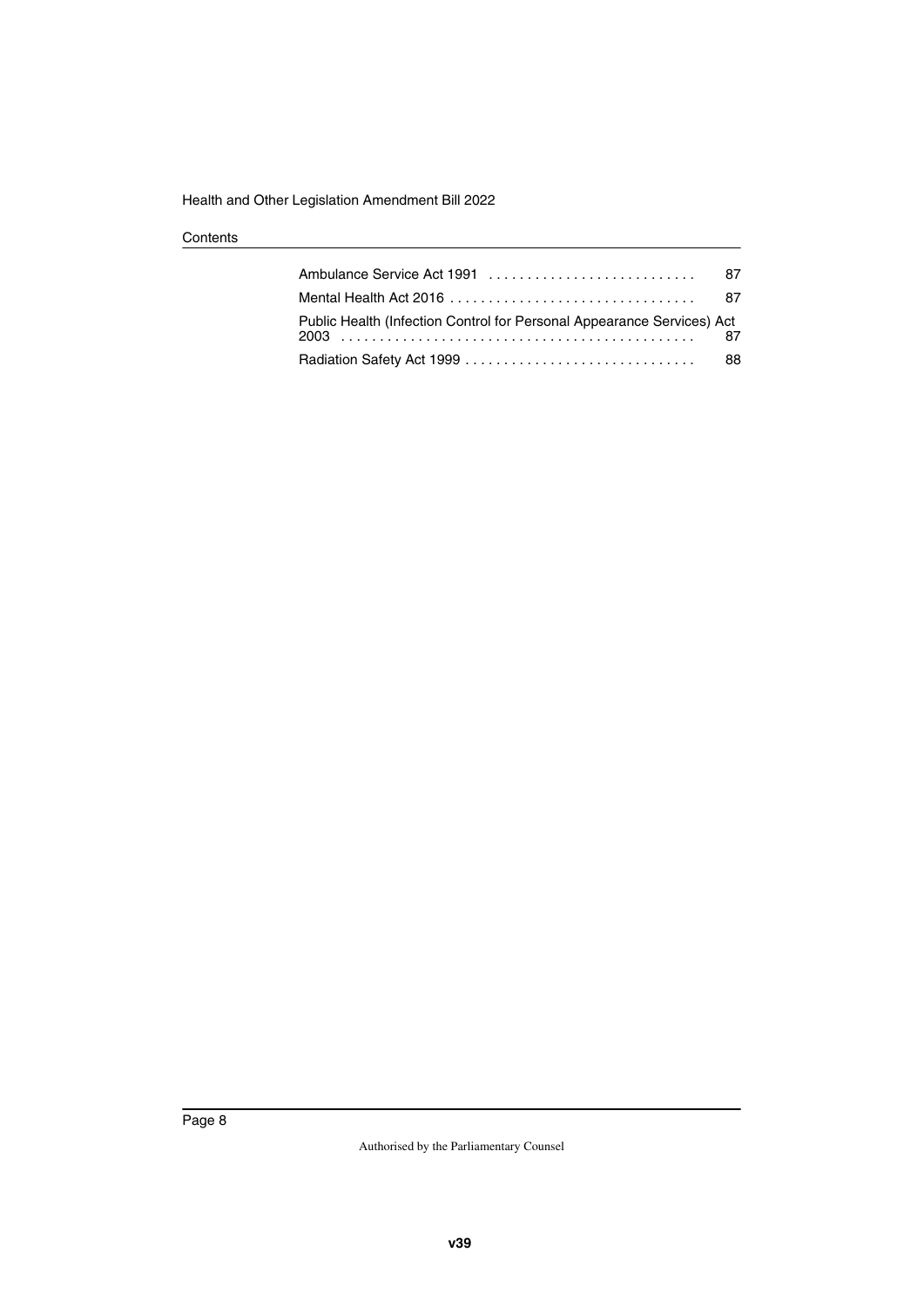# **2022**

# **A Bill**

for

**An Act to amend the** *Ambulance Service Act 1991***, the Criminal Code, the** *Environmental Protection Act 1994***, the** *Hospital and Health Boards Act 2011***, the** *Mental Health Act 2016***, the** *Mental Health Regulation 2017***, the** *Public Health (Infection Control for Personal Appearance Services) Act 2003***, the** *Radiation Safety Act 1999***, the** *Termination of Pregnancy Act 2018***, the** *Transplantation and Anatomy Act 1979* **and the legislation mentioned in schedule 1 for particular purposes**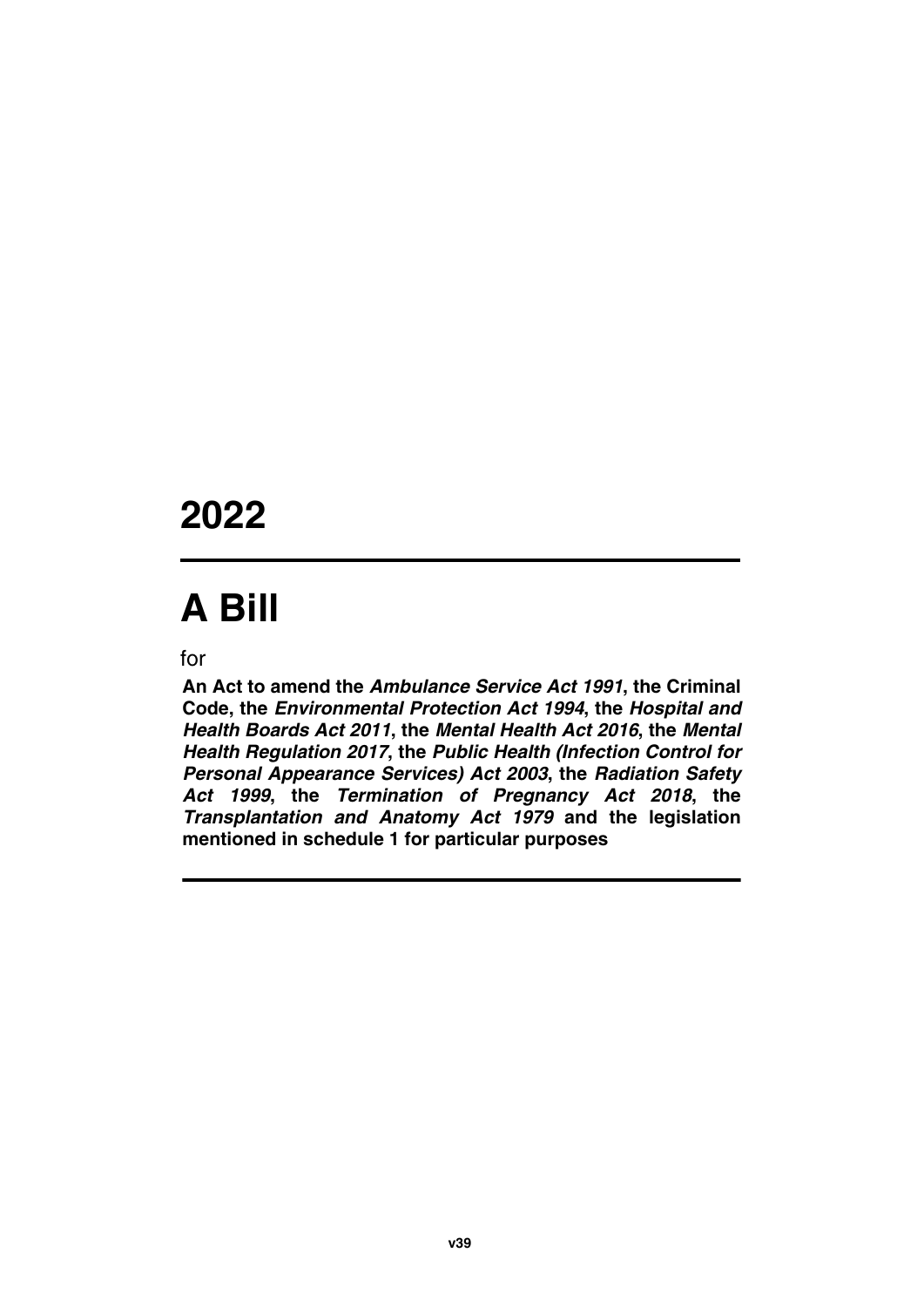$[s 1]$ 

#### **The Parliament of Queensland enacts—**

# <span id="page-11-0"></span>**Part 1** Preliminary

#### <span id="page-11-2"></span>**1 Short title**

<span id="page-11-3"></span><span id="page-11-1"></span>This Act may be cited as the *Health and Other Legislation Amendment Act 2022*.

#### <span id="page-11-4"></span>**2 Commencement**

<span id="page-11-5"></span>The following provisions commence on a day to be fixed by proclamation—

- (a) part 3;
- <span id="page-11-9"></span><span id="page-11-7"></span>(b) schedule 1, part 2.

# <span id="page-11-6"></span>**Part 2 Amendments commencing on assent**

# <span id="page-11-8"></span>**Division 1** Amendment of Ambulance Service **Act 1991**

#### <span id="page-11-10"></span>**3 Act amended**

<span id="page-11-11"></span>This division amends the *Ambulance Service Act 1991*.

*Note—*

See also the amendments in part 3, division 1 and schedule 1, part 2.

#### <span id="page-11-12"></span>**4 Amendment of s 5 (Disqualification from appointment)**

<span id="page-11-13"></span> $(1)$  Section  $5(b)$ —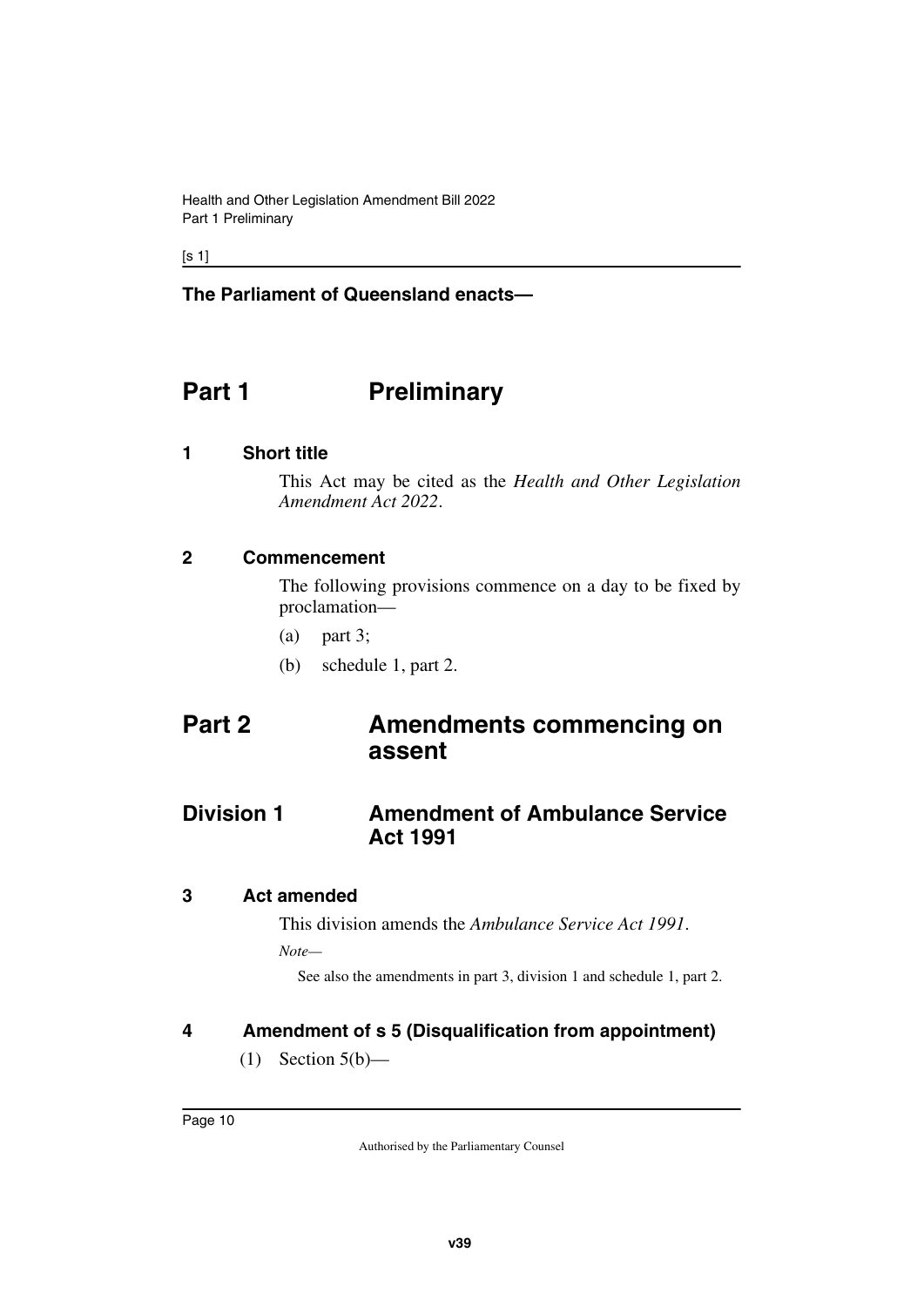<span id="page-12-1"></span>*omit.*

 $(2)$  Section  $5(c)$  *renumber* as section 5(b).

# <span id="page-12-0"></span>**Division 2 Amendment of Criminal Code**

#### <span id="page-12-2"></span>**5 Code amended**

<span id="page-12-5"></span><span id="page-12-3"></span>This division amends the Criminal Code.

#### <span id="page-12-4"></span>**6 Amendment of s 282 (Surgical operations and medical treatment)**

Section 282(4), definition *unqualified person*, 'section  $319A(4)$ <sup>'</sup>—

*omit, insert—*

section 319A(3)

#### <span id="page-12-6"></span>**7 Amendment of s 319A (Termination of pregnancy performed by unqualified person)**

<span id="page-12-7"></span>(1) Section 319A(2)—

*insert—*

*Note—*

The *Termination of Pregnancy Act 2018*, section 10 provides that a woman who consents to, assists in, or performs a termination on herself does not commit an offence.

(2) Section 319A(3)—

*omit.*

(3) Section 319A(4)—

*insert—*

*assisting*, in the performance of a termination on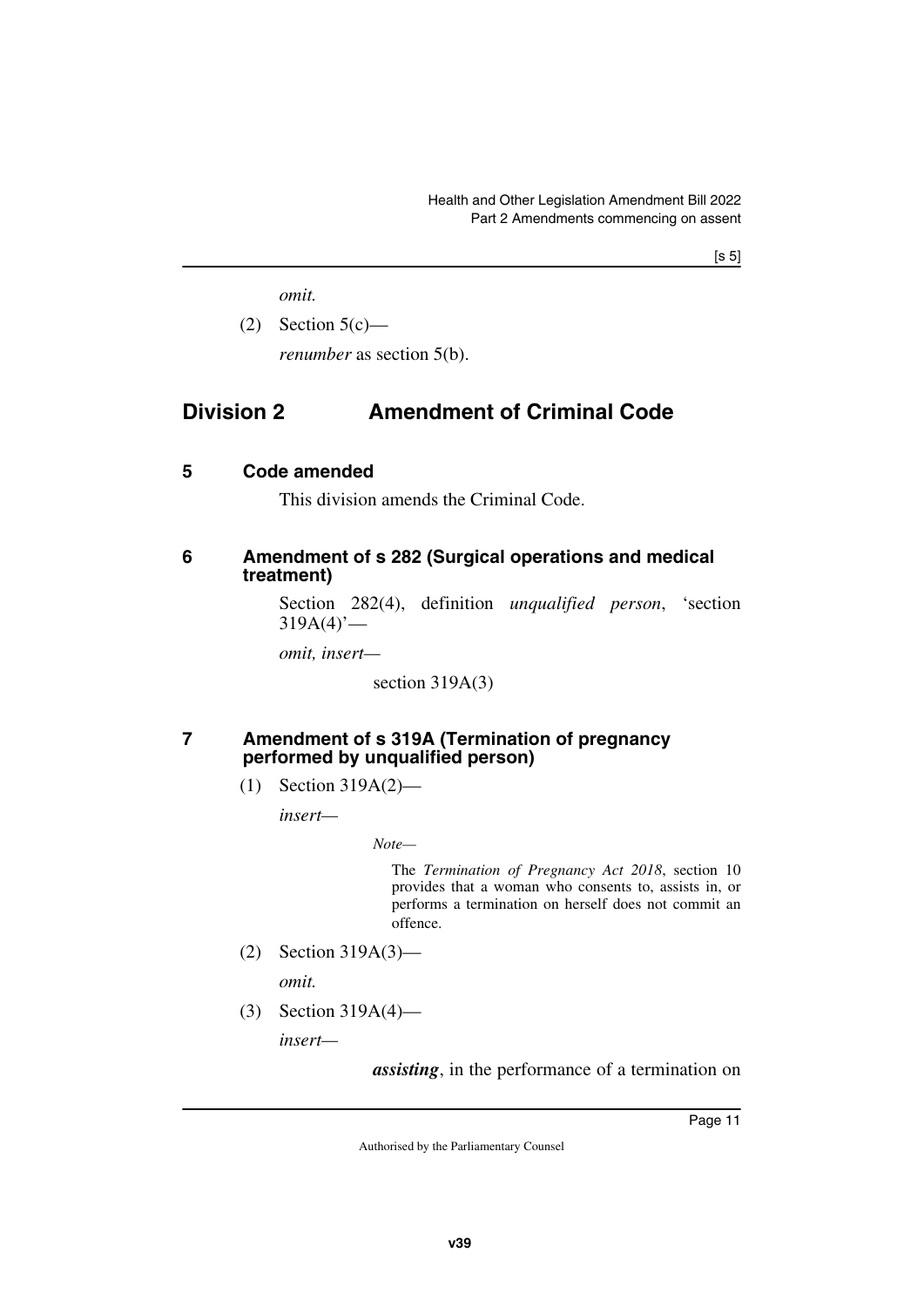[s 7]

a woman—

- (a) includes—
	- (i) dispensing a termination drug for use in the termination; and
	- (ii) supplying, or procuring the supply of, a termination drug for use in the termination; and
	- (iii) administering a termination drug; but
- (b) does not include providing care to the woman before or after the termination is performed.

*prescribed health profession* means any of the following health professions under the Health Practitioner Regulation National Law—

- (a) Aboriginal and Torres Strait Islander health practice;
- (b) medical;
- (c) midwifery;
- (d) nursing;
- (e) pharmacy;
- (f) another health profession prescribed under the *Termination of Pregnancy Act 2018*, schedule 1, definition *prescribed health profession*, paragraph (f).

*prescribed student* means a person—

- (a) whose name is entered in a student register, for a prescribed health profession, as being currently registered under the Health Practitioner Regulation National Law; and
- (b) who assists in the performance of a termination on a woman only—
	- (i) under the supervision of—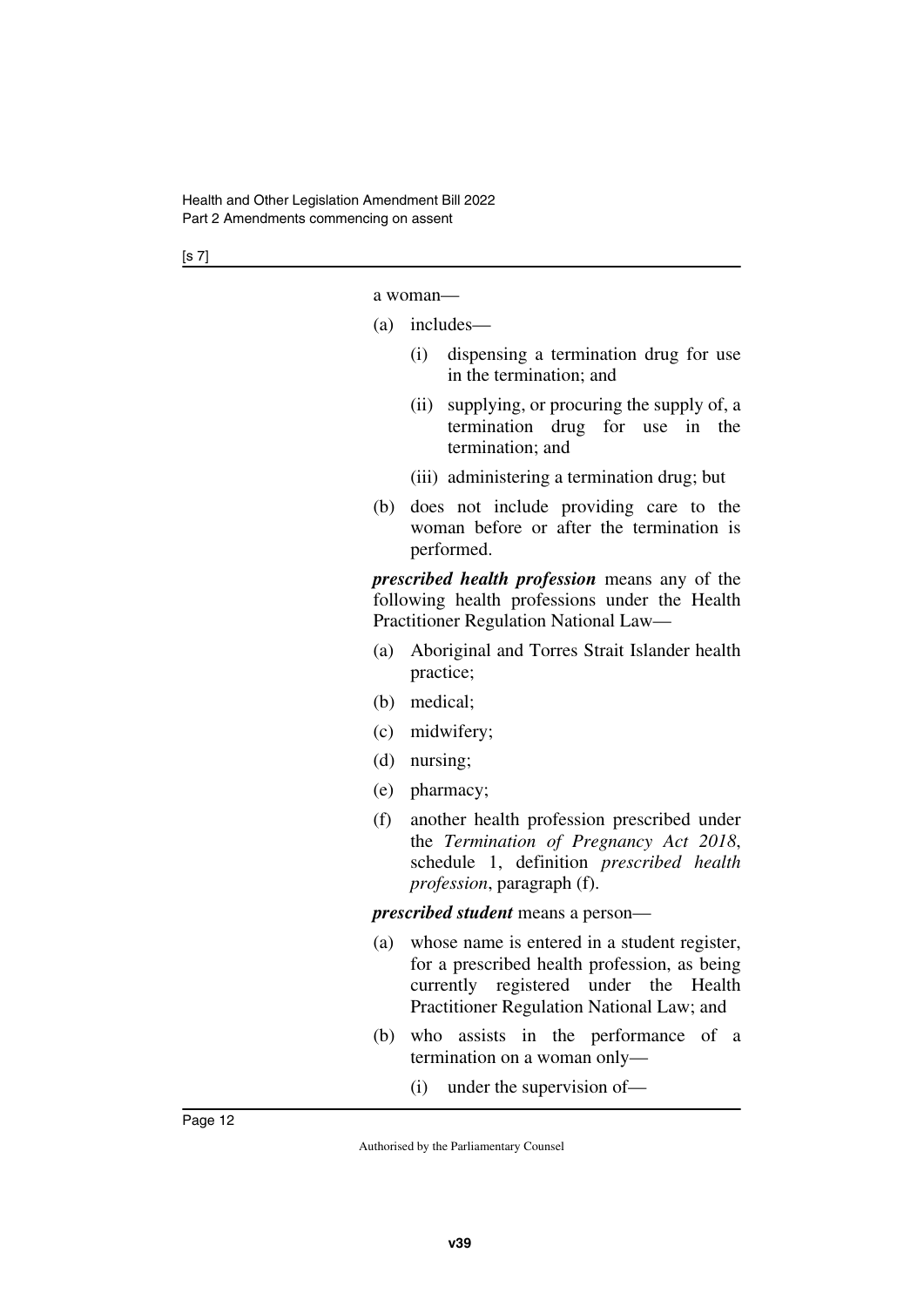- (A) a medical practitioner performing the termination; or
- (B) a prescribed practitioner lawfully assisting in the performance of the termination; or
- (C) the student's primary clinical supervisor; and
- (ii) to the extent necessary to complete the student's program of study for, or clinical training in, the student's health profession.

*primary clinical supervisor*, of a prescribed student, means a prescribed practitioner who has primary responsibility for supervising the clinical work performed by the student for the student's program of study for, or clinical training in, the student's health profession.

*student register*, for a health profession, see the Health Practitioner Regulation National Law.

(4) Section 319A(4), definition *prescribed practitioner*, from  $'$ any'—

*omit, insert—*

a prescribed health profession, other than as a student.

(5) Section 319A(4), definition *unqualified person*, paragraph  $(b)(ii)$ —

*omit, insert—*

(ii) a prescribed practitioner providing the assistance in the practice of the practitioner's prescribed health profession; or

(iii) a prescribed student.

(6) Section 319A(4)—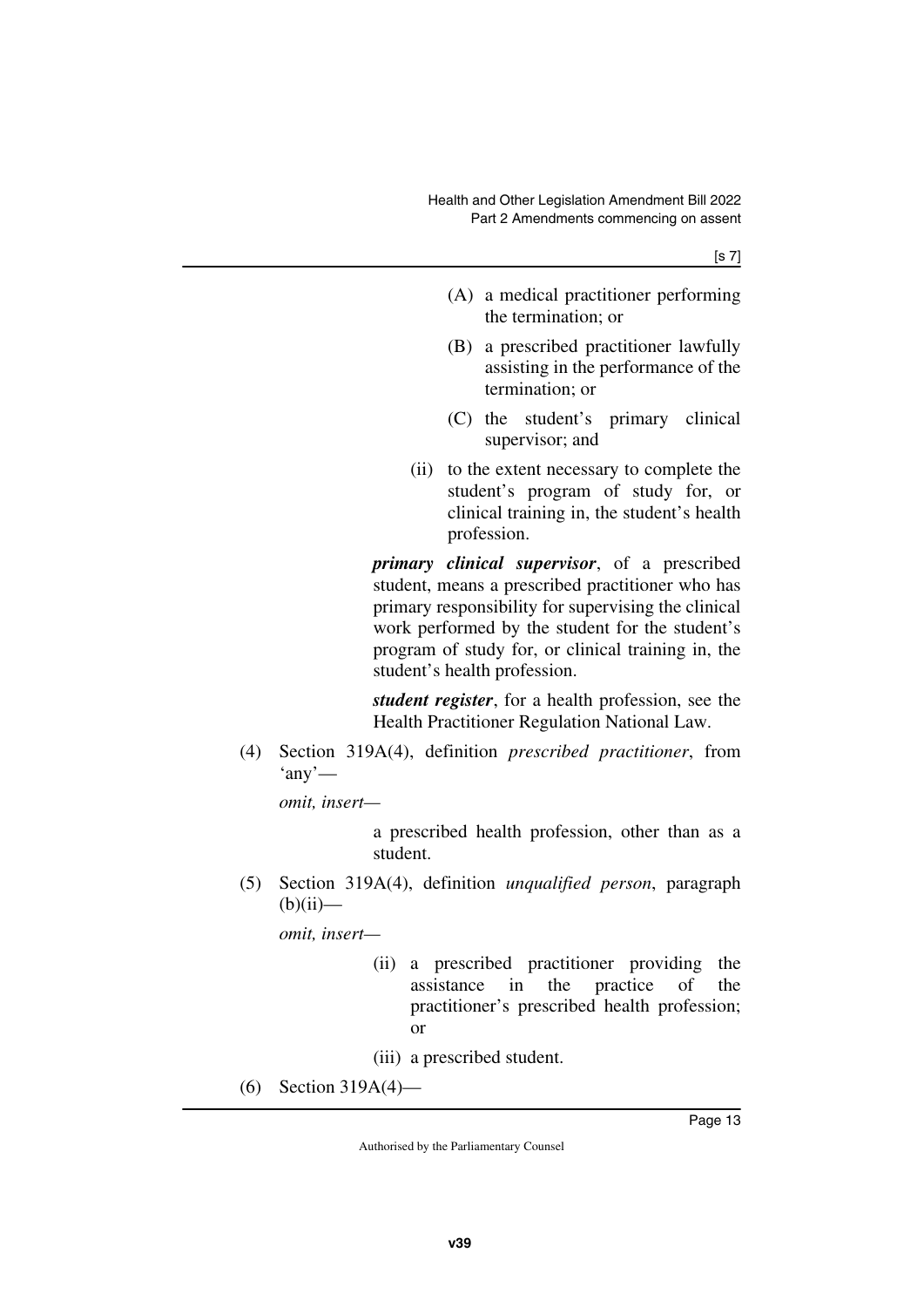[s 8]

<span id="page-15-1"></span>*renumber* as section 319A(3).

# <span id="page-15-0"></span>**Division 3 Amendment of Environmental Protection Act 1994**

#### <span id="page-15-2"></span>**8 Act amended**

<span id="page-15-5"></span><span id="page-15-3"></span>This division amends the *Environmental Protection Act 1994*.

#### <span id="page-15-4"></span>**9 Amendment of sch 1 (Exclusions relating to environmental nuisance or environmental harm)**

(1) Schedule 1, section 3—

*insert—*

- (fa) development carried out, or the use of premises, under a designation made under the Planning Act by the Minister who administers chapter 2, part 5 of that Act, to the extent the environmental nuisance, or an activity that causes the environmental nuisance, is regulated by a requirement of the designation;
- (2) Schedule 1, section  $3(fa)$  to  $(i)$ —

<span id="page-15-7"></span>*renumber* as schedule 1, section  $3(g)$  to (k).

# <span id="page-15-6"></span>**Division 3A Amendment of Mental Health Act 2016**

#### <span id="page-15-8"></span>**9A Act amended**

<span id="page-15-9"></span>This division amends the *Mental Health Act 2016*.

*Note—*

See also the amendments in part 3, division 3 and schedule 1, part 2.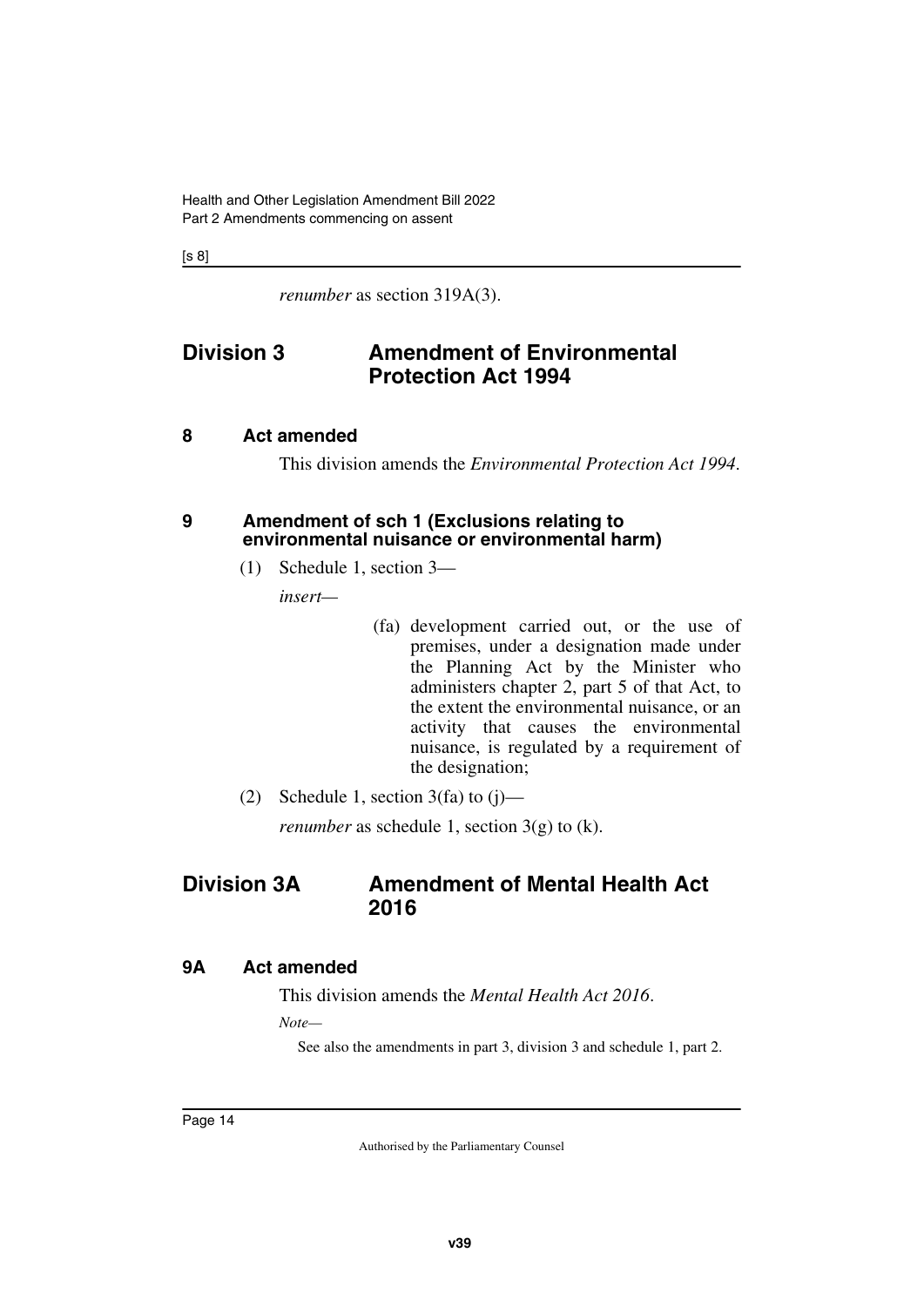[s 9B]

#### <span id="page-16-0"></span>**9B Insertion of new s 14A**

<span id="page-16-1"></span>After section 14—

*insert—*

#### <span id="page-16-3"></span><span id="page-16-2"></span>**14A Territory of Norfolk Island taken to be a State**

<span id="page-16-5"></span>For this Act, the Territory of Norfolk Island is taken to be a State.

# <span id="page-16-4"></span>**Division 3B Amendment of Mental Health Regulation 2017**

#### <span id="page-16-6"></span>**9C Regulation amended**

<span id="page-16-9"></span><span id="page-16-7"></span>This division amends the *Mental Health Regulation 2017*.

#### <span id="page-16-8"></span>**9D Amendment of sch 1, s 1 (Corresponding laws for provisions of Act relating to transfer of patients or transport of persons)**

Schedule 1, section 1(1)—

*insert—*

• *Mental Health Act 1996* (Norfolk Island)

#### <span id="page-16-11"></span><span id="page-16-10"></span>**9E Amendment of sch 1, s 2 (Corresponding laws for Act, s 368(1)(b) and (2))**

Schedule 1, section 2—

*insert—*

• *Mental Health Act 1996* (Norfolk Island)

#### <span id="page-16-13"></span><span id="page-16-12"></span>**9F Amendment of sch 1, s 3 (Corresponding laws for Act, s 513, definition** *interstate forensic order***)**

Schedule 1, section 3—

*insert—*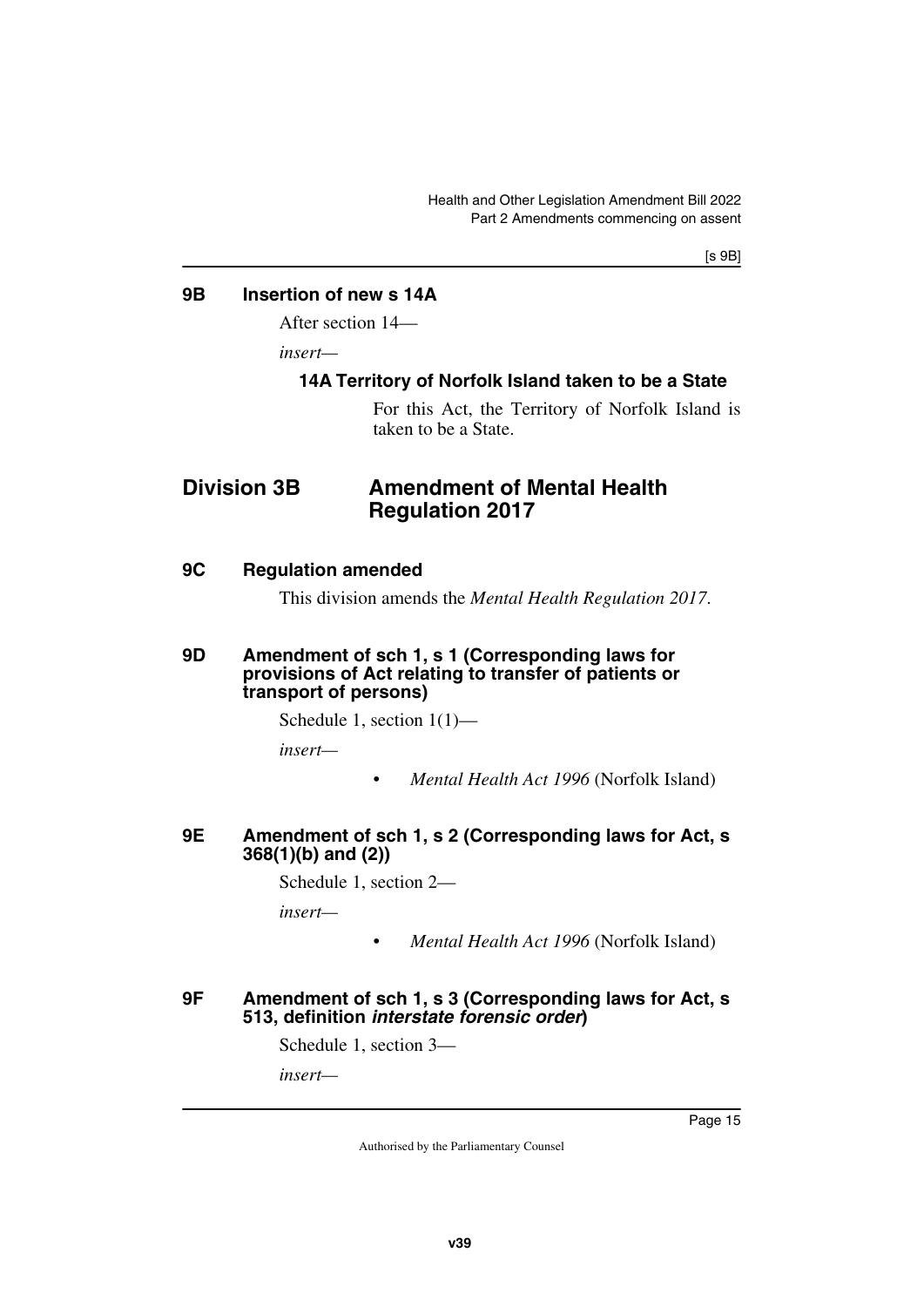[s 9G]

• *Mental Health Act 1996* (Norfolk Island)

#### <span id="page-17-1"></span><span id="page-17-0"></span>**9G Amendment of sch 1, s 4 (Corresponding laws for Act, ss 513 and 521, definition** *interstate transfer requirements***)**

Schedule 1, section 4—

*insert—*

<span id="page-17-3"></span>• *Mental Health Act 1996* (Norfolk Island)

# <span id="page-17-2"></span>**Division 4 Amendment of Termination of Pregnancy Act 2018**

#### <span id="page-17-4"></span>**10 Act amended**

<span id="page-17-7"></span><span id="page-17-5"></span>This division amends the *Termination of Pregnancy Act 2018*.

#### <span id="page-17-6"></span>**11 Amendment of s 7 (Registered health practitioners who may assist)**

(1) Section 7, heading—

*omit, insert—*

#### **7 Registered health practitioners and students who may assist**

(2) Section 7(1) and  $(2)$ —

*omit, insert—*

- (1) A prescribed practitioner may, in the practice of the practitioner's prescribed health profession, assist in the performance of a termination on a woman by a medical practitioner.
- (2) A prescribed student may assist in the performance of a termination on a woman by a medical practitioner if the student provides the assistance only—
	- (a) under the supervision of—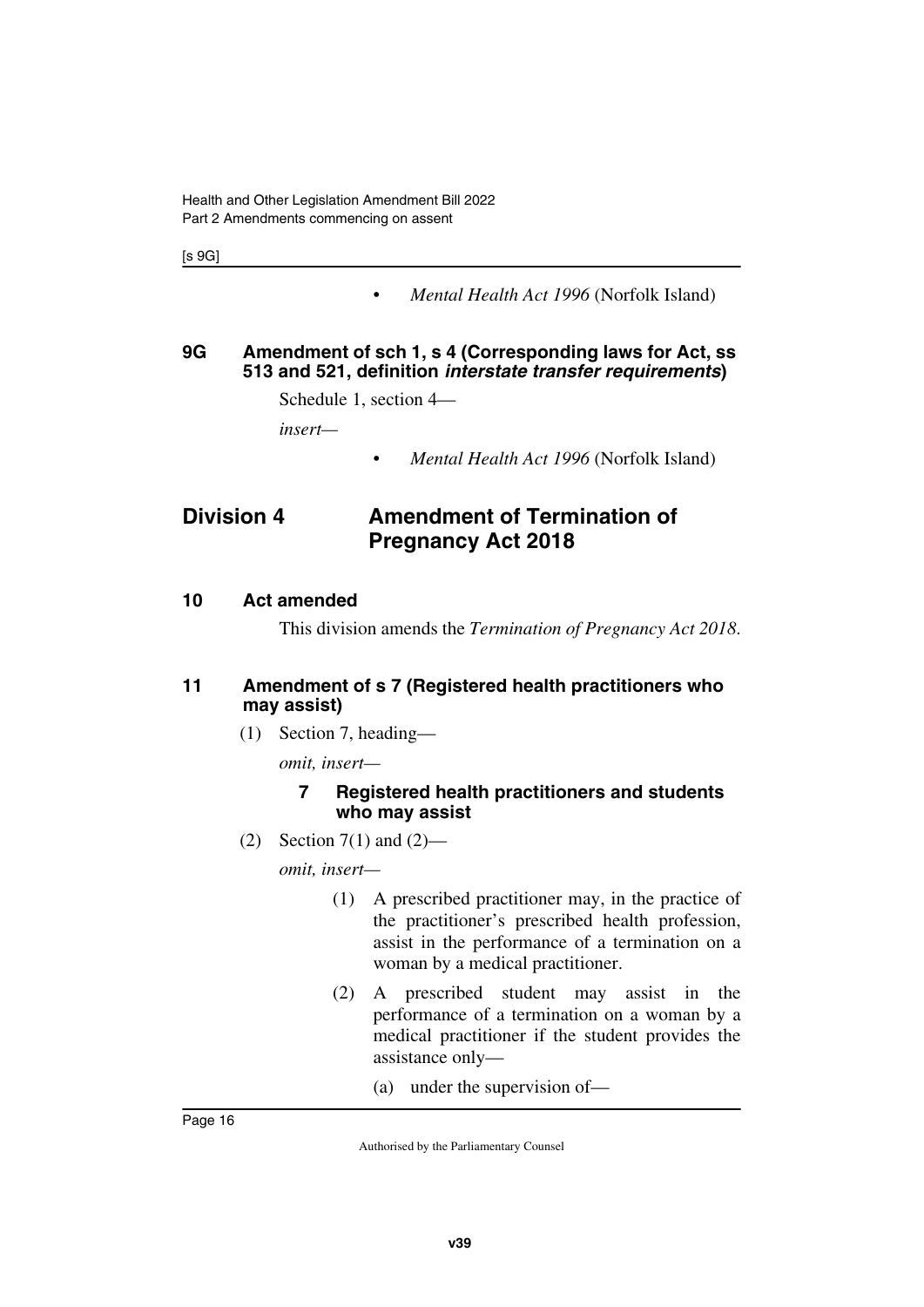[s 12]

- (i) the medical practitioner; or
- (ii) a prescribed practitioner lawfully assisting in the performance of the termination; or
- (iii) the student's primary clinical supervisor; and
- (b) to the extent necessary to complete the student's program of study for, or clinical training in, the student's health profession.
- (3) Section 7(3), 'registered health practitioner' *omit, insert—*

prescribed practitioner or prescribed student

(4) Section 7(4) *omit.*

#### <span id="page-18-0"></span>**12 Insertion of new s 8A**

<span id="page-18-1"></span>After section 8—

*insert—*

#### <span id="page-18-3"></span><span id="page-18-2"></span>**8A Prescribed student with conscientious objection**

- (1) This section applies if—
	- (a) a relevant person asks a prescribed student to assist in the performance of a termination on a woman; and
	- (b) the student has a conscientious objection to—
		- (i) the performance of the termination; or
		- (ii) assisting in the performance of the termination.
- (2) The student must disclose the student's conscientious objection to the relevant person.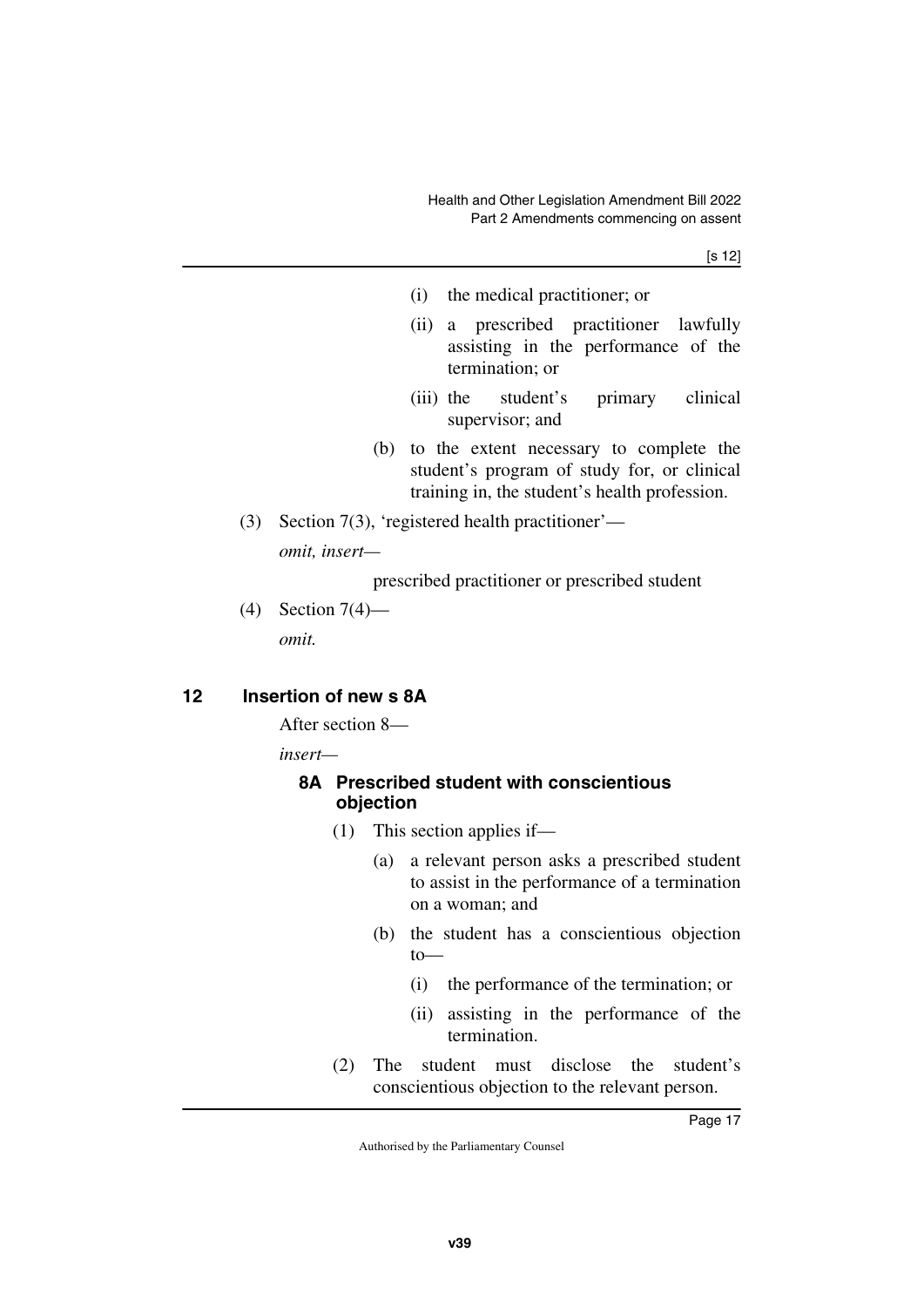[s 13]

(3) In this section—

#### *relevant person* means—

- (a) a medical practitioner performing the termination; or
- (b) a prescribed practitioner lawfully assisting in the performance of the termination; or
- (c) the student's primary clinical supervisor.

#### <span id="page-19-0"></span>**13 Amendment of sch 1 (Dictionary)**

<span id="page-19-1"></span>(1) Schedule 1, definitions *Aboriginal and Torres Strait Islander health practitioner*, *midwife*, *nurse* and *pharmacist*—

*omit*.

(2) Schedule 1—

*insert—*

*assisting*, in the performance of a termination on a woman—

- (a) includes—
	- (i) dispensing a termination drug for use in the termination; and
	- (ii) supplying, or procuring the supply of, a termination drug for use in the termination; and
	- (iii) administering a termination drug; but
- (b) does not include providing care to the woman before or after the termination is performed.

*prescribed health profession* means any of the following health professions under the Health Practitioner Regulation National Law—

(a) Aboriginal and Torres Strait Islander health practice;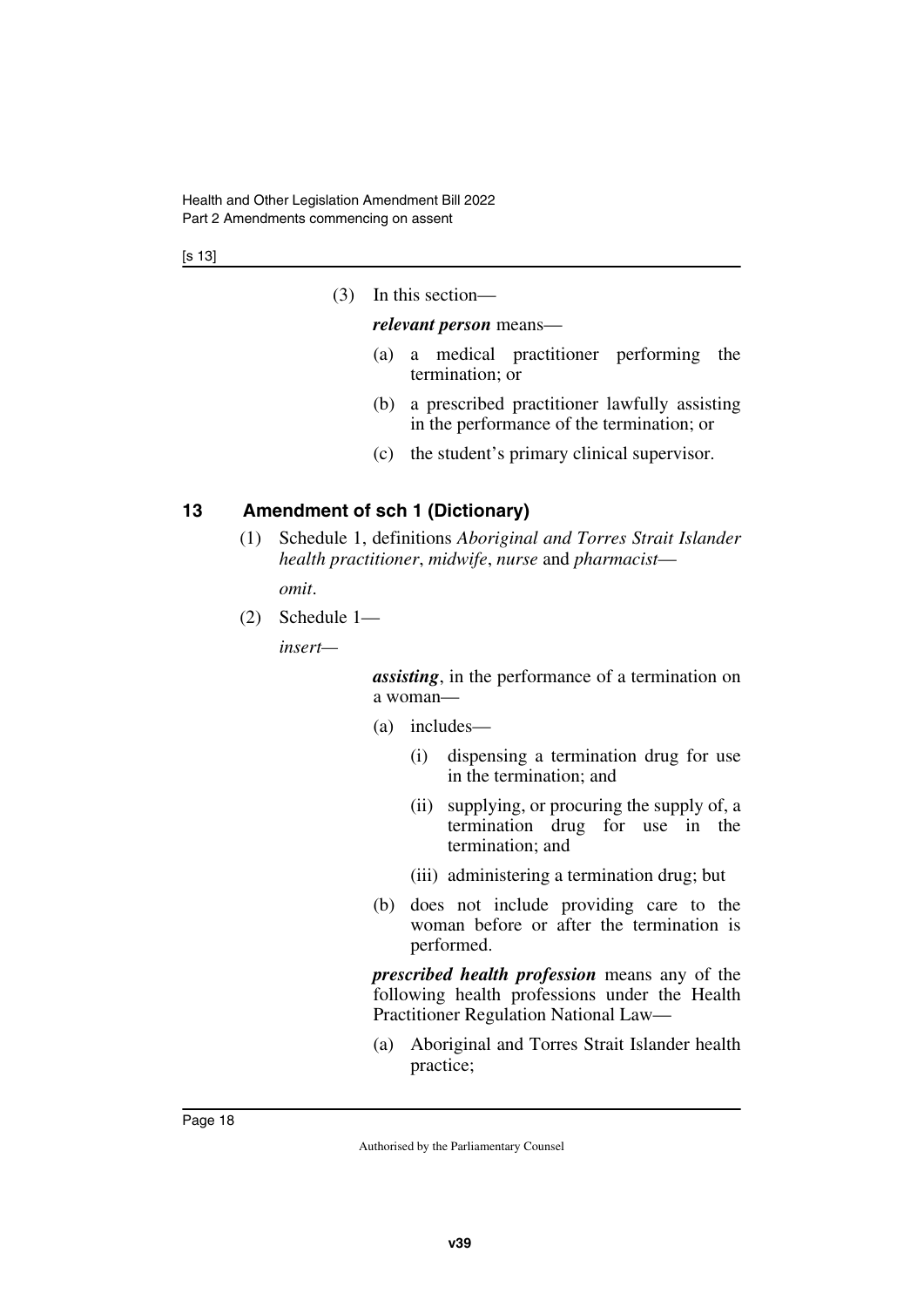- (b) medical;
- (c) midwifery;
- (d) nursing;
- (e) pharmacy;
- (f) another health profession prescribed by regulation.

*prescribed practitioner* means a registered health practitioner whose health profession is a prescribed health profession.

*prescribed student* means a person whose name is entered in a student register, for a prescribed health profession, as being currently registered under the Health Practitioner Regulation National Law.

*primary clinical supervisor*, of a prescribed student, means a registered health practitioner who has primary responsibility for supervising the clinical work performed by the student for the student's program of study for, or clinical training in, the student's health profession.

<span id="page-20-3"></span><span id="page-20-1"></span>*student register*, for a health profession, see the Health Practitioner Regulation National Law.

# <span id="page-20-0"></span>**Part 3 Amendments commencing by proclamation**

# <span id="page-20-2"></span>**Division 1** Amendment of Ambulance Service **Act 1991**

#### <span id="page-20-4"></span>**14 Act amended**

<span id="page-20-5"></span>This division amends the *Ambulance Service Act 1991*.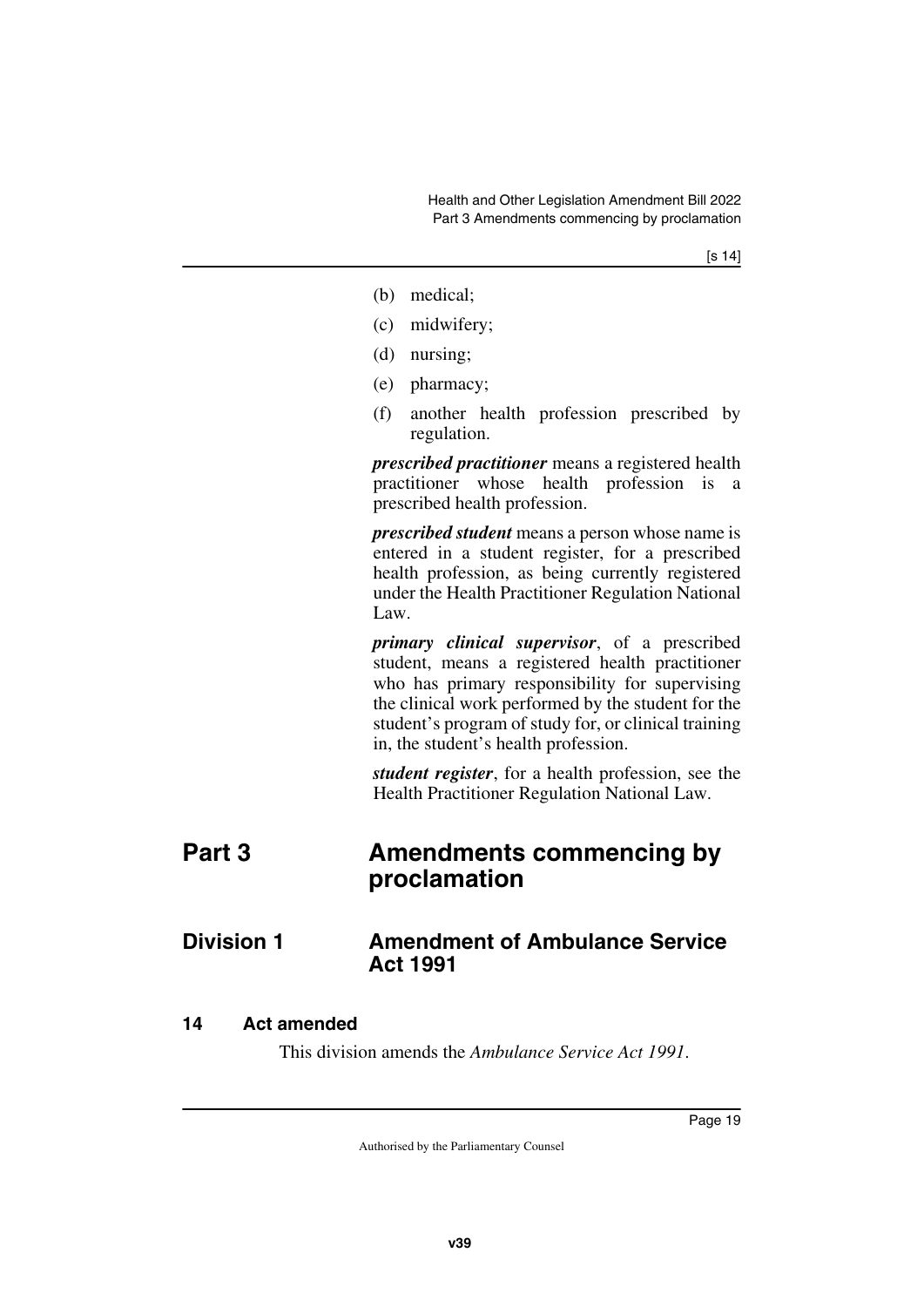[s 15]

*Note—*

See also the amendments in part 2, division 1 and schedule 1, part 2.

#### <span id="page-21-0"></span>**15 Amendment of pt 4A, hdg (Root cause analyses)**

<span id="page-21-1"></span>Part 4A, heading, 'analyses'—

*omit, insert—*

**analysis**

#### <span id="page-21-3"></span><span id="page-21-2"></span>**16 Amendment of s 36M (Disclosure of information—RCA team member or relevant person)**

(1) Section 36M(1) and (2), penalty, '50 penalty units'—

*omit, insert—*

100 penalty units

- (2) Section 36M(3) *omit.*
- (3) Section 36M(4)—

<span id="page-21-5"></span>*renumber* as section 36M(3).

#### <span id="page-21-4"></span>**17 Amendment of s 36N (Disclosure of information—commissioning authority or relevant person)**

(1) Section  $36N(1)$ , (3) and (5), penalty, '50 penalty units' *omit, insert—*

100 penalty units

(2) Section 36N(9)—

*omit.*

(3) Section 36N(10) and (11) *renumber* as section 36N(9) and (10).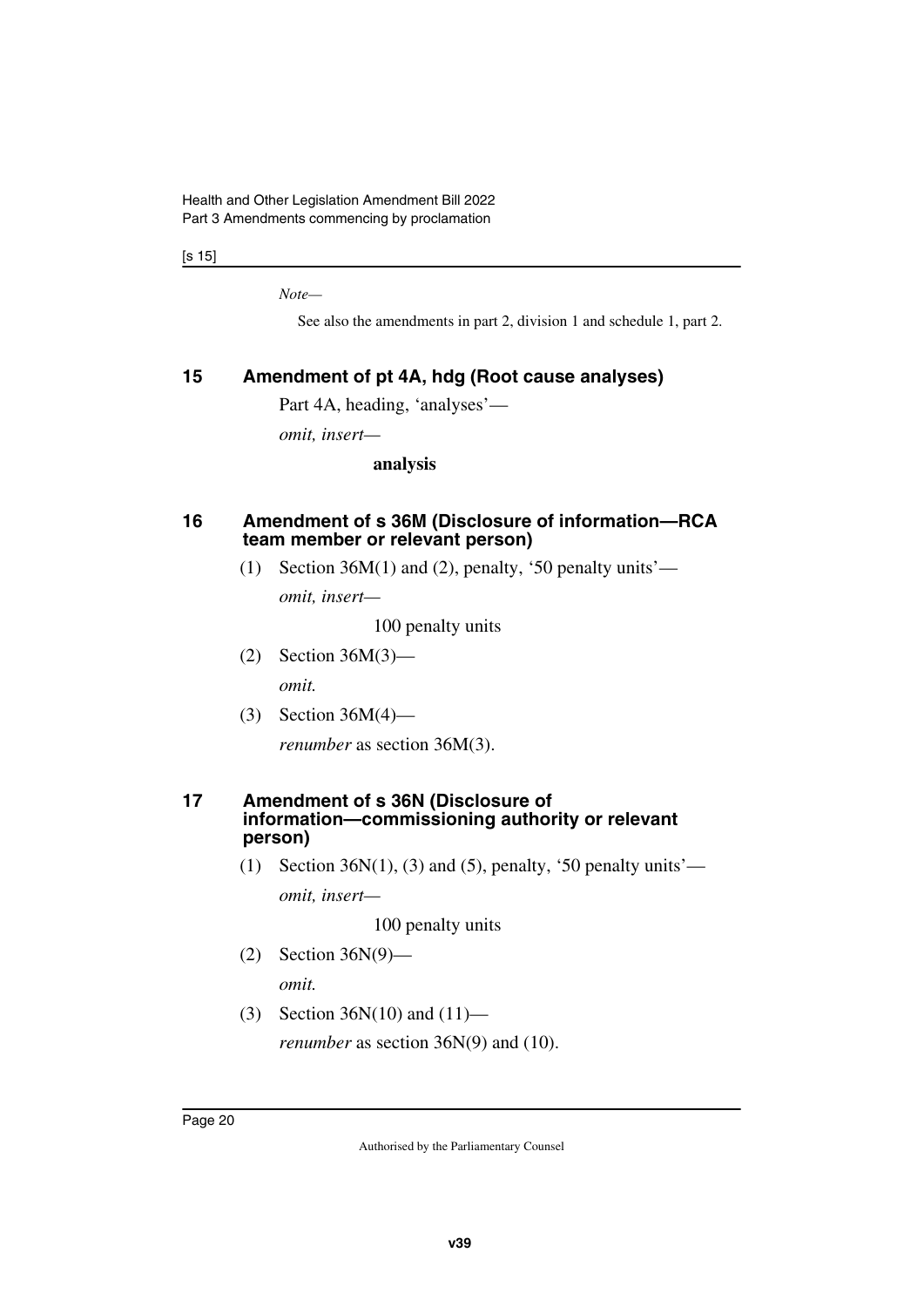[s 18]

#### <span id="page-22-1"></span><span id="page-22-0"></span>**18 Amendment of s 36P (Giving of copy of RCA report—medical director)**

Section 36P(3) and (4), penalty, '50 penalty units'—

*omit, insert—*

100 penalty units

#### <span id="page-22-2"></span>**19 Replacement of ss 49 and 49A**

<span id="page-22-3"></span>Sections 49 and 49A—

*omit, insert—*

#### <span id="page-22-5"></span><span id="page-22-4"></span>**49 Confidential information must not be disclosed by designated officers**

(1) A person who is or was a designated officer must not, directly or indirectly, disclose confidential information to another person unless the disclosure is required or permitted under this Act.

Maximum penalty—100 penalty units.

*Note—*

See also part 7, division 1 for disclosures of confidential information permitted under this Act.

- (2) For subsection (1), another person includes another designated officer.
- (3) Subsection (1) applies even if a person who could be identified from the disclosure of the confidential information is deceased.

#### <span id="page-22-7"></span><span id="page-22-6"></span>**49A Confidential information must not be disclosed by informed person**

- (1) This section applies if a person who is or was a designated officer directly or indirectly discloses confidential information to another person (the *informed person*).
- (2) The informed person must not, directly or indirectly, disclose the confidential information to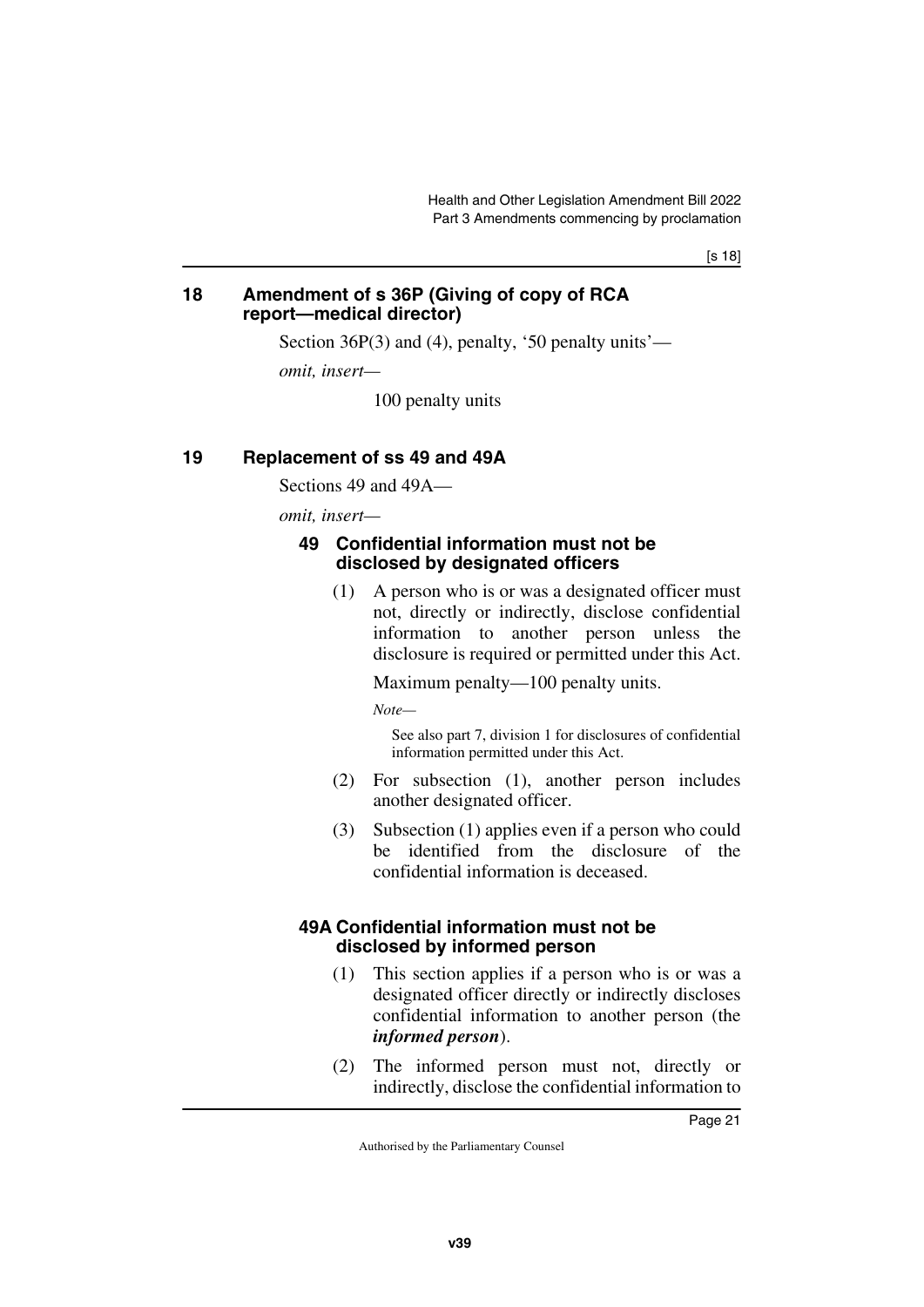another person unless the disclosure is required or permitted under this Act or another law.

Maximum penalty—50 penalty units.

- (3) The informed person may disclose the confidential information—
	- (a) to the person to whom the confidential information relates; or
	- (b) for a lawful purpose for which the confidential information was originally disclosed to the informed person; or
	- (c) if an agreement mentioned in section 50L requires or allows the disclosure—under the agreement.
- (4) Subsection (2) applies even if a person who could be identified from the disclosure of the confidential information is deceased.

#### <span id="page-23-0"></span>**20 Amendment of s 50D (Definitions for div 1)**

<span id="page-23-1"></span>(1) Section 50D, definitions *confidential information* and *designated officer*—

*omit.*

(2) Section 50D—

*insert—*

*designated person* see the *Hospital and Health Boards Act 2011*, section 139A.

#### <span id="page-23-3"></span><span id="page-23-2"></span>**21 Replacement of s 50E (Disclosure required or permitted by law)**

Section 50E—

*omit, insert—*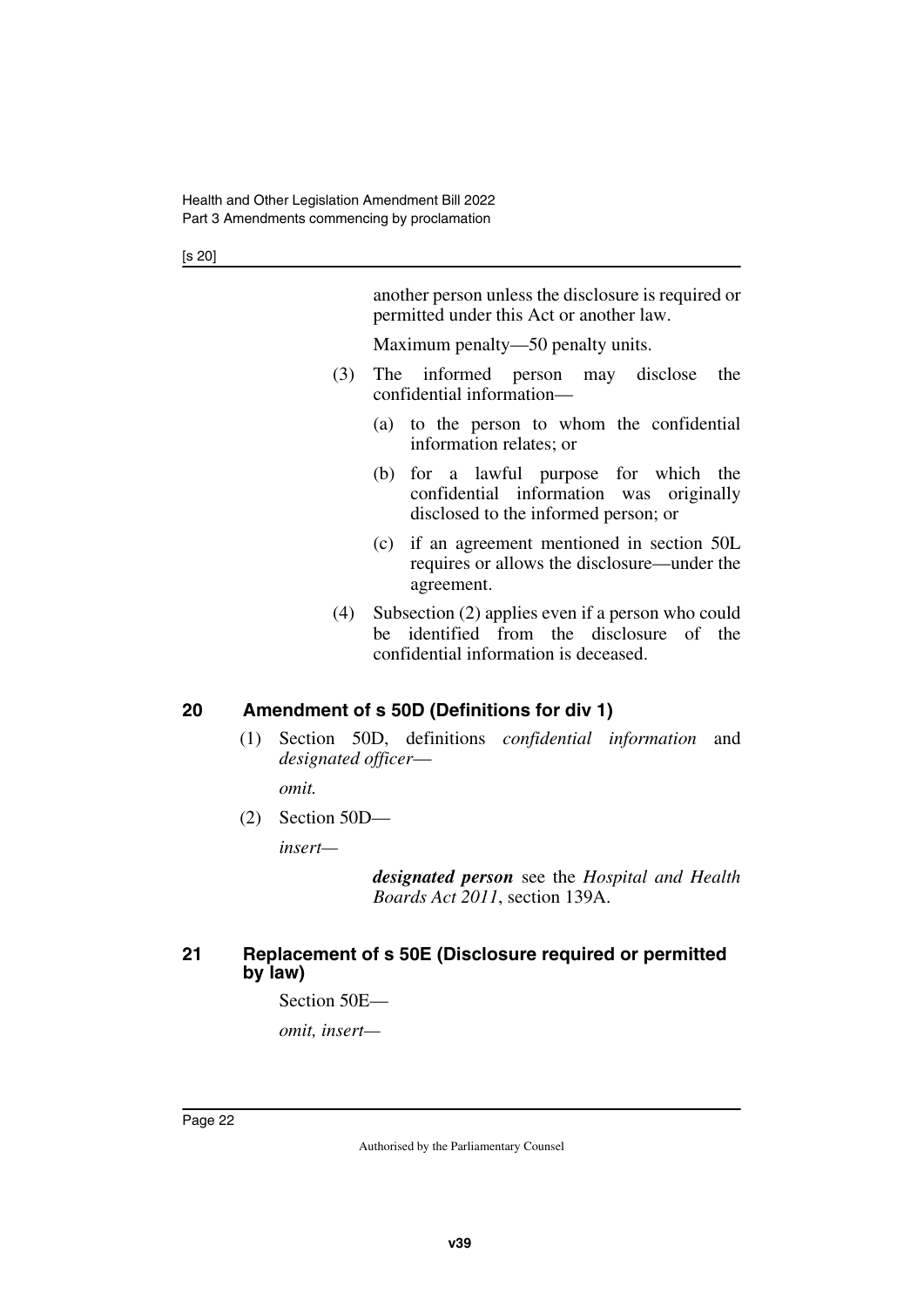[s 22]

#### <span id="page-24-1"></span><span id="page-24-0"></span>**50E Disclosure required or permitted by law**

A designated officer may disclose confidential information if the disclosure is required or permitted by an Act or law.

#### <span id="page-24-2"></span>**22 Replacement of s 50F (Disclosure with consent)**

<span id="page-24-3"></span>Section 50F—

*omit, insert—*

#### <span id="page-24-5"></span><span id="page-24-4"></span>**50F Disclosure to, or with consent of, person to whom confidential information relates**

- (1) A designated officer may disclose confidential information if—
	- (a) for confidential information relating to an adult—
		- (i) the disclosure is to the adult; or
		- (ii) the adult consents to the disclosure; or
	- (b) for confidential information relating to a child—
		- (i) the disclosure is to the child or an authorised person for the child; or
		- (ii) the officer is a health professional who reasonably believes the child has capacity to consent and the child consents to the disclosure; or
		- (iii) the officer is a health professional who reasonably believes the disclosure is in the child's best interests; or
		- (iv) an authorised person for the child consents to the disclosure.
- (2) In this section—

*authorised person*, for a child, means a person who is authorised to consent on the child's behalf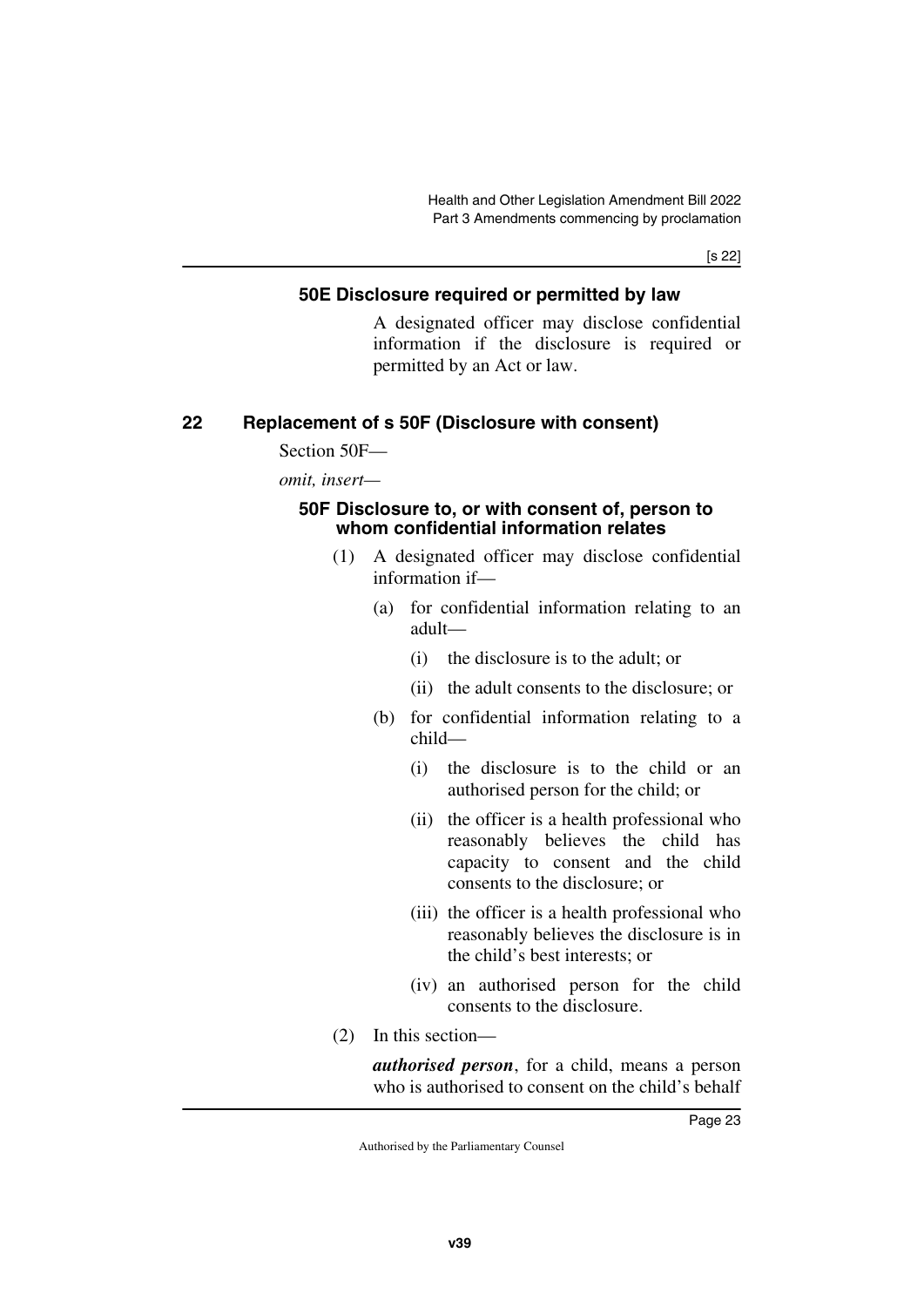[s 23]

to the disclosure of confidential information relating to the child.

*Example—*

a parent or guardian of the child

*capacity to consent*, in relation to a child, means the child is of sufficient age, and mental and emotional maturity, to understand the nature of consenting to the disclosure of confidential information.

#### <span id="page-25-1"></span><span id="page-25-0"></span>**23 Replacement of s 50H (Disclosure of confidential information for care or treatment of person)**

Section 50H—

*omit, insert—*

#### <span id="page-25-3"></span><span id="page-25-2"></span>**50H Disclosure for care or treatment of person**

A designated officer may disclose confidential information if the disclosure is required for the care or treatment of the person to whom the information relates.

#### <span id="page-25-4"></span>**24 Insertion of new s 50IA**

<span id="page-25-5"></span>After section 50I—

*insert—*

#### <span id="page-25-7"></span><span id="page-25-6"></span>**50IA Disclosure for protection, safety or wellbeing of child**

A designated officer may disclose confidential information if—

- (a) the disclosure is for the protection, safety or wellbeing of a child; and
- (b) the information relates to someone other than the child.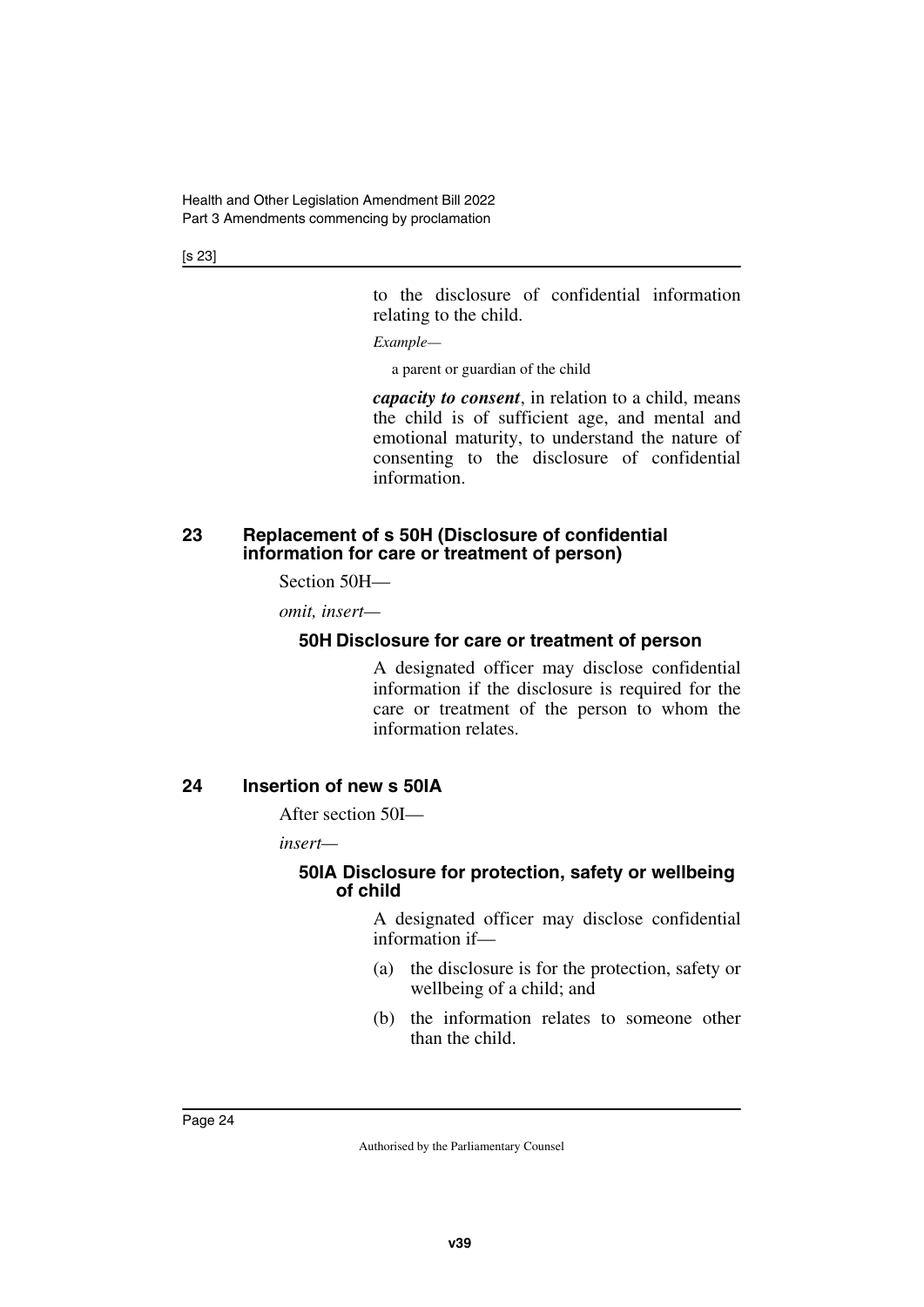#### <span id="page-26-0"></span>**25 Insertion of new ss 50KA–50KC**

<span id="page-26-1"></span>After section 50K—

*insert—*

#### <span id="page-26-3"></span><span id="page-26-2"></span>**50KA Disclosure for funding arrangements and public health monitoring**

A designated officer may disclose confidential information if—

- (a) the disclosure is to another designated officer or to a designated person; and
- (b) the disclosure and receipt of the confidential information is—
	- (i) for giving effect to or managing a funding arrangement for the service; or
	- (ii) for analysing, monitoring or evaluating public health; and
- (c) the person mentioned in paragraph (a) is authorised in writing by the chief executive to receive the confidential information.

#### <span id="page-26-5"></span><span id="page-26-4"></span>**50KB Disclosure for purposes relating to health services**

- (1) A designated officer may disclose confidential information if—
	- (a) the disclosure is for evaluating, managing, monitoring or planning a health service, including, for example, an ambulance service; and
	- (b) the disclosure is to—
		- (i) another designated officer; or
		- (ii) a designated person; or
		- (iii) an entity prescribed by regulation.
- (2) In this section—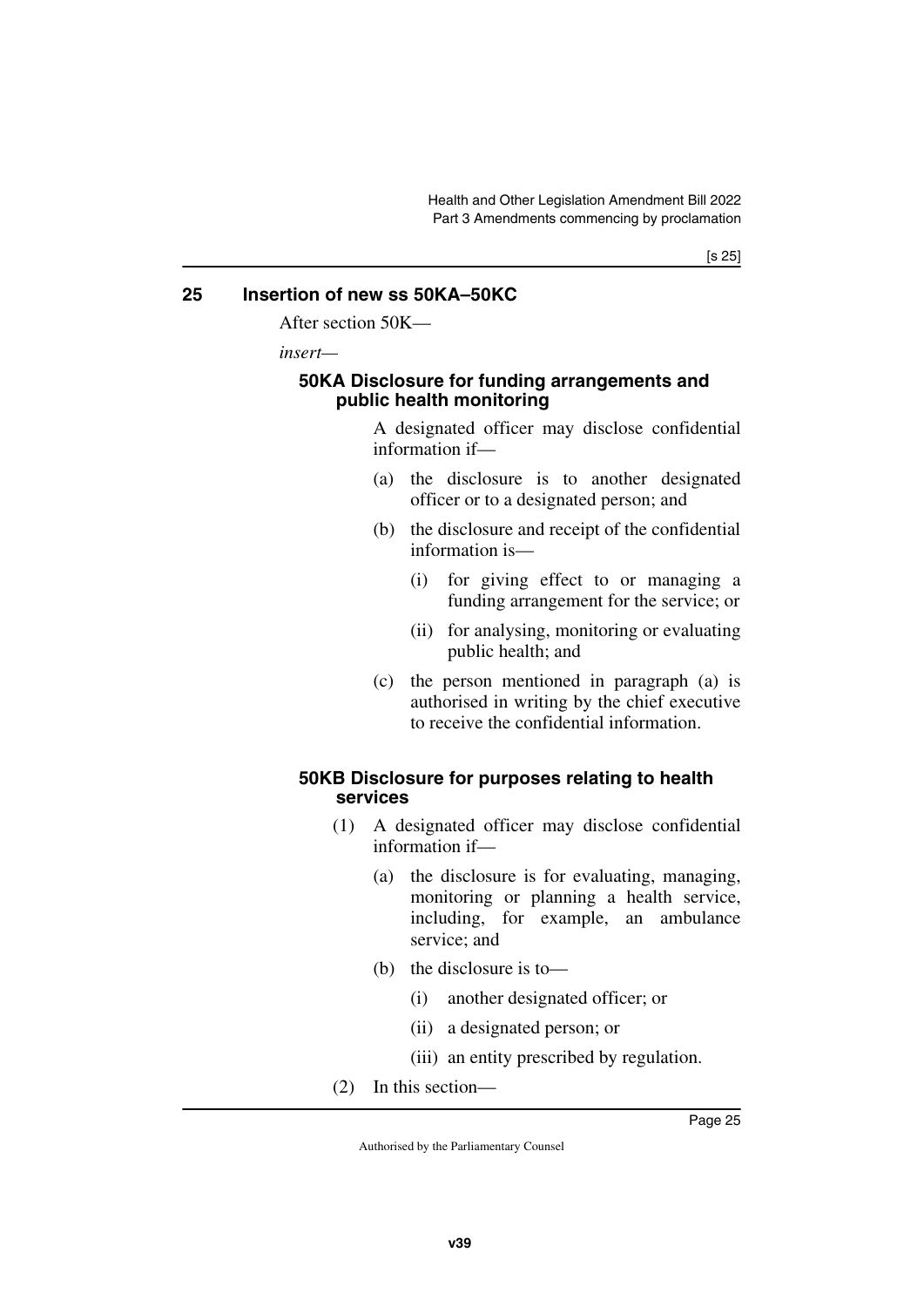[s 26]

*health service* see the *Hospital and Health Boards Act 2011*, section 15.

#### <span id="page-27-1"></span><span id="page-27-0"></span>**50KC Disclosure by chief executive or the commissioner to lawyers**

- (1) This section applies to a designated officer who is the chief executive or the commissioner.
- (2) The designated officer may disclose confidential information if—
	- (a) the disclosure is to a lawyer in relation to a matter; and
	- (b) the lawyer is representing the State or the service in relation to the matter.
- (3) The lawyer may disclose the confidential information in a proceeding, before a court or tribunal, relating to the matter.

#### <span id="page-27-3"></span><span id="page-27-2"></span>**26 Replacement of s 50L (Disclosure to Commonwealth, another State or Commonwealth or State entity)**

Section 50L—

*omit, insert—*

#### <span id="page-27-5"></span><span id="page-27-4"></span>**50L Disclosure to Commonwealth, another State, or Commonwealth or State entity**

- (1) A designated officer may disclose confidential information to the Commonwealth or another State, or an entity of the Commonwealth or another State, if—
	- (a) the disclosure is required or permitted under an agreement between the State and the Commonwealth, other State or entity; and
	- (b) the agreement is prescribed by regulation for this paragraph; and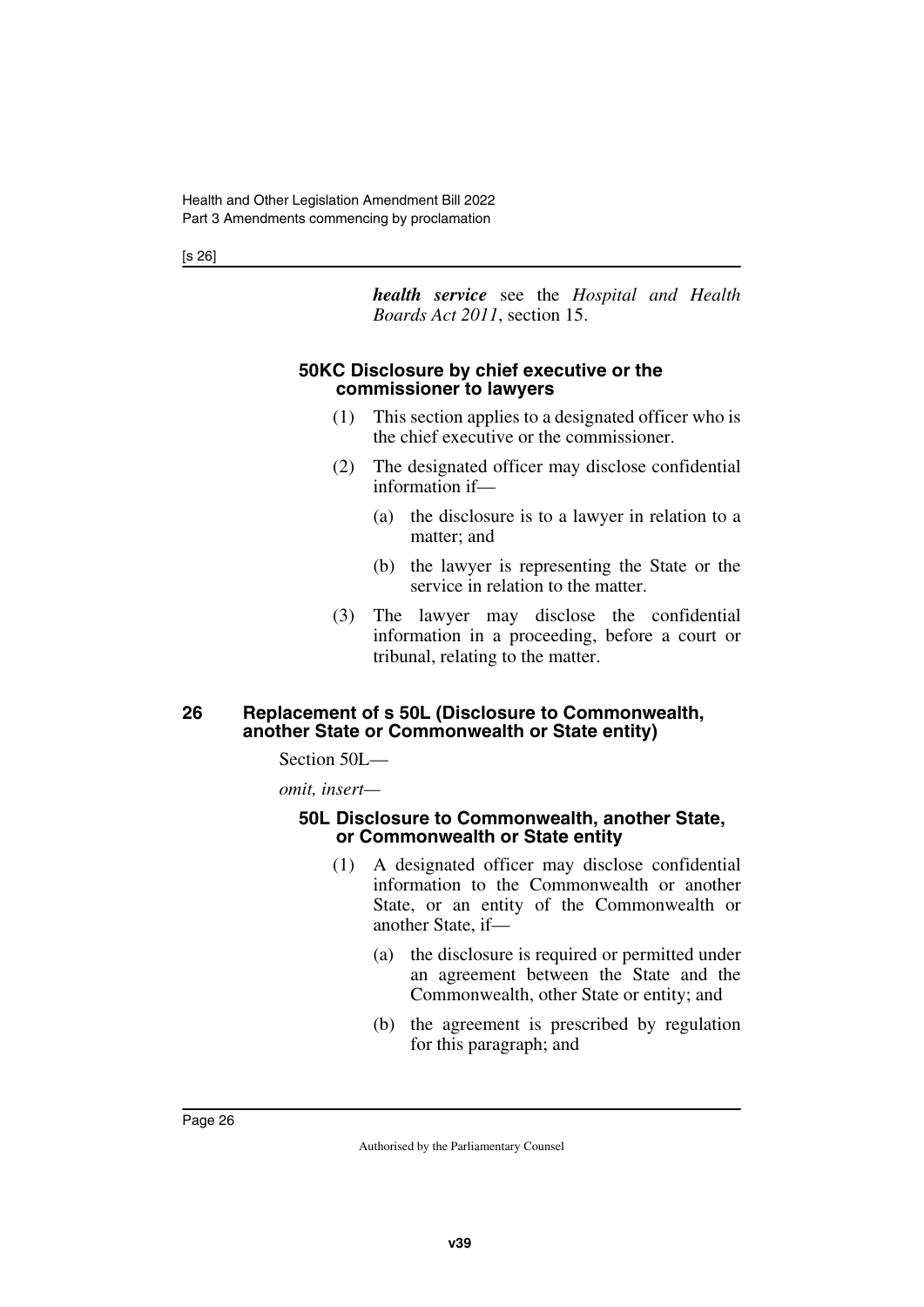- (c) the chief executive considers the disclosure to be in the public interest; and
- (d) the chief executive states in writing that the chief executive considers the disclosure to be in the public interest.
- (2) A designated officer may disclose confidential information to an entity of the State if—
	- (a) the disclosure is required or permitted under an agreement between the service and the entity; and
	- (b) the agreement is prescribed by regulation for this paragraph; and
	- (c) the chief executive considers the disclosure to be in the public interest; and
	- (d) the chief executive states in writing that the chief executive considers the disclosure to be in the public interest.
- (3) The Commonwealth, a State or an entity that receives confidential information under an agreement mentioned in subsection (1) or (2)—
	- (a) must not disclose the information to anyone else unless allowed to do so under the agreement or in writing by the chief executive; and
	- (b) must ensure the information is used only for the purpose for which the information was given under the agreement.
- (4) In this section—

*entity of the Commonwealth* includes an entity established under an Act of the Commonwealth.

*entity of the State* includes a department or an entity established under an Act for a public purpose.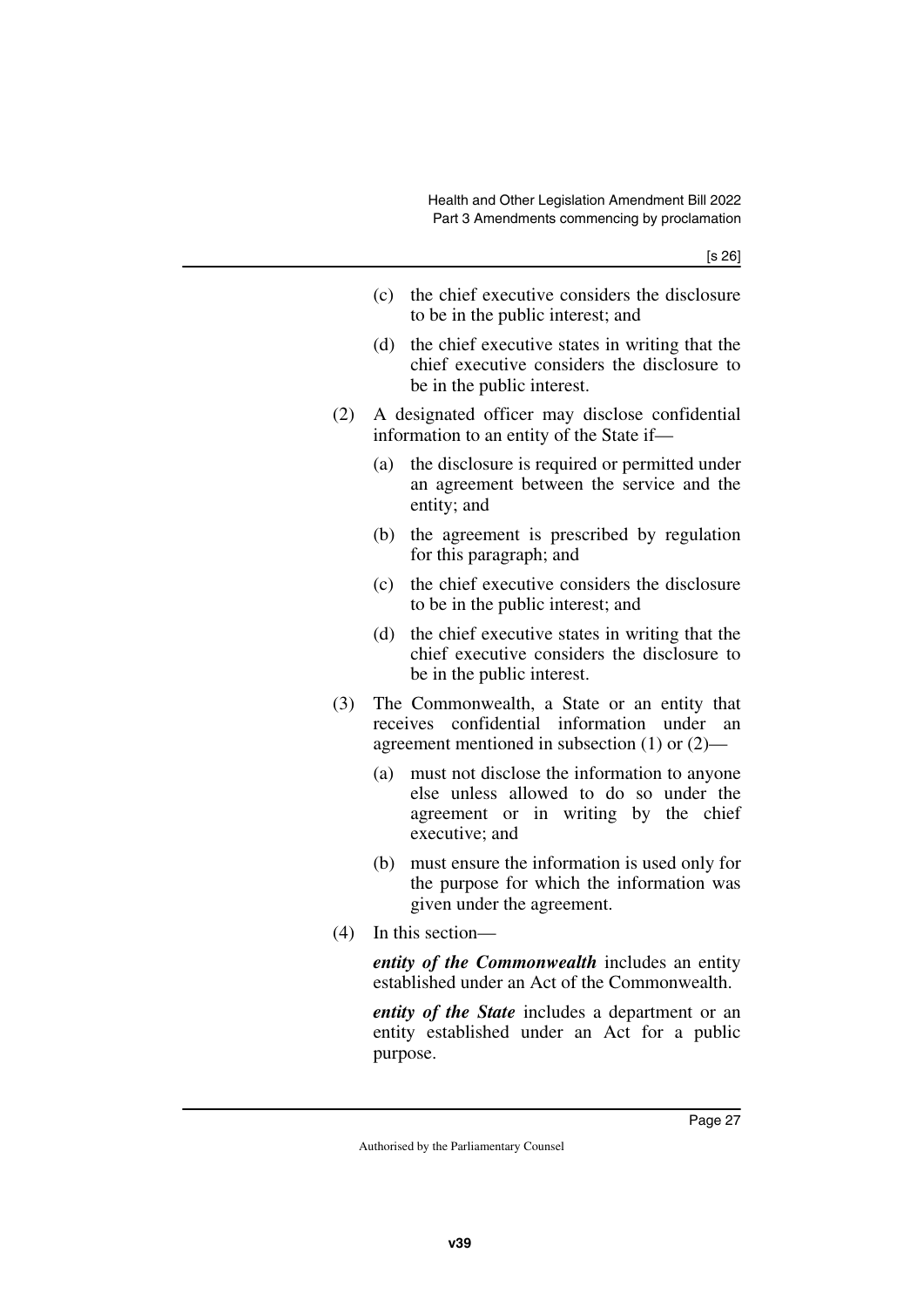#### [s 27]

#### <span id="page-29-0"></span>**27 Amendment of s 50P (Disclosure is authorised by chief executive)**

<span id="page-29-1"></span>(1) Section 50P(1), 'is authorised to'—

*omit, insert—*

may

(2) Section 50P(3)(a), 'subsection  $(1)$ ' *omit, insert—*

an authorisation mentioned in subsection  $(2)(a)$ 

(3) Section 50P(5)—

*omit, insert—*

- (5) Despite section 22 and the *Public Service Act 2008*, section 103, the chief executive—
	- (a) may delegate the power to give an authorisation mentioned in subsection (2)(a) only to the commissioner; and
	- (b) must not permit the subdelegation of the power.

#### <span id="page-29-3"></span><span id="page-29-2"></span>**28 Amendment of s 50Q (Necessary or incidental disclosure)**

Section 50Q, from 'is authorised' to 'designated person'—

*omit, insert—*

may disclose confidential information if the disclosure

#### <span id="page-29-5"></span><span id="page-29-4"></span>**29 Amendment, relocation and renumbering of s 50R (Application of this division to former designated officers)**

 $(1)$  Section 50R(1) and (2)—

*omit, insert—*

(1) A relevant provision applies to the disclosure of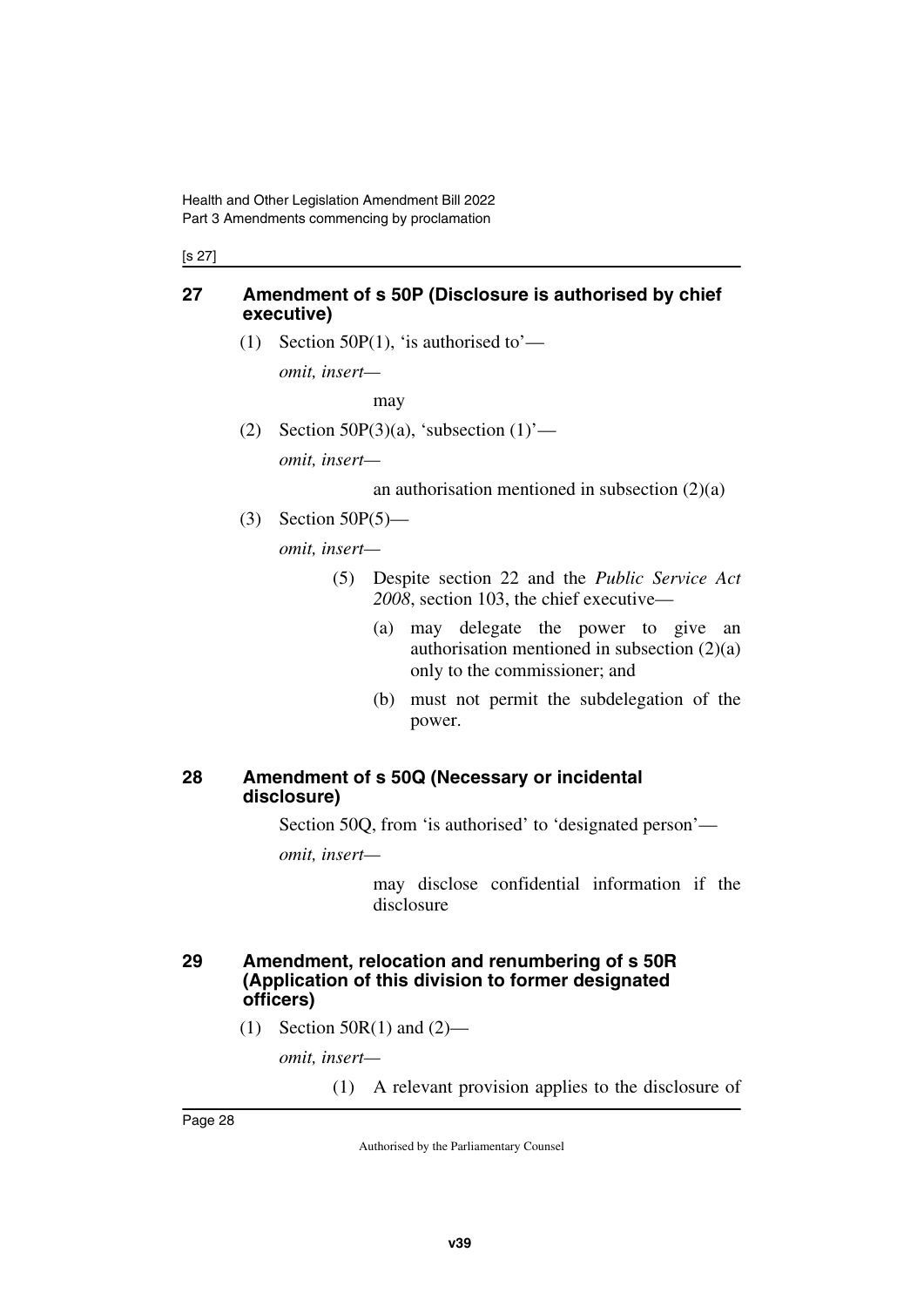[s 30]

confidential information by a former designated officer in the same way as the provision applies to the disclosure of confidential information by a designated officer.

- (2) For subsection (1), a reference in the relevant provision to a designated officer is taken to be a reference to a former designated officer.
- (2) Section 50R(3)—

*insert—*

*relevant provision* means section 50E, 50F, 50IA, 50J, 50M, 50O or 50Q.

(3) Section 50R—

<span id="page-30-1"></span>*relocate* and *renumber* as section 50SA.

#### <span id="page-30-0"></span>**30 Insertion of new pt 8, div 9**

Part 8—

*insert—*

# <span id="page-30-3"></span><span id="page-30-2"></span>**Division 9 Transitional provisions for Health and Other Legislation Amendment Act 2022**

### <span id="page-30-5"></span><span id="page-30-4"></span>**103 Definition for division**

In this division—

*new*, for a provision of this Act, means the provision as in force on the commencement.

### <span id="page-30-7"></span><span id="page-30-6"></span>**104 Application of new pt 7, div 1**

Subject to section 105, new part 7, division 1 applies in relation to confidential information whether the information came into existence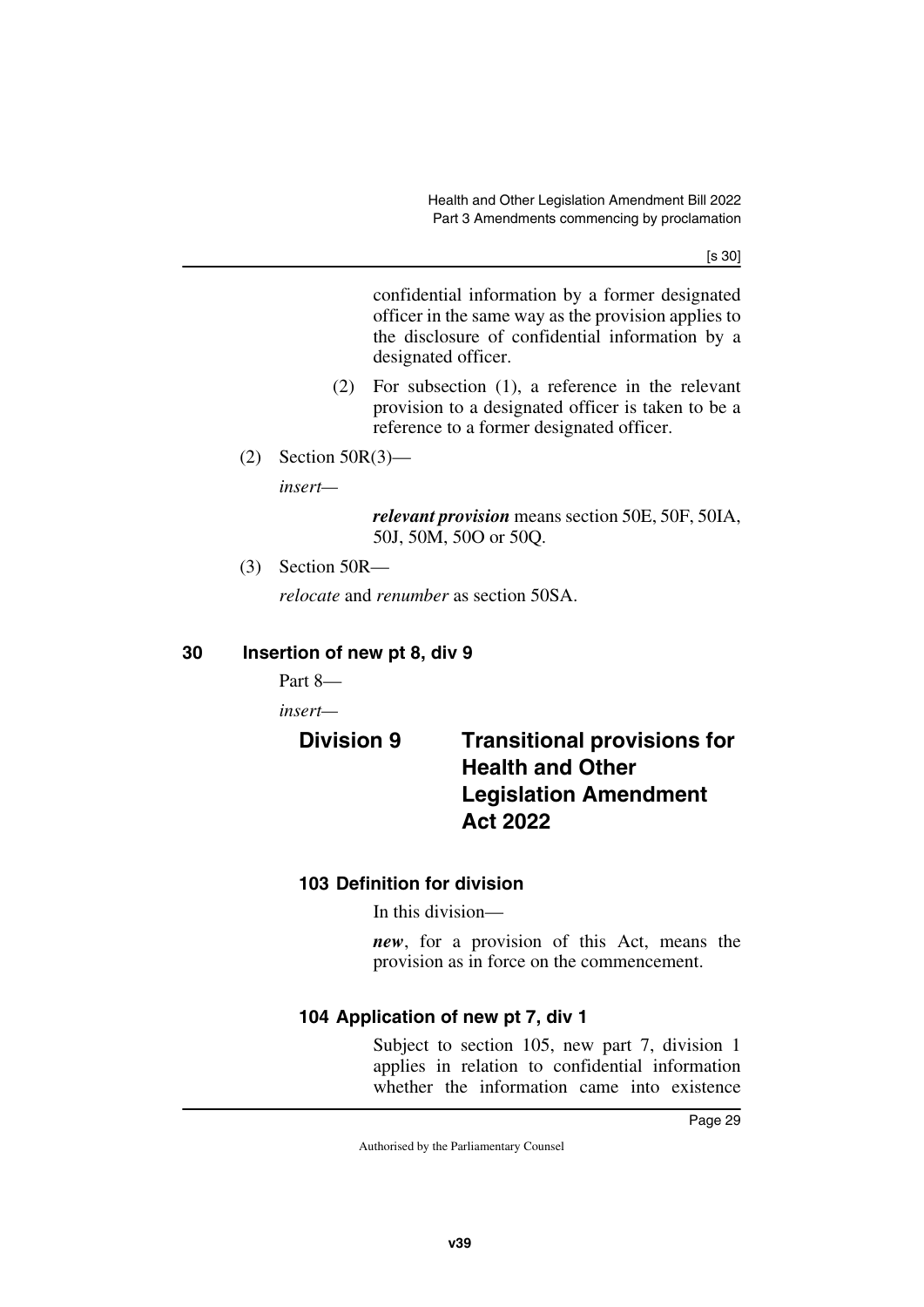before or after the commencement.

#### <span id="page-31-1"></span><span id="page-31-0"></span>**105 Application of s 50L to agreements in force immediately before commencement**

- (1) This section applies in relation to an agreement mentioned in former section 50L that was in effect immediately before the commencement.
- (2) New section 50L does not apply in relation to the agreement.
- (3) Despite its repeal, former section 50L continues to apply in relation to the agreement.
- (4) In this section—

*former section 50L* means section 50L as in force immediately before the commencement.

### <span id="page-31-2"></span>**31 Amendment of sch 1 (Dictionary)**

<span id="page-31-3"></span>Schedule 1—

*insert—*

*confidential information* means information—

- (a) acquired by a person in the person's capacity as a designated officer; and
- (b) from which a person receiving, or who has received, an ambulance service could be identified.

*designated officer* means each of the following persons—

- (a) the chief executive;
- (b) the commissioner;
- (c) a service officer;
- (d) an honorary ambulance officer;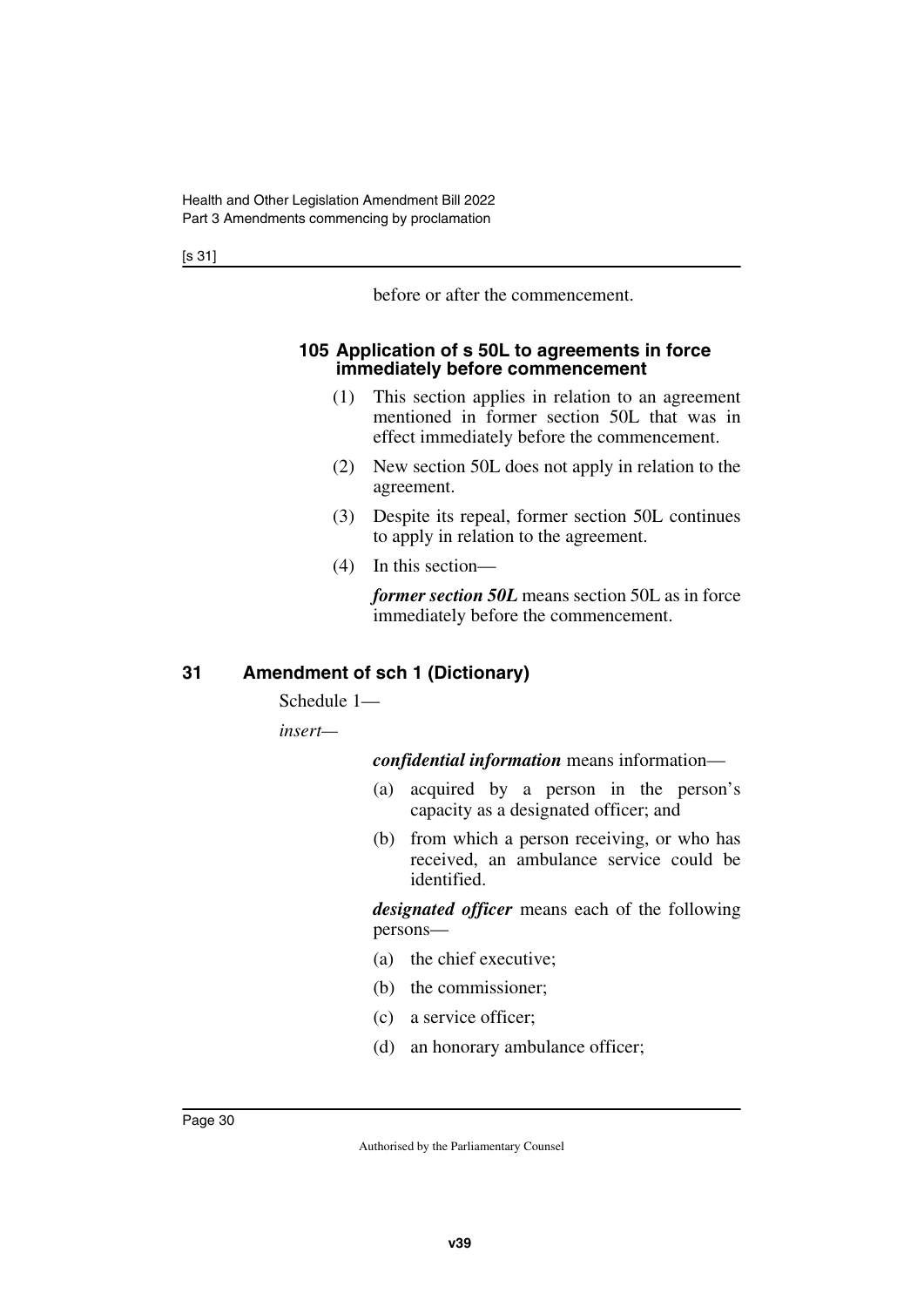- (e) a public service employee employed in the service other than as a service officer;
- (f) an agent of the service.

*designated person*, for part 7, division 1, see section 50D.

<span id="page-32-1"></span>*health professional*, for part 7, division 1, see section 50D.

# <span id="page-32-0"></span>**Division 2 Amendment of Hospital and Health Boards Act 2011**

#### <span id="page-32-2"></span>**32 Act amended**

<span id="page-32-3"></span>This division amends the *Hospital and Health Boards Act 2011*.

### <span id="page-32-4"></span>**33 Amendment of s 139 (Definitions for pt 7)**

<span id="page-32-5"></span>(1) Section 139, definitions *prescribed health practitioner* and *relevant health practitioner*—

*omit.*

(2) Section 139—

*insert—*

#### *prescribed health professional* means—

- (a) a health professional, other than a person mentioned in section 139A(1), who is prescribed by regulation; or
- (b) a person who was a health professional mentioned in paragraph (a).
- (3) Section 139, definition *confidential information*, paragraph (b), 'practitioner'—

*omit, insert—*

professional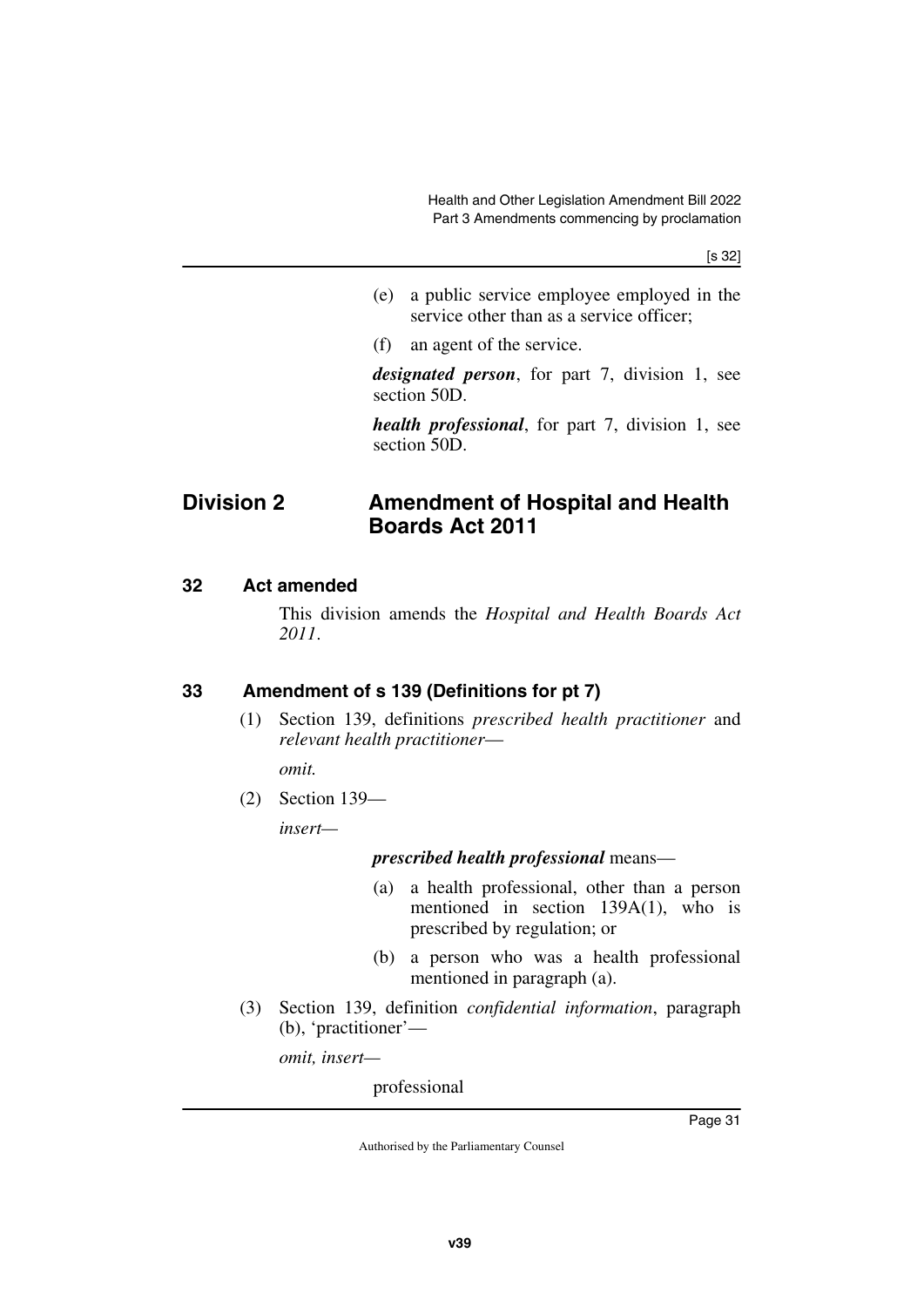[s 34]

#### <span id="page-33-1"></span><span id="page-33-0"></span>**34 Amendment of s 142 (Confidential information must not be disclosed by designated persons)**

Section 142(2), 'practitioner'—

*omit, insert—*

professional

#### <span id="page-33-3"></span><span id="page-33-2"></span>**35 Amendment of s 142A (Confidential information must not be disclosed by prescribed health practitioners)**

(1) Section 142A, heading, 'practitioners'—

*omit, insert—*

#### **professionals**

(2) Section  $142A(1)$  and (2), 'practitioner'—

*omit, insert—*

professional

#### <span id="page-33-5"></span><span id="page-33-4"></span>**36 Amendment of s 143 (Disclosure required or permitted by law)**

Section  $143(2)(e)$  and (3), 'practitioner'—

*omit, insert—*

professional

#### <span id="page-33-6"></span>**37 Amendment of s 144 (Disclosure with consent)**

<span id="page-33-7"></span>Section 144, 'practitioner'—

*omit, insert—*

professional

#### <span id="page-33-9"></span><span id="page-33-8"></span>**38 Amendment of s 145 (Disclosure of confidential information for care or treatment of person)**

Section 145, 'practitioner'—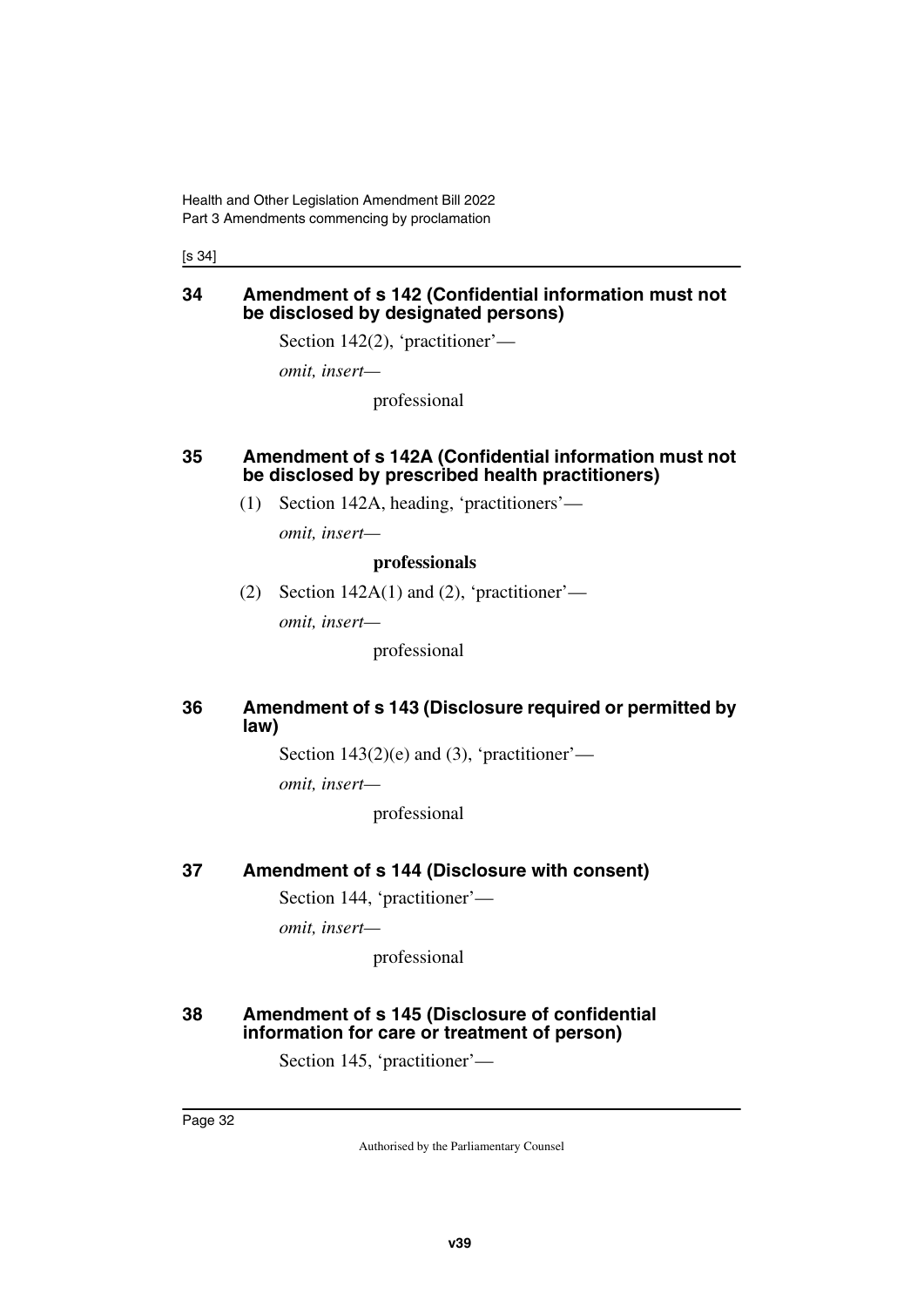[s 39]

*omit, insert—*

professional

#### <span id="page-34-1"></span><span id="page-34-0"></span>**39 Amendment of s 146 (Disclosure to person who has sufficient interest in health and welfare of person)**

Section 146(1), 'health practitioner'—

*omit, insert—*

health professional

#### <span id="page-34-3"></span><span id="page-34-2"></span>**40 Amendment of s 147 (Disclosure to lessen or prevent serious risk to life, health or safety)**

Section 147, 'practitioner'—

*omit, insert—*

professional

#### <span id="page-34-5"></span><span id="page-34-4"></span>**41 Amendment of s 148 (Disclosure for the protection, safety or wellbeing of a child)**

Section 148(2), 'practitioner'—

*omit, insert—*

professional

#### <span id="page-34-7"></span><span id="page-34-6"></span>**42 Amendment of s 154 (Disclosure to or by relevant chief executive)**

Section 154(1), 'practitioner'—

*omit, insert—*

professional

#### <span id="page-34-9"></span><span id="page-34-8"></span>**43 Amendment of s 155 (Disclosure to health practitioner registration board)**

Section 155, 'prescribed health practitioner'—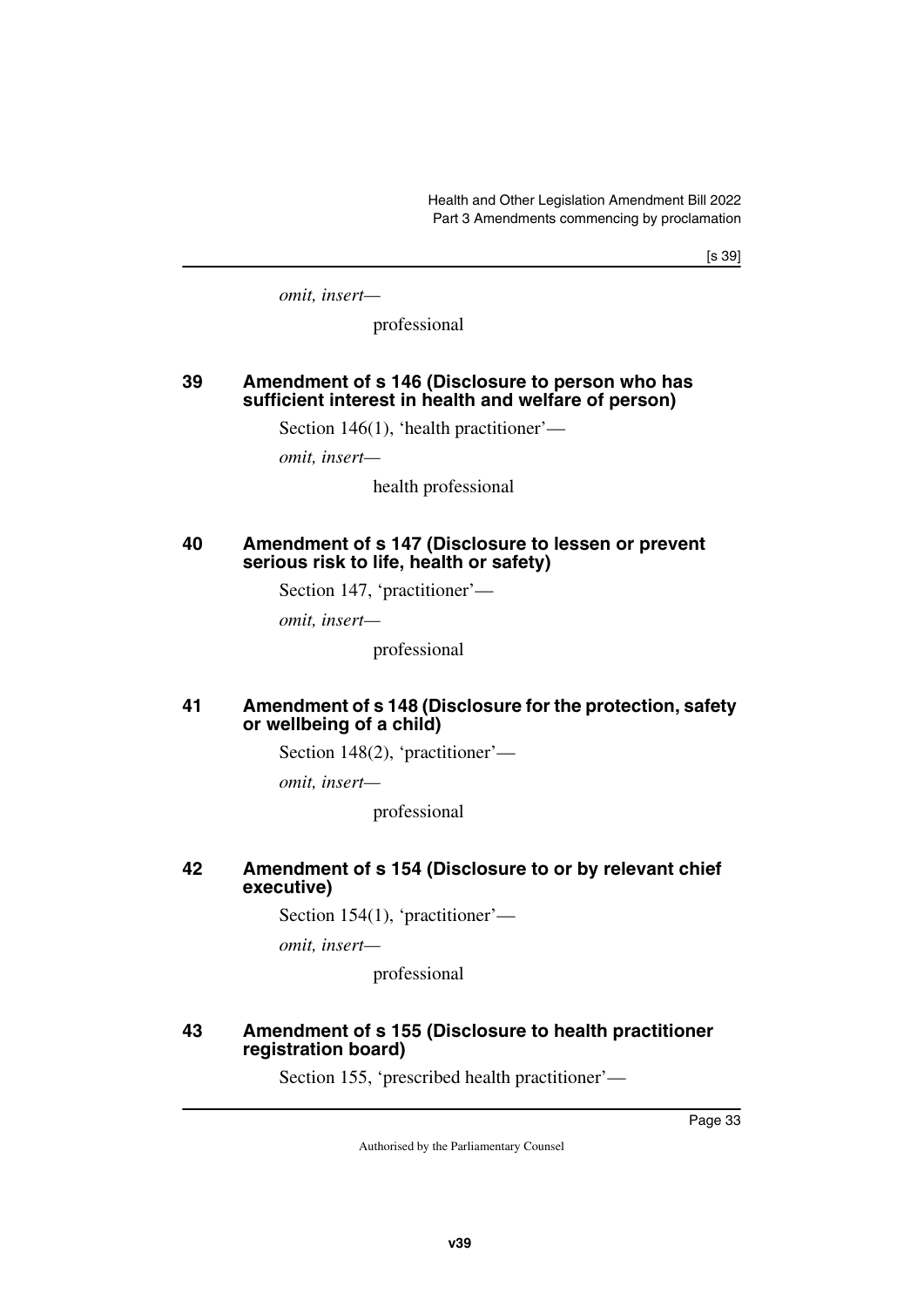[s 44]

*omit, insert—*

prescribed health professional

#### <span id="page-35-0"></span>**44 Amendment of s 156 (Disclosure to health ombudsman)**

<span id="page-35-1"></span>Section 156, 'prescribed health practitioner'—

*omit, insert—*

prescribed health professional

#### <span id="page-35-3"></span><span id="page-35-2"></span>**45 Amendment of s 157 (Disclosure to person performing functions under Coroners Act 2003)**

Section 157, 'practitioner'—

*omit, insert—*

professional

#### <span id="page-35-4"></span>**46 Insertion of new s 157B**

<span id="page-35-5"></span>Before section 158—

*insert—*

#### <span id="page-35-7"></span><span id="page-35-6"></span>**157B Disclosure to person performing functions under Mental Health Act 2016**

A designated person or prescribed health professional may disclose confidential information if the disclosure is to a person who requires the confidential information to perform a function under the *Mental Health Act 2016*, other than for the preparation of an annual report.

*Note—*

See also the *Mental Health Act 2016*, section 778(3)(a).

#### <span id="page-35-9"></span><span id="page-35-8"></span>**47 Amendment of s 159 (Disclosure to Australian Red Cross Society)**

Section 159, 'practitioner'—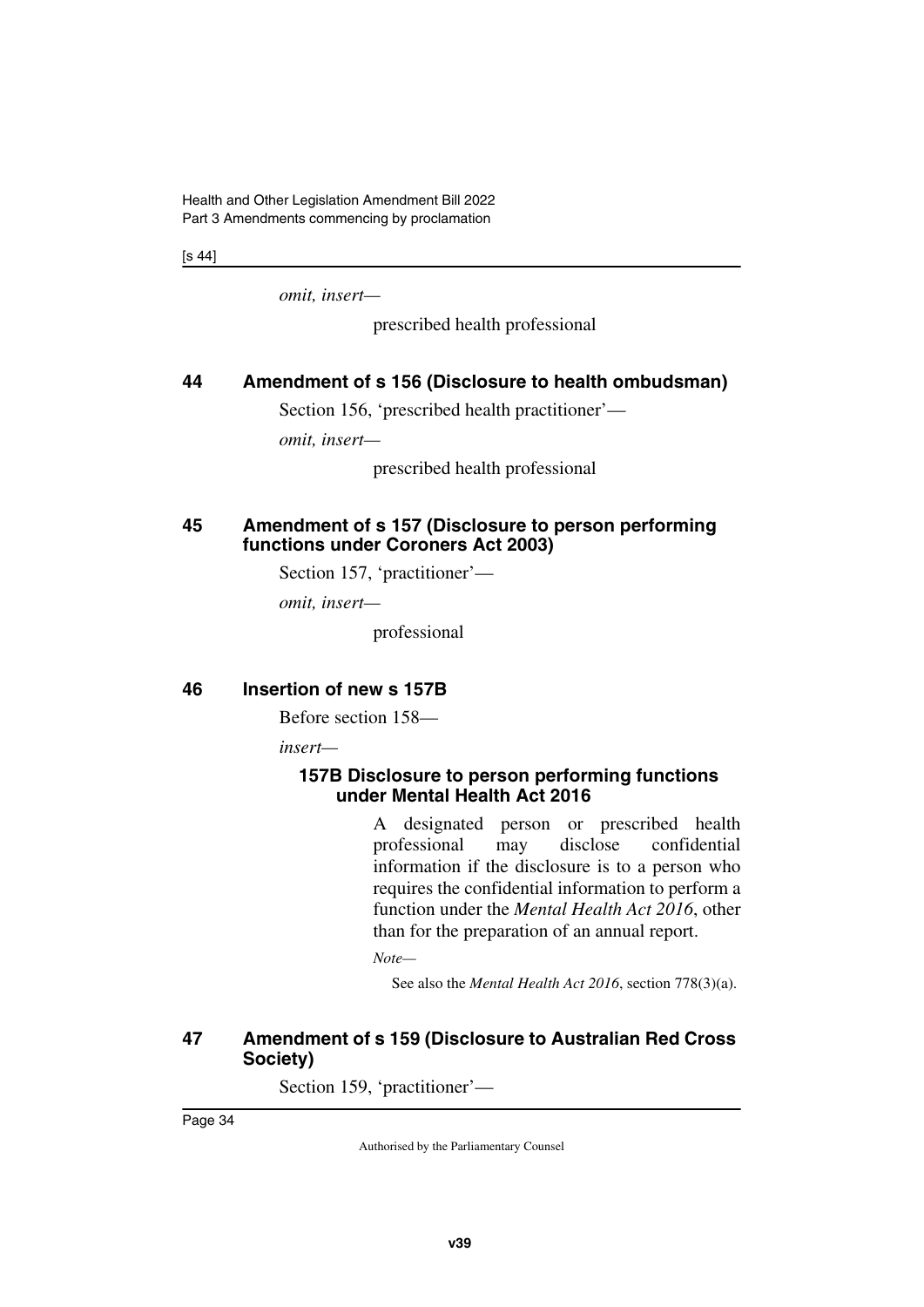[s 48]

*omit, insert—*

professional

#### **48 Amendment of pt 7, div 4, hdg (Access by prescribed health practitioner to prescribed information system)**

Part 7, division 4, heading, 'practitioner'—

*omit, insert—*

#### **professional**

#### **49 Amendment of s 161C (Prescribed health practitioner may access prescribed information system and particular information)**

Section 161C, heading and subsections (1), (2) and (3), 'practitioner'—

*omit, insert—*

professional

### **50 Amendment of sch 2 (Dictionary)**

(1) Schedule 2, definitions *prescribed health practitioner* and *relevant health practitioner*—

*omit.*

(2) Schedule 2—

*insert—*

*prescribed health professional*, for part 7, see section 139.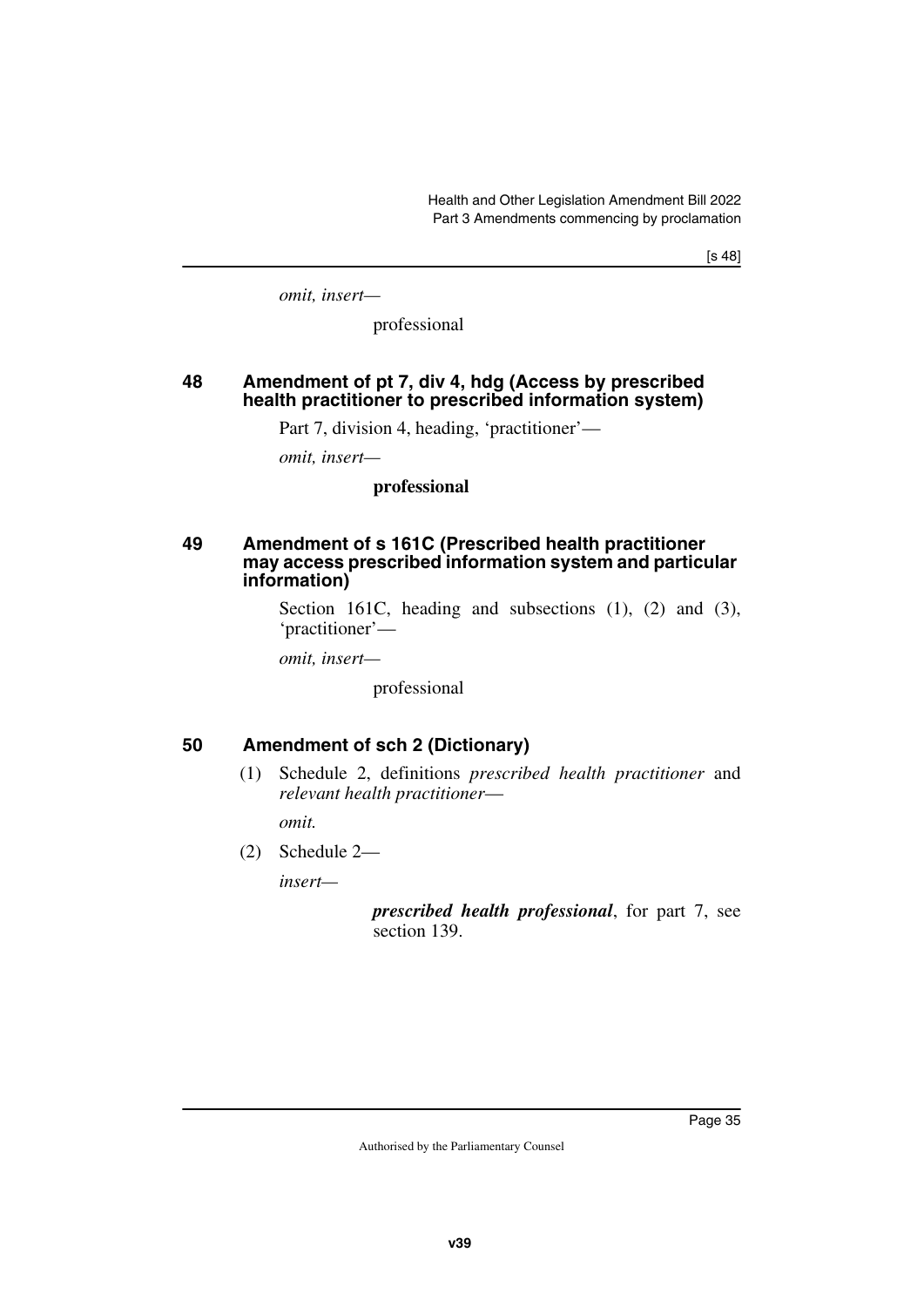[s 51]

# **Division 3 Amendment of Mental Health Act 2016**

### **51 Act amended**

This division amends the *Mental Health Act 2016*.

*Note—*

See also the amendments in part 2, division 3A and schedule 1, part 2.

### **52 Amendment of s 38 (Action before exercising powers)**

Section 38(d), after 'public'—

*insert—*

sector

#### **53 Amendment of s 116 (Decision about unsoundness of mind and diminished responsibility)**

Section 116(2), 'section 117'—

*omit, insert—*

sections 117 and 117A

### **54 Insertion of new s 117A**

After section 117—

*insert—*

#### **117A Substantial dispute about fact relied on in expert report**

- (1) The Mental Health Court may not make a decision under section  $116(1)(a)$  or (b) if the court is satisfied there is a substantial dispute about a fact (a *material fact*) that is material to an opinion stated in an expert's report received in evidence by the court on the reference.
- (2) Without limiting subsection (1), a material fact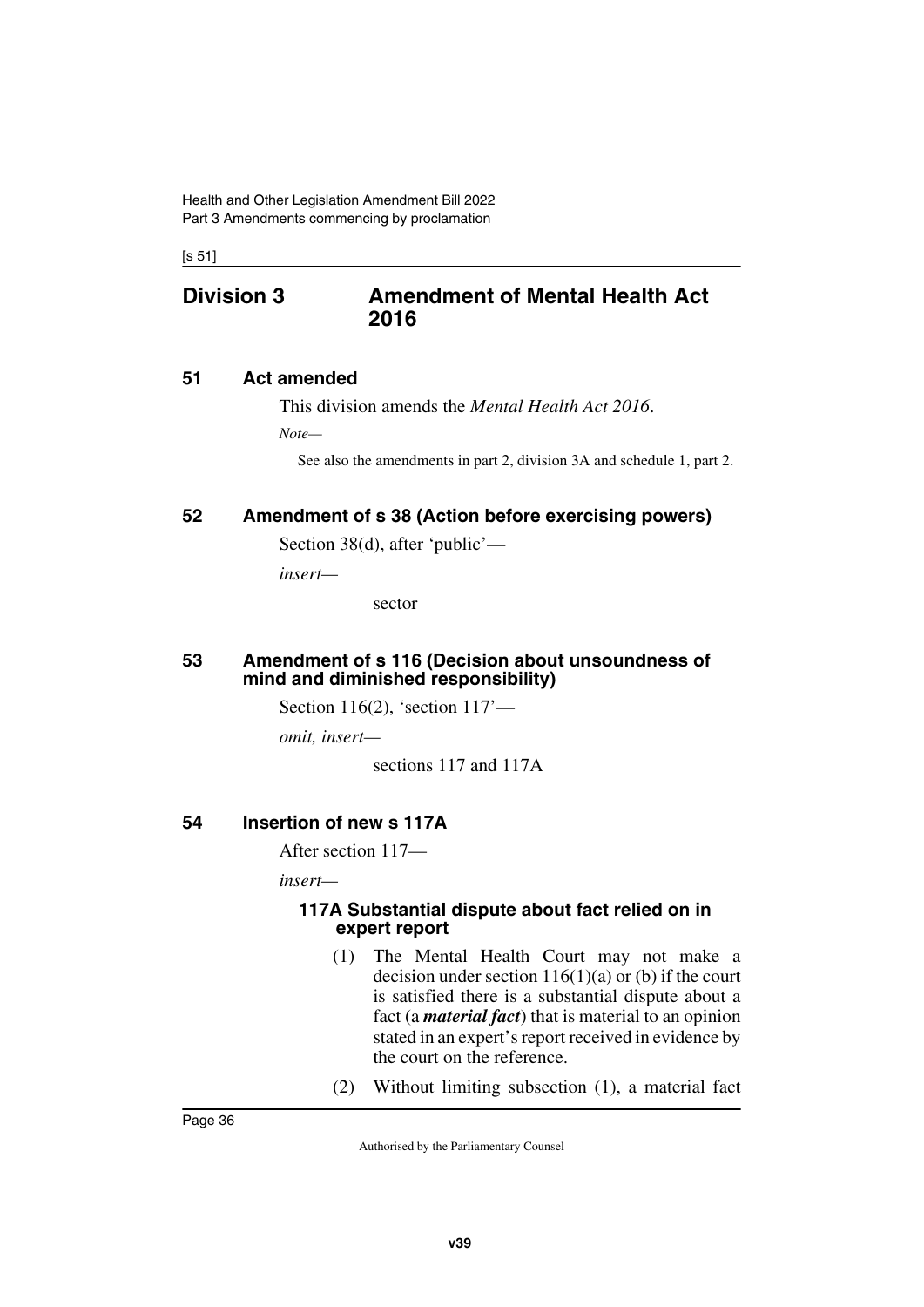may relate to—

- (a) the person's relevant circumstances before, at the time, or after the offence was allegedly committed; or
- (b) an event, act or omission related to the offence, whether the event, act or omission happened before, at the time, or after the offence was allegedly committed.

### **55 Amendment of s 118 (Decision about fitness for trial)**

Section 118(1)(b), after 'section 117'—

*insert—*

or 117A

### **56 Insertion of new s 157A**

After section 157—

*insert—*

#### **157A Admissibility of expert's report in proceeding before Magistrates Court**

- (1) This section applies if an expert's report is received in evidence by the Mental Health Court on a reference in relation to a person for an offence.
- (2) The report is admissible in a proceeding before a Magistrates Court for the purpose of deciding whether—
	- (a) to dismiss a complaint for the offence under section 172; or
	- (b) to adjourn the hearing of a complaint for the offence under section 173.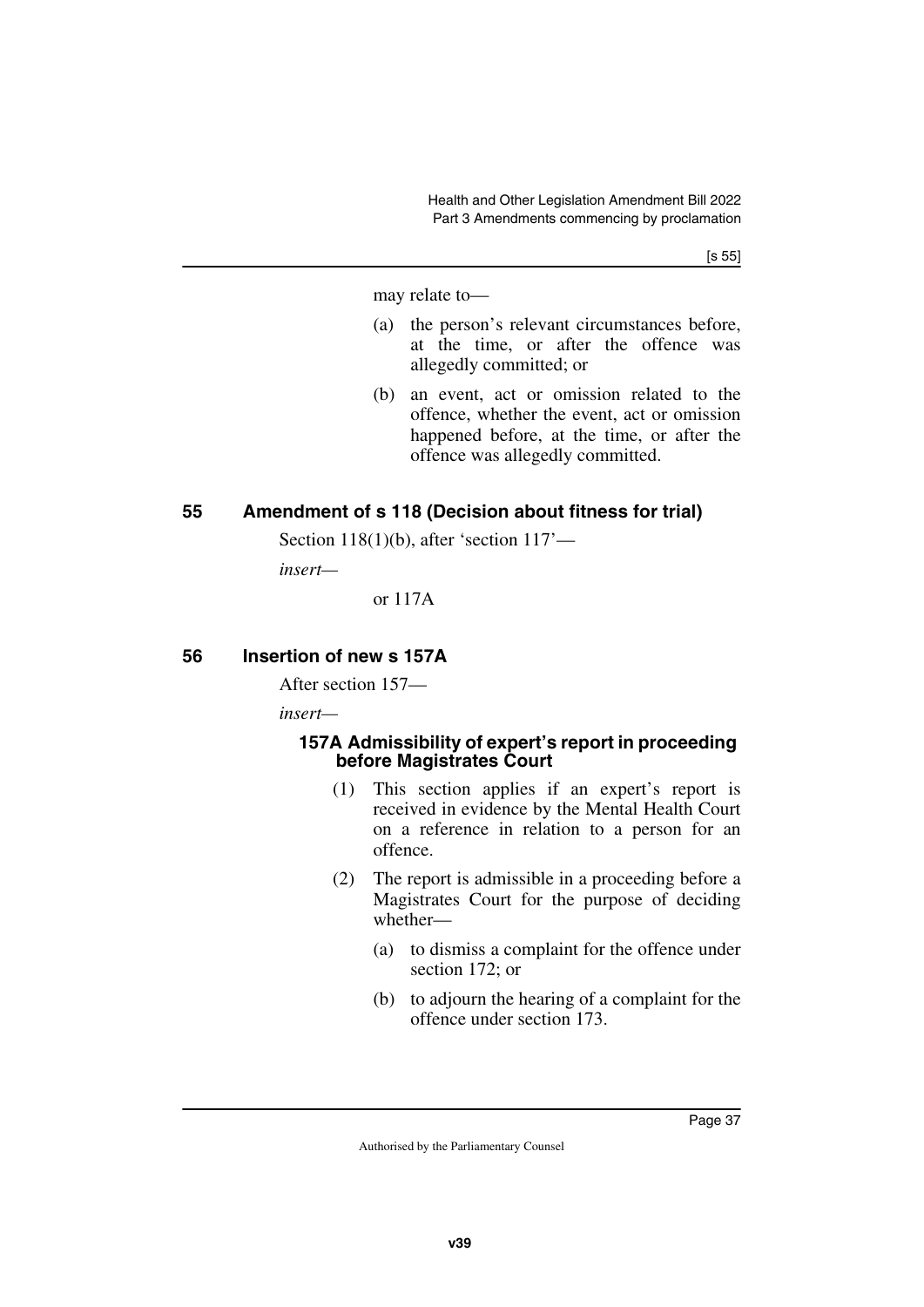[s 57]

#### **57 Insertion of new ch 5, pt 5, div 4, sdiv 1, hdg**

Before section 166—

*insert—*

# **Subdivision 1 Making forensic orders**

### **58 Replacement of s 167 (Person subject to existing treatment authority or treatment support order)**

Section 167—

*omit, insert—*

#### **166A Person subject to existing treatment support order**

- (1) This section applies if the Mental Health Court is required under this chapter to make a forensic order for a person who is already subject to a treatment support order.
- (2) The court may—
	- (a) revoke the treatment support order and make a forensic order for the person; or
	- (b) amend the treatment support order to—
		- (i) convert the treatment support order into a forensic order for the person; and
		- (ii) make other necessary changes to the order.

*Note—*

If there is an information notice relating to the person, the revocation or amendment of the treatment support order under subsection (2) does not affect the information notice. See section 322.

### **167 Person subject to existing treatment authority**

(1) This section applies if the Mental Health Court makes a forensic order (mental health) for a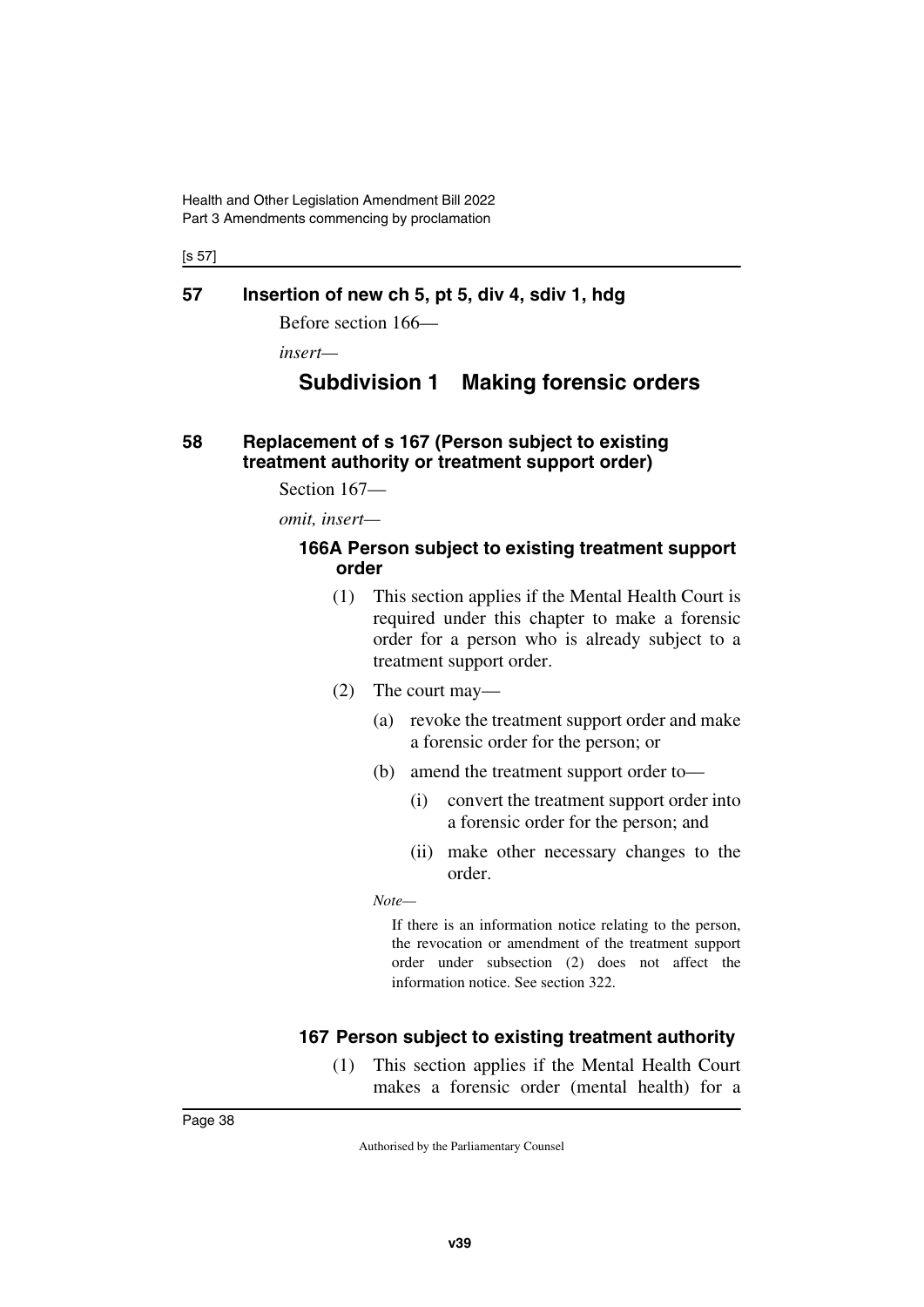person who is subject to a treatment authority.

- (2) On the making of the forensic order (mental health), the treatment authority ends.
- (3) Nothing in this section prevents the court making a forensic order (disability) for a person who is subject to a treatment authority.
- (4) If a treatment authority for a person is inconsistent with a forensic order (disability) for the person, the forensic order (disability) prevails to the extent of the inconsistency.

# **Subdivision 2 Making treatment support orders**

### **59 Insertion of new ss 167B and 167C**

After section 167A—

*insert—*

### **167B Person subject to existing forensic order**

- (1) This section applies if the Mental Health Court is required under this chapter to make a treatment support order for a person who is already subject to a forensic order.
- (2) The court may—
	- (a) revoke the forensic order and make a treatment support order for the person; or
	- (b) amend the forensic order to—
		- (i) convert the forensic order into a treatment support order for the person; and
		- (ii) make other necessary changes to the order.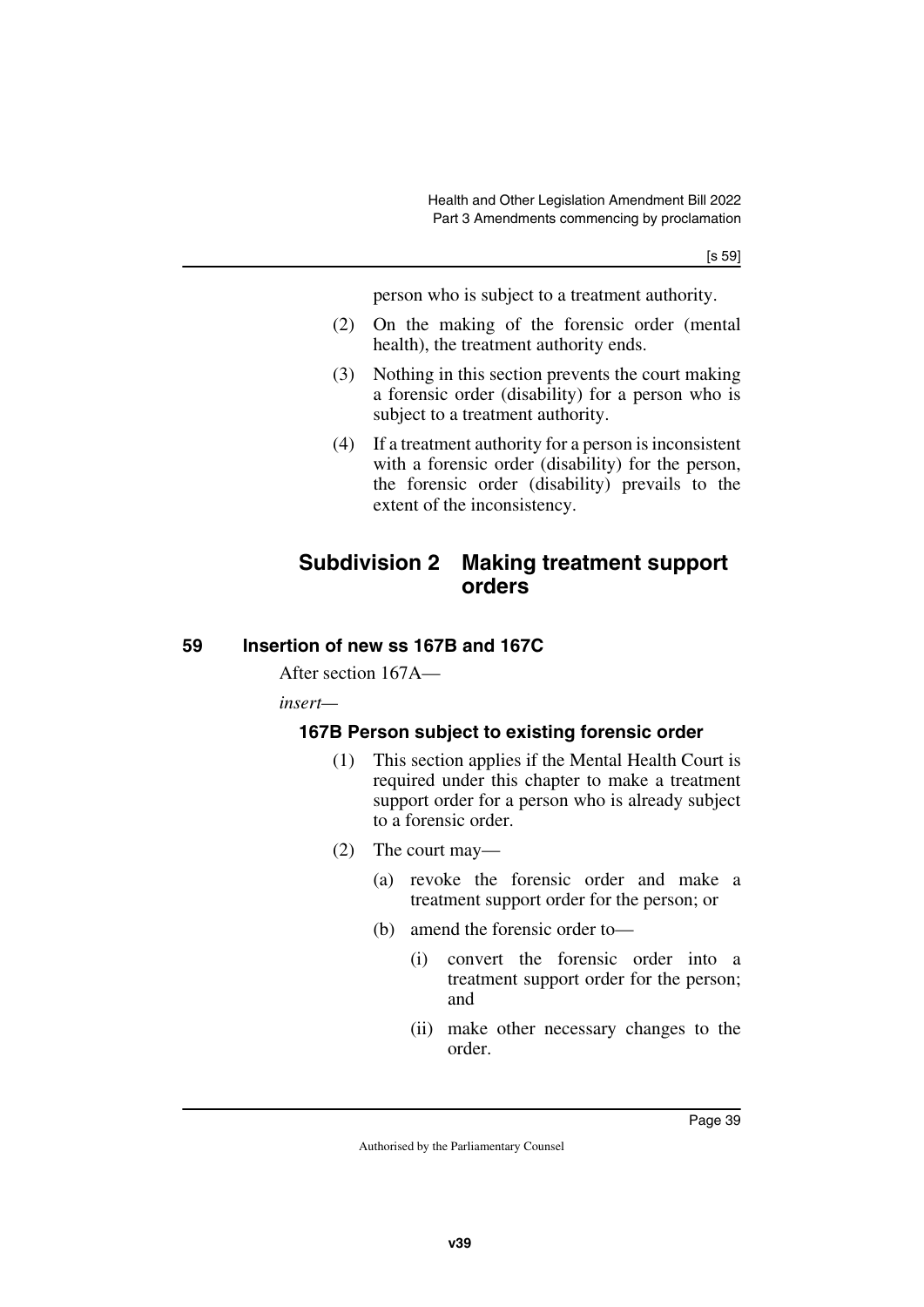[s 60]

*Note—*

If there is an information notice relating to the person, the revocation or amendment of the forensic order under subsection (2) does not affect the information notice. See section 322.

### **167C Person subject to existing treatment authority**

- (1) This section applies if the Mental Health Court makes a treatment support order for a person who is already subject to a treatment authority.
- (2) On the making of the treatment support order, the treatment authority ends.

### **60 Amendment of s 180A (Particular statements not admissible)**

Section 180A—

*insert—*

(4) Also, subsection (1)(b) does not apply to a proceeding before the Mental Health Court.

### **61 Amendment of s 223 (Who is a nominated support person)**

Section 223(6)(b)—

*omit, insert—*

- (b) freely and voluntarily make the appointment or revocation; and
- (c) communicate the appointment or revocation.

### **62 Amendment of s 233 (Requirements for informed consent)**

(1) Section 233(1)(c)—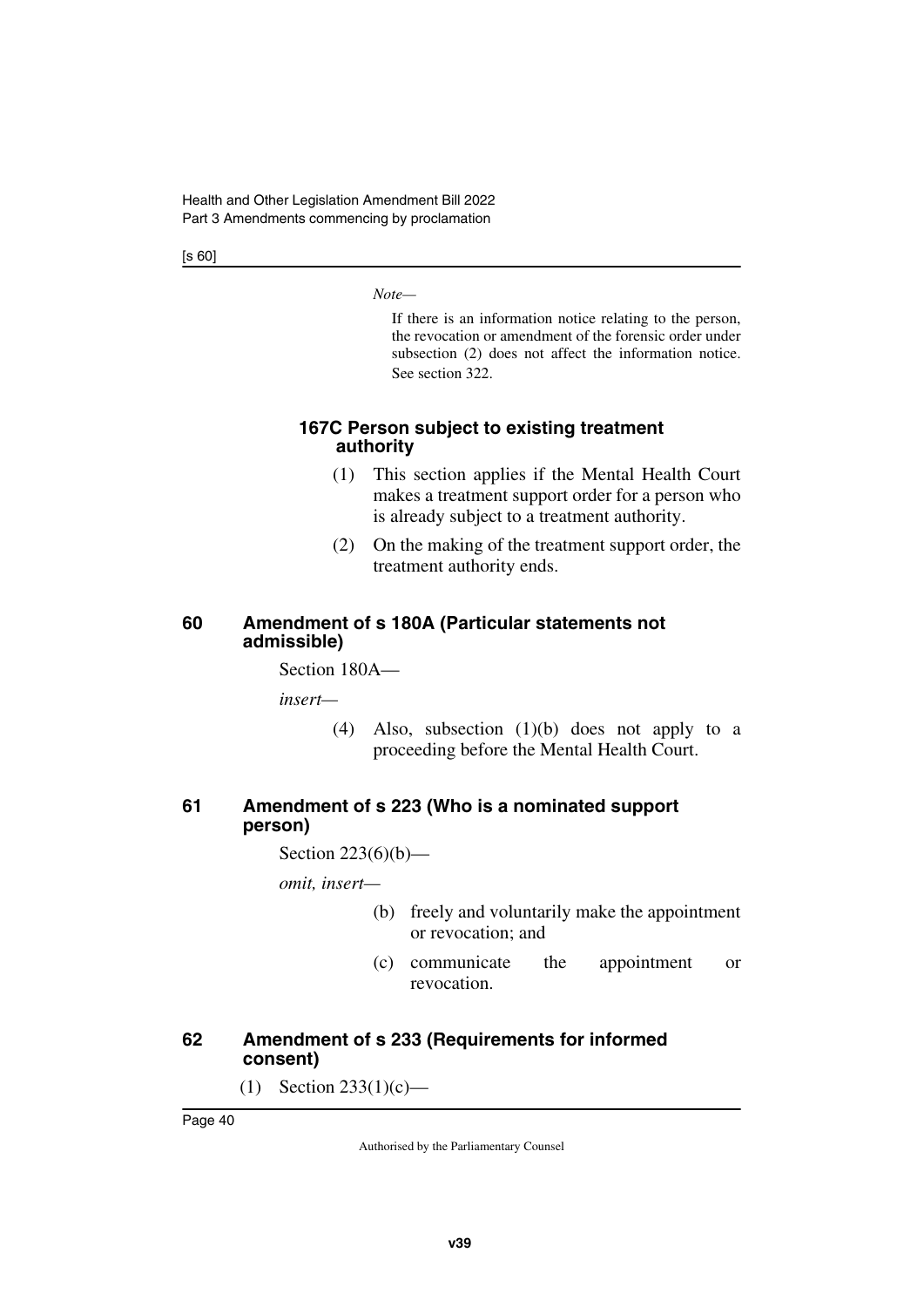*omit.*

(2) Section 233(2)(b)—

*omit, insert—*

- (b) freely and voluntarily make the decision; and
- (c) communicate the decision.

#### **63 Amendment of s 236 (Performance of electroconvulsive therapy with consent or tribunal approval)**

Section 236(1)(a) to  $(c)$ —

*omit, insert—*

- (a) for a patient who is an adult—
	- (i) if the adult is unable to give informed consent to the treatment or is subject to a treatment authority, forensic order or treatment support order—the tribunal has approved under section 509 the performance of the therapy on the adult; or
	- (ii) otherwise—the adult has given informed consent to the treatment; or
- (b) for a patient who is a minor—the tribunal has approved under section 509 the performance of the therapy on the minor.

#### **64 Amendment of s 288 (Communication about patient with others)**

Section 288(3), definition *capacity*, paragraph (b)—

*omit, insert—*

- (b) freely and voluntarily make the request; and
- (c) communicate the request.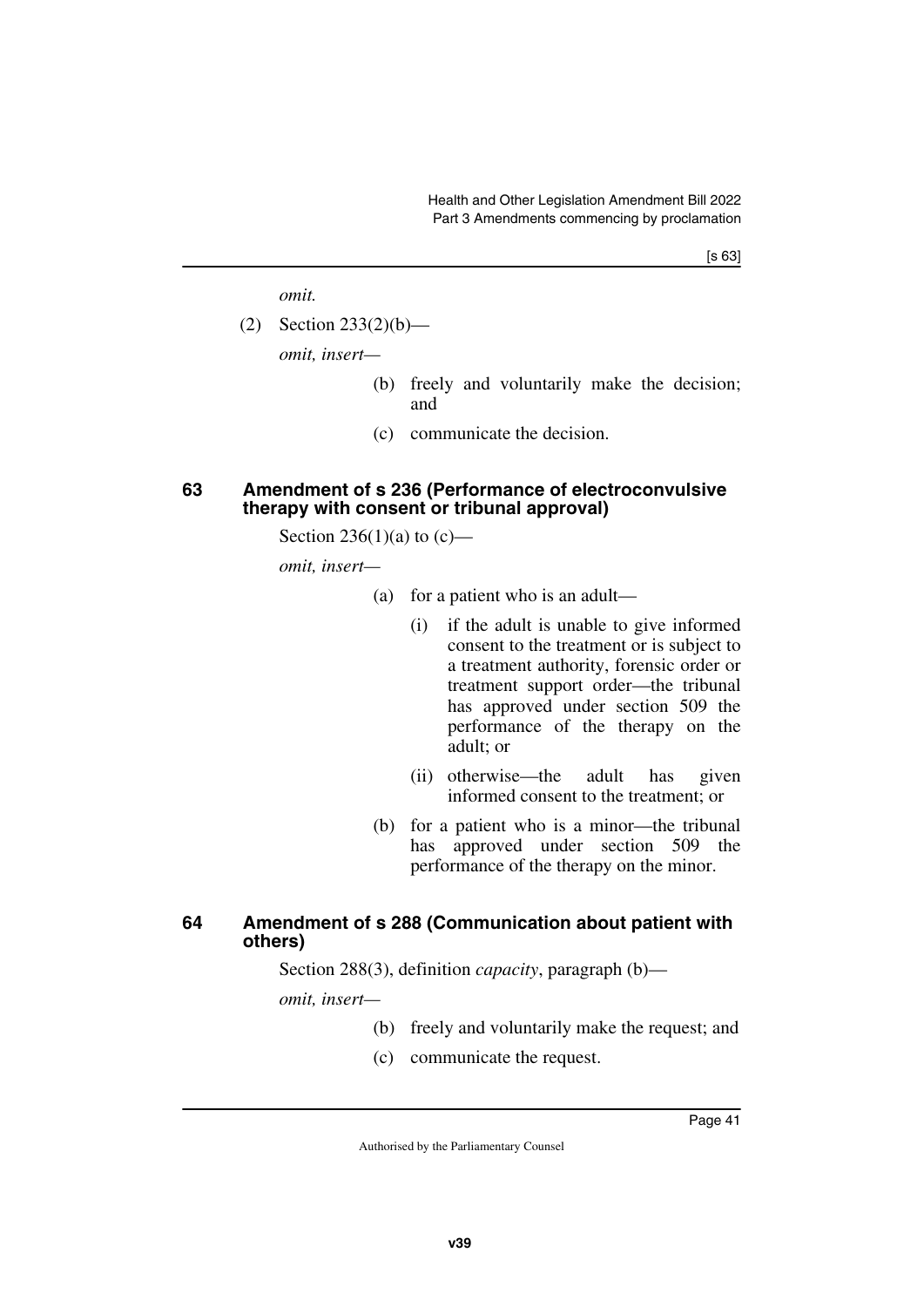Health and Other Legislation Amendment Bill 2022 Part 3 Amendments commencing by proclamation

[s 65]

#### **65 Amendment of s 307 (Annual report)**

- $(1)$  Section 307 $(2)(b)(viii)$  *omit.*
- (2) Section 307(2)—

*insert—*

(h) statistical data about information notices given under part 6.

> *Example of statistical data about information notices—*

the number of applications for information notices made

### **66 Amendment of s 317 (Definitions for pt 6)**

- (1) Section 317, definition *relevant patient omit.*
- (2) Section 317—

*insert—*

*relevant day*, for a forensic order or treatment support order that has ended, whether by revocation by the tribunal or otherwise, means the later of the following days—

- (a) the day the order ended;
- (b) if an appeal against the ending of the order may be started under chapter 13, part 3—
	- (i) the last day on which the notice of appeal may be filed under section 541; or
	- (ii) if the notice of appeal is filed under section 541—the day the appeal is decided or otherwise discontinued.

*relevant patient* means a patient of an authorised mental health service who—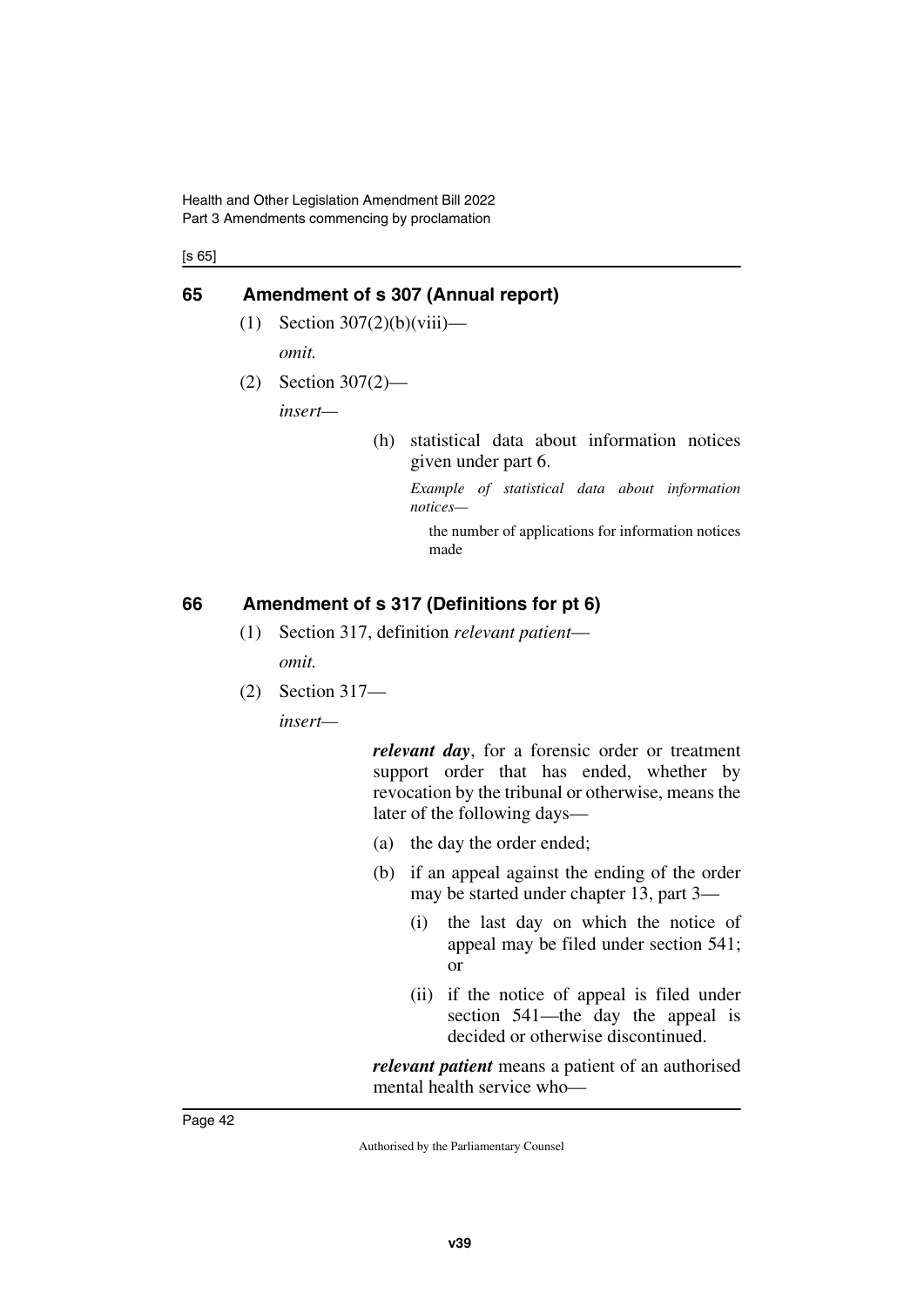[s 67]

- (a) is subject to a forensic order or treatment support order; or
- (b) was subject to a forensic order or treatment support order that has ended, if the relevant day for the order has not passed.

### **67 Amendment of s 318 (Application)**

Section 318—

*insert—*

(3) In this section—

*forensic order* includes a forensic order that has ended if the relevant day for the order has not passed.

*treatment support order* includes a treatment support order that has ended if the relevant day for the order has not passed.

### **68 Amendment of s 319 (Decision on application)**

(1) Section 319(2)(d), 'section  $323(1)(b)$ '—

*omit, insert—*

section  $323(2)(b)$ 

(2) Section 319(4)—

*omit, insert—*

- (4) The chief psychiatrist must refuse to approve the application if the chief psychiatrist is satisfied—
	- (a) if the application states that the applicant's nominee will be entitled to receive information under the notice—the nominee is not suitable to receive the information; or
	- (b) the person in relation to whom the application was made is not, or is no longer, a relevant patient.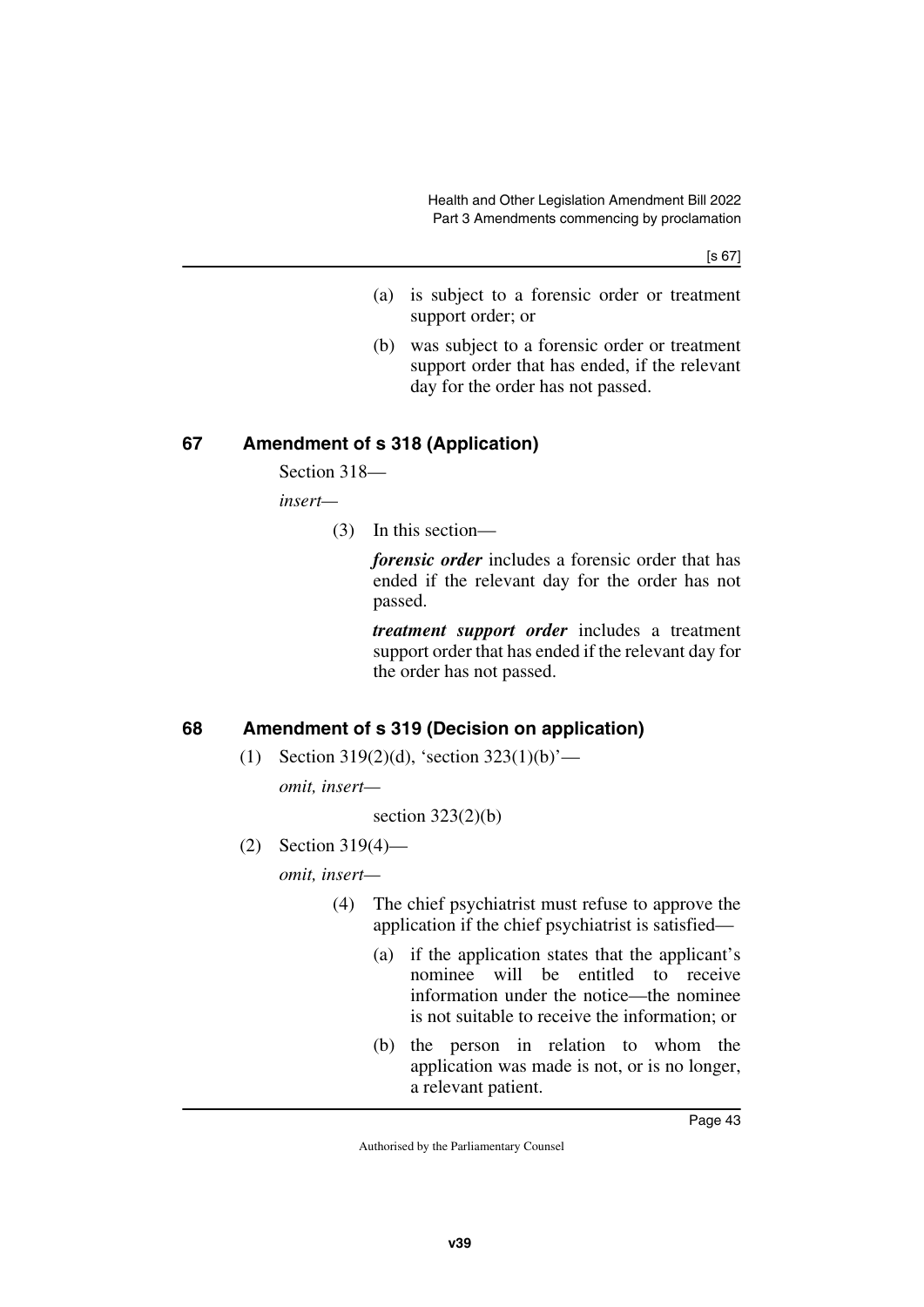#### [s 69]

(3) Section 319—

*insert—*

(8) In this section—

*forensic order* includes a forensic order that has ended if the relevant day for the order has not passed.

*treatment support order* includes a treatment support order that has ended if the relevant day for the order has not passed.

### **69 Replacement of ss 322 and 323**

Sections 322 and 323—

*omit, insert—*

### **322 Duration of information notice**

- (1) An information notice relating to a relevant patient ceases to have effect on the earliest of the following days—
	- (a) if the relevant patient's forensic order or treatment support order ends and the patient is not subject to any other forensic order or treatment support order—the relevant day for the forensic order or treatment support order that has ended;
	- (b) if the relevant patient has been transferred under chapter 12, part 10, division 2 to an interstate mental health service or another country—the day the patient leaves Queensland;
	- (c) if the person entitled to receive information under the notice notifies the chief psychiatrist the person no longer wishes to receive the information—the day the person gives the notice;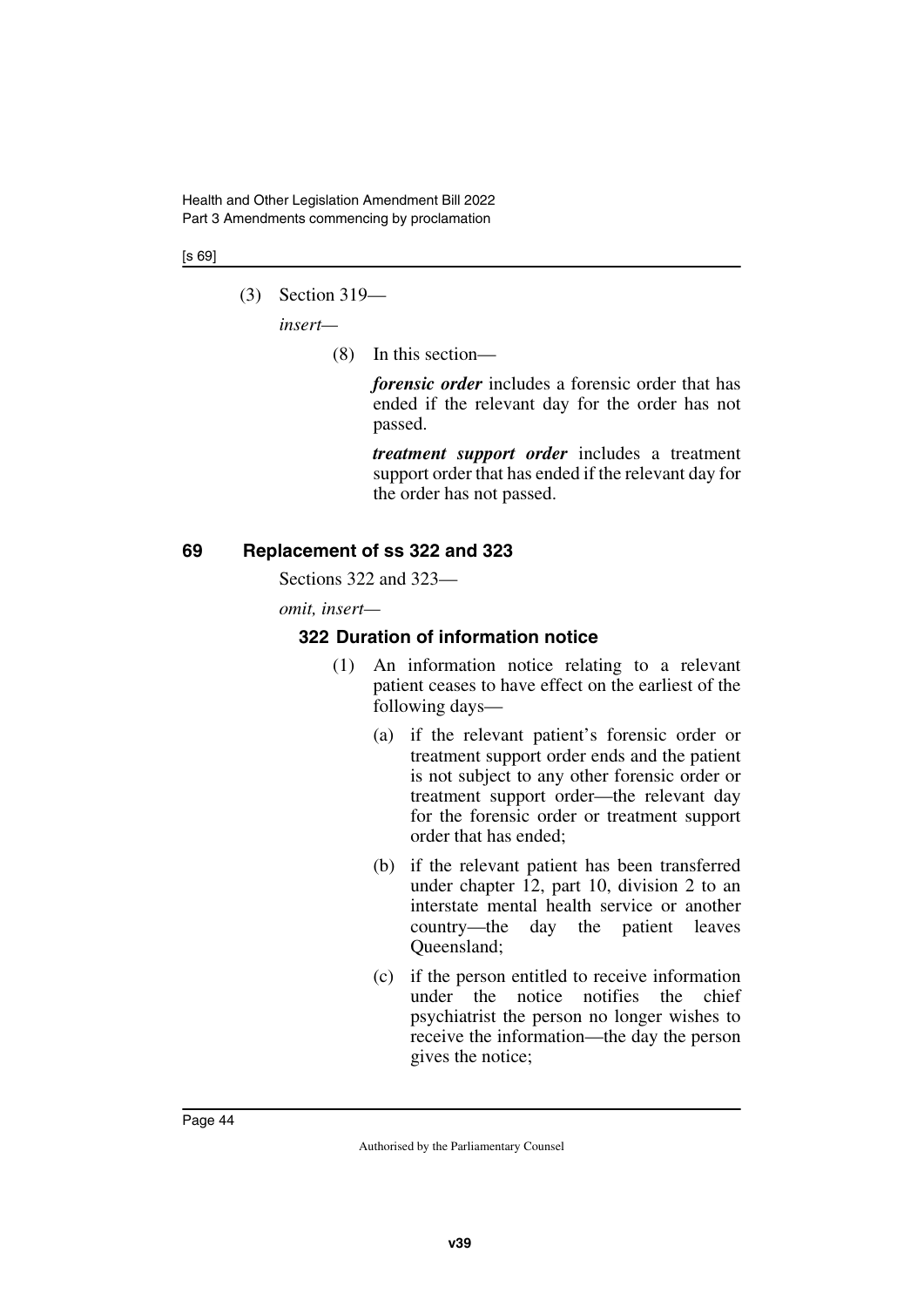- (d) if the chief psychiatrist revokes the information notice under section 323—the day the notice is revoked.
- (2) Within 7 days after an information notice ceases to have effect under subsection  $(1)(a)$ ,  $(b)$  or  $(c)$ , the chief psychiatrist must give the person who was entitled to receive information under the notice a written notice stating—
	- (a) the information notice has ceased to have effect; and
	- (b) the reason the information notice ceased to have effect; and
	- (c) if the information notice ceased to have effect under subsection  $(1)(a)$  or  $(b)$ —the person is not entitled to appeal the ceasing of effect of the information notice.
- (3) Despite subsection (1)(b), if the relevant patient returns to Queensland before the patient's forensic order or treatment support order ends under section 528—
	- (a) the information notice is reinstated on the day the relevant patient returns to Queensland; and
	- (b) within 7 days after the chief psychiatrist becomes aware the relevant patient has returned to Queensland, the chief psychiatrist must give notice of the reinstatement of the information notice to the person entitled to receive information under the notice.

## **323 Revocation of information notice**

(1) The chief psychiatrist must revoke an information notice relating to a relevant patient if the chief psychiatrist is satisfied disclosure of information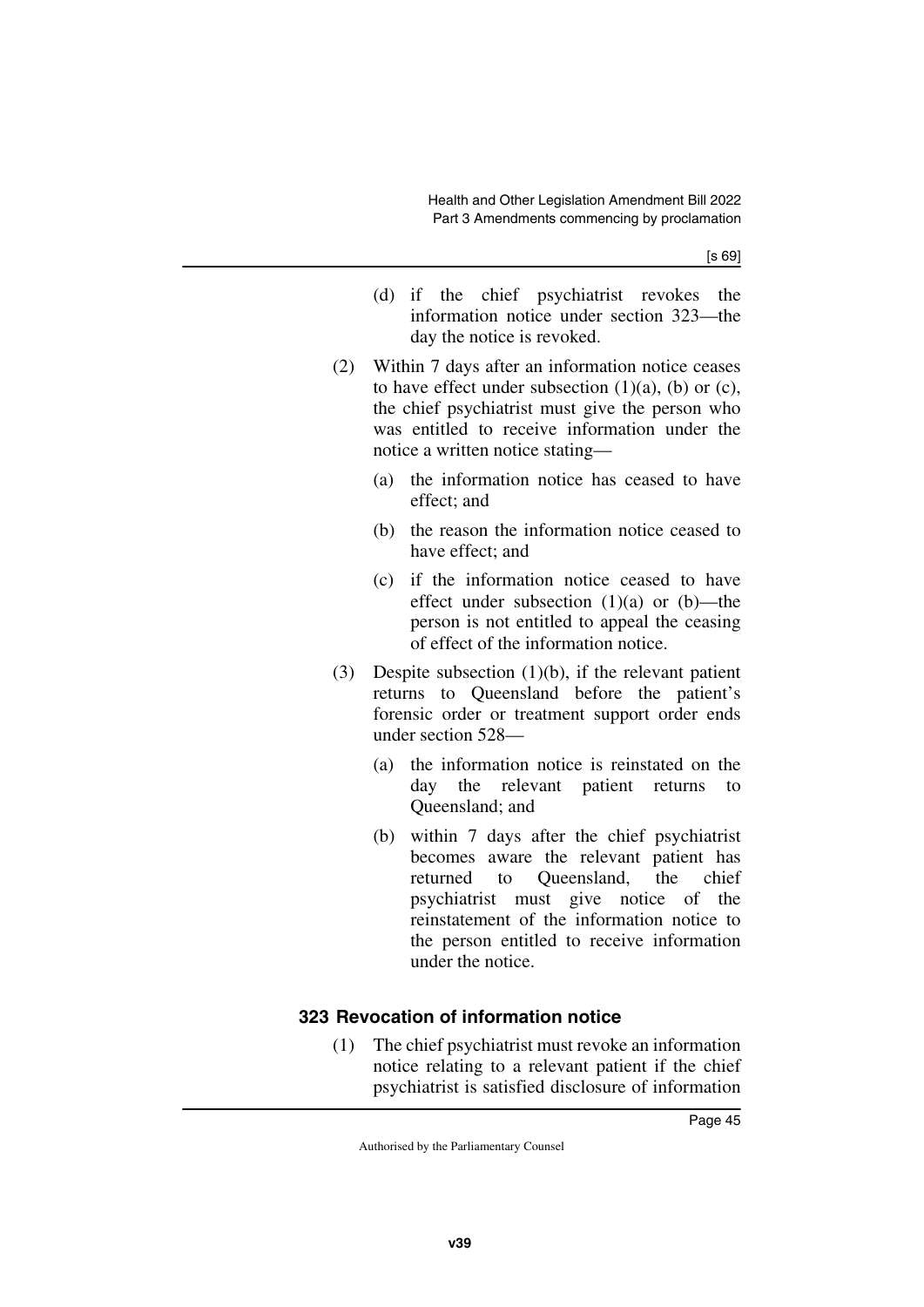| under the notice is likely to- |  |  |  |  |
|--------------------------------|--|--|--|--|
|--------------------------------|--|--|--|--|

- (a) result in serious harm to the relevant patient's health or welfare; or
- (b) put the safety of the relevant patient or someone else at serious risk.
- (2) The chief psychiatrist may revoke an information notice relating to a relevant patient if—
	- (a) the chief psychiatrist is unable, after making reasonable efforts, to locate the person entitled to receive information under the notice; or
	- (b) the person entitled to receive information under the notice has contravened section 326.
- (3) However, before revoking an information notice under subsection (2)(b), the chief psychiatrist must give the person a reasonable opportunity to make a submission to the chief psychiatrist about why the notice should not be revoked.
- (4) Within 7 days after an information notice is revoked under this section, the chief psychiatrist must give the person who was entitled to receive information under the information notice a written notice stating—
	- (a) the information notice has been revoked and has ceased to have effect; and
	- (b) the reasons for the decision to revoke the information notice; and
	- (c) that the person may appeal to the tribunal against the decision within 28 days after the person receives the written notice; and
	- (d) how the appeal may be made.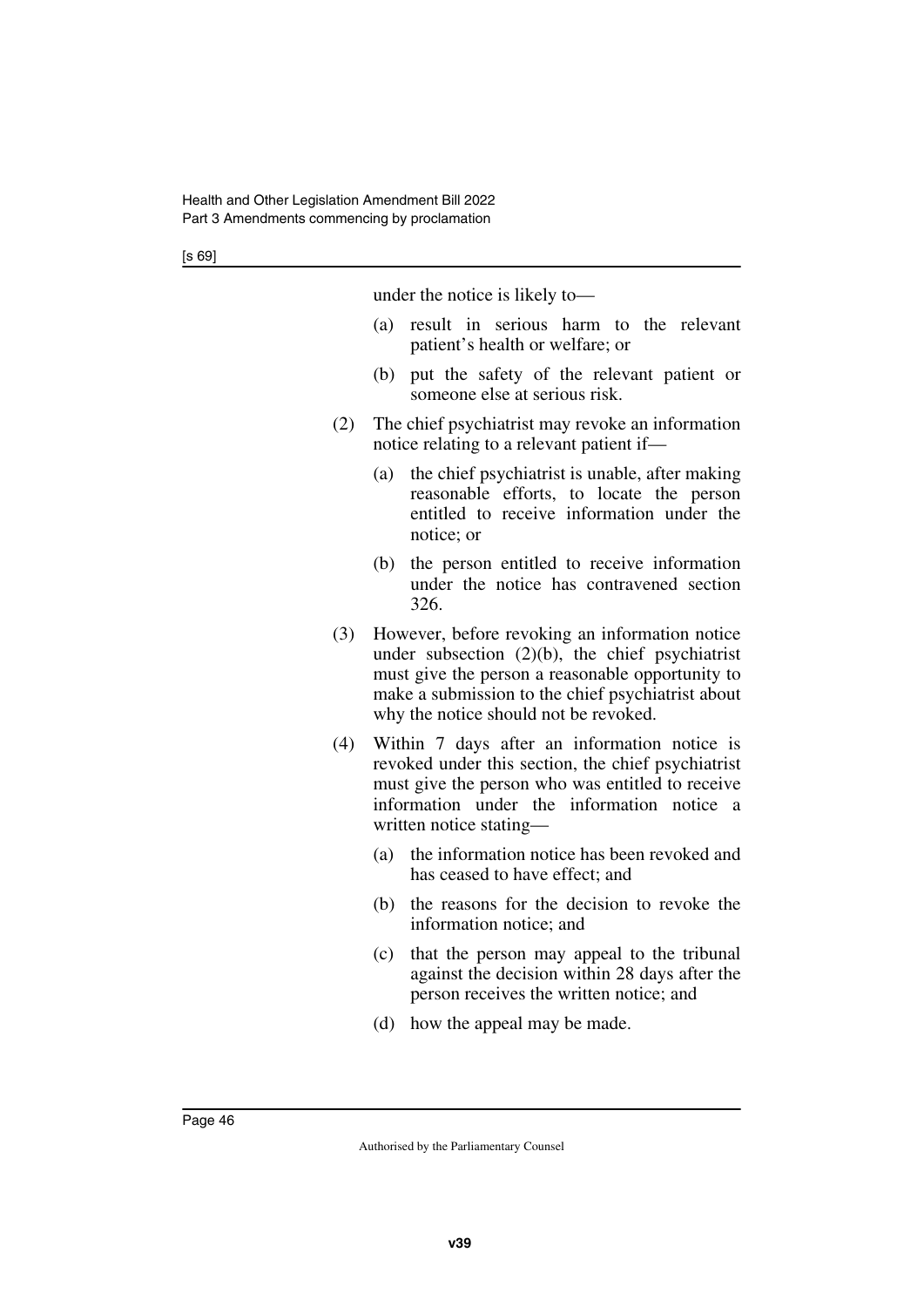[s 70]

### **70 Amendment of s 350 (Definition for pt 5)**

Section 350, definition *transfer considerations*, paragraphs (c) and  $(d)$ —

*omit, insert—*

- (c) if relevant, security requirements for the person; and
- (d) without limiting paragraphs (a) to (c), whether the transfer is appropriate in the circumstances.

*Example of when a transfer under this part may be appropriate—*

to allow the person to be in closer proximity to their family, carers or other support persons

#### **71 Amendment of s 351 (Transfer between services by agreement of administrators)**

(1) Section 351(3), from 'regard to'—

*omit, insert—*

regard to—

- (a) the transfer considerations for the person; and
- (b) to the greatest extent practicable, the views, wishes and preferences of the person.
- (2) Section 351(5), from 'regard to'—

*omit, insert—*

regard to—

- (a) the transfer considerations for the person; and
- (b) to the greatest extent practicable, the views, wishes and preferences of the person.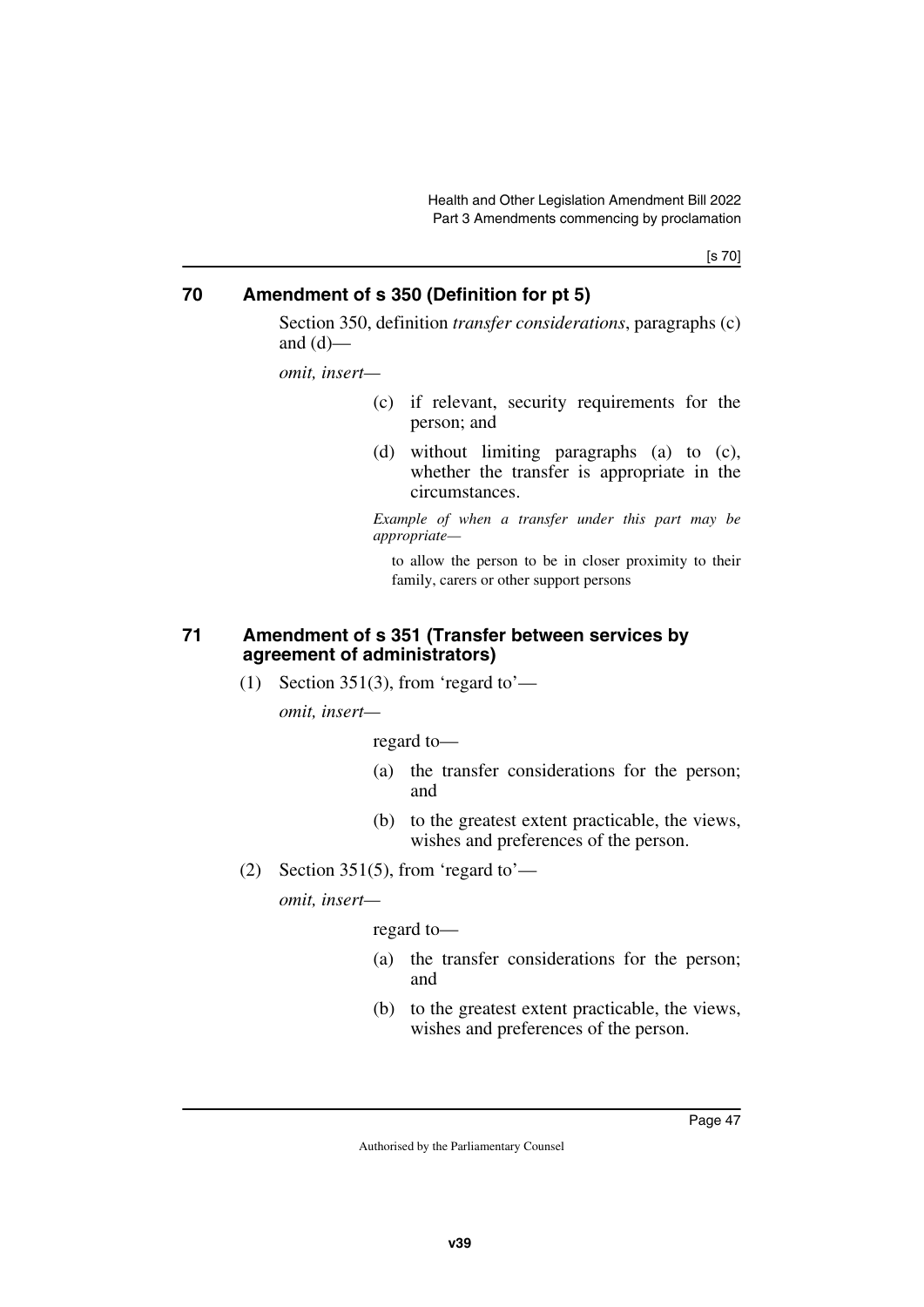[s 72]

#### **72 Amendment of s 352 (Transfer between services by requirement of chief psychiatrist)**

Section 352(3), from 'regard to'—

*omit, insert—*

regard to—

- (a) the transfer considerations for the person; and
- (b) to the greatest extent practicable, the views, wishes and preferences of the person.

#### **73 Amendment of s 353 (Transfer between authorised mental health service and forensic disability service)**

Section 353(3)—

*insert—*

(c) to the greatest extent practicable, the views, wishes and preferences of the person.

#### **74 Amendment of s 354 (Transfer of person subject to treatment authority to another State)**

(1) Section  $354(2)(a)$  and  $(b)$ —

*omit, insert—*

- (a) appropriate treatment and care is available for the person at the interstate mental health service; and
- (b) the transfer is otherwise appropriate in the circumstances.

*Example of when a transfer under this section may be appropriate—*

to allow the person to be in closer proximity to their family, carers or other support persons

(2) Section 354—

*insert—*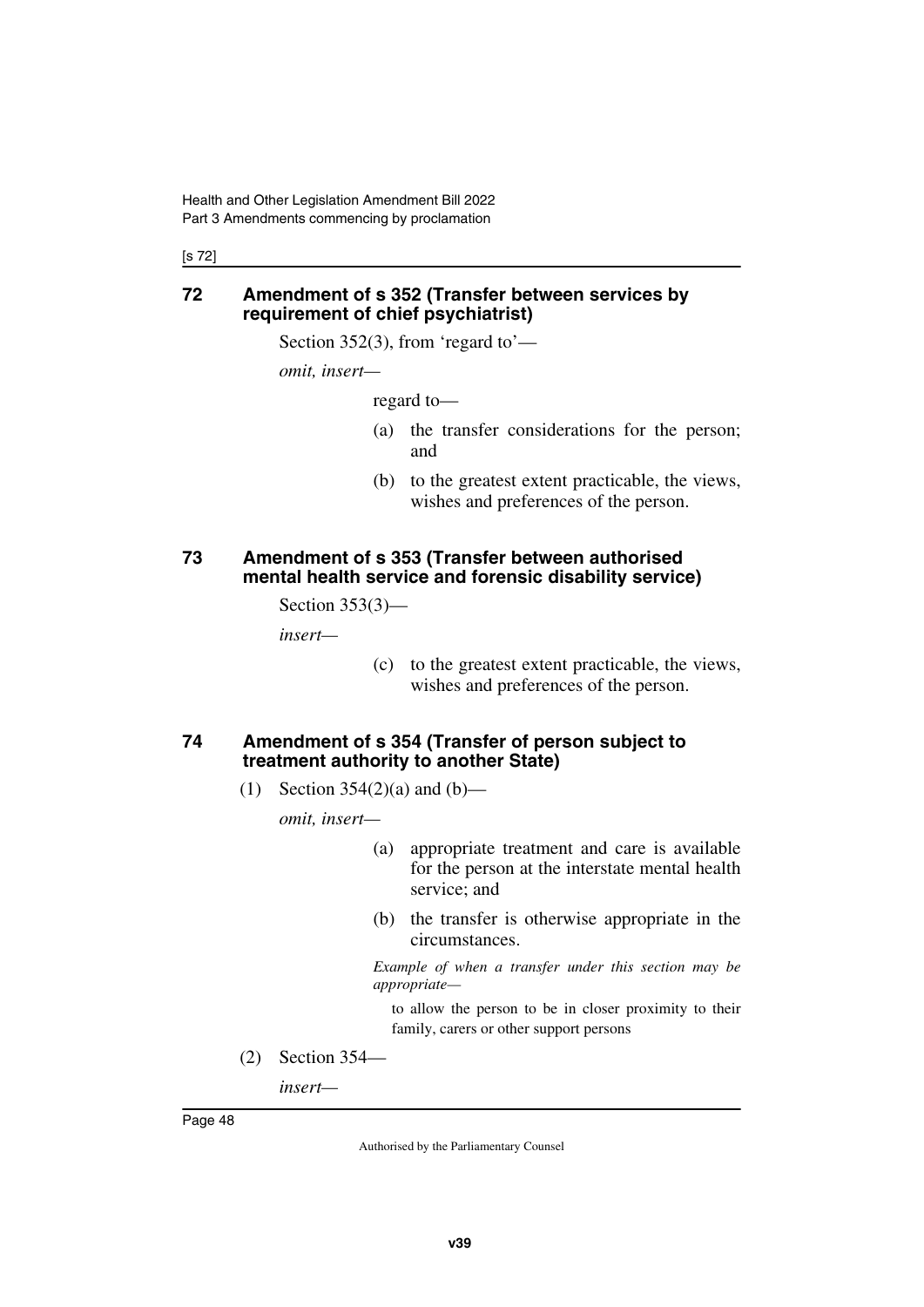[s 75]

- (2A) In deciding whether the transfer is appropriate in the circumstances under subsection  $(2)(b)$ , the administrator must, to the greatest extent practicable, have regard to the views, wishes and preferences of the person.
- (3) Section 354(2A) and (3)—

*renumber* as section 354(3) and (4).

#### **75 Amendment of s 355 (Transfer of person subject to interstate order from another State)**

(1) Section  $355(2)(a)$ —

*omit.*

(2) Section 355(2)—

*insert—*

(d) the transfer is otherwise appropriate in the circumstances.

*Example of when a transfer under this section may be appropriate—*

to allow the person to be in closer proximity to their family, carers or other support persons

(3) Section  $355(2)(b)$  to  $(d)$ —

*renumber* as section  $355(2)(a)$  to (c).

(4) Section 355—

*insert—*

- (2A) In deciding whether the transfer is appropriate in the circumstances under subsection  $(2)(c)$ , the administrator must, to the greatest extent practicable, have regard to the views, wishes and preferences of the person.
- (5) Section 355(2A) to (7)—

*renumber* as section 355(3) to (8).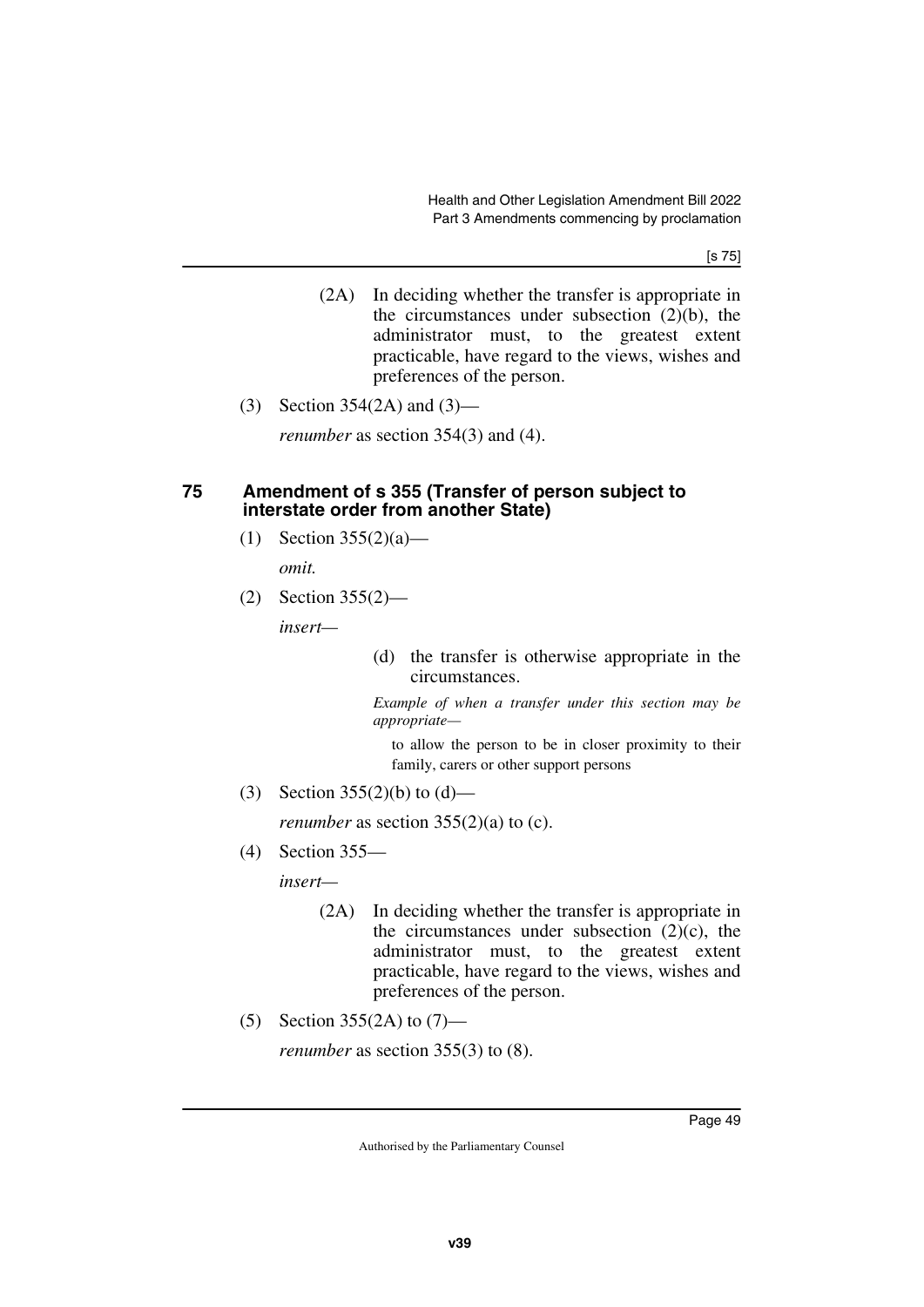[s 76]

#### **76 Replacement of s 368 (Apprehension of person absent from interstate mental health service)**

Section 368—

*omit, insert—*

#### **368 Apprehension, detention and transport of person absent from interstate mental health service**

- (1) An authorised person may apprehend, in Queensland, a person (the *absent person*)—
	- (a) who is absent without permission from an interstate mental health service; and
	- (b) for whom an apprehension authority has been issued under a corresponding law of the State (the *other State*) in which the interstate mental health service is located.
- (2) The apprehension authority is taken to be a warrant for apprehension of the absent person, by an authorised person, under this Act.
- (3) If the absent person is apprehended under this section, the absent person may be—
	- (a) transported, by an authorised person, to—
		- (i) an interstate mental health service in the other State; or
		- (ii) an authorised mental health service; or
	- (b) detained in an authorised mental health service for the period reasonably necessary to enable the administrator of the service to make arrangements for the absent person to be transported to an interstate mental health service under paragraph (a).
- (4) Before the absent person is detained or transported under this section, an authorised person must explain to the absent person why the absent person is being detained or transported.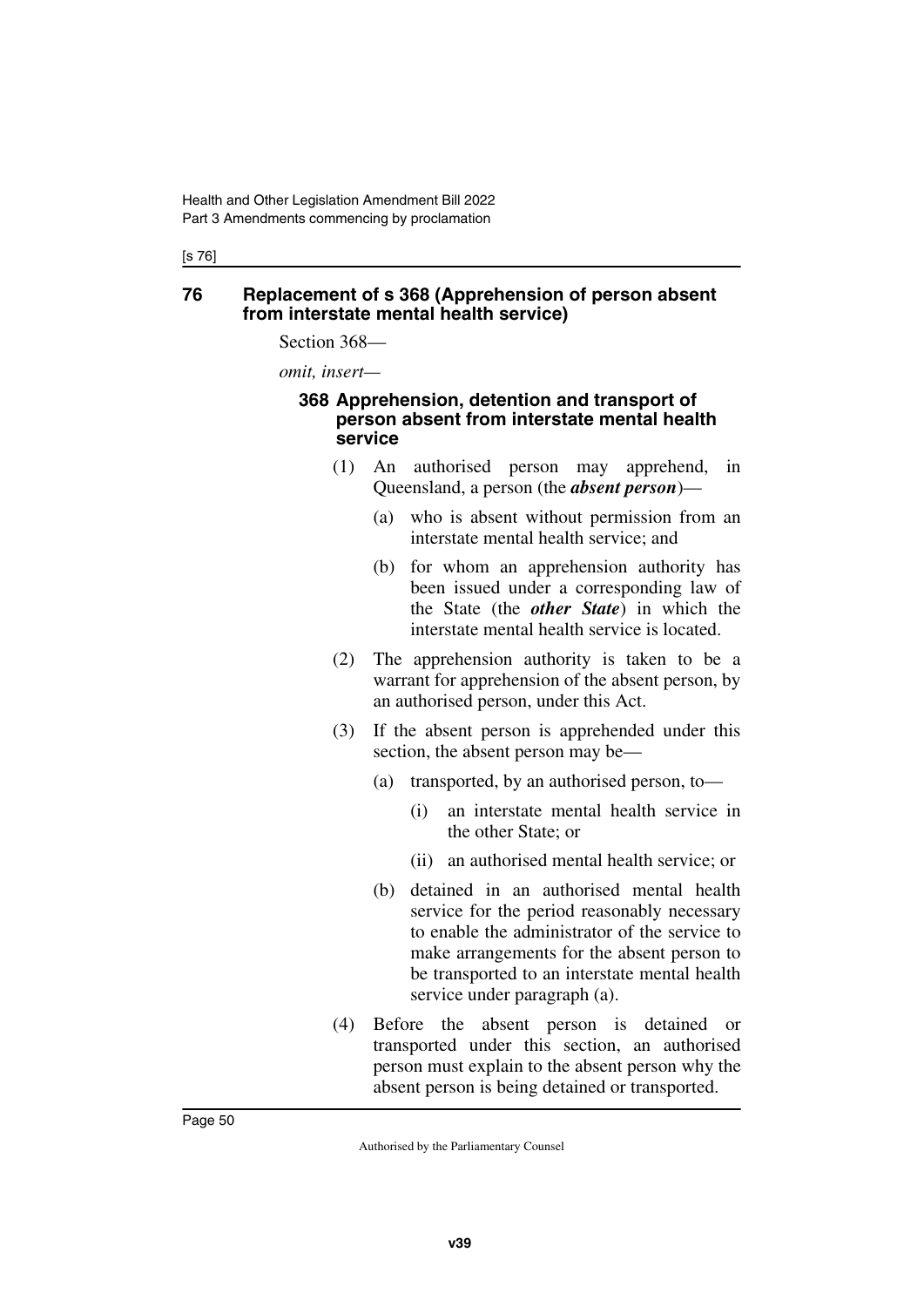[s 77]

- (5) Subsection (6) applies if a corresponding law confers a function or power on a person (an *interstate person*) in relation to the apprehension of the absent person.
- (6) The interstate person may, in Queensland, perform the function, or exercise the power, to the extent necessary to assist in the apprehension, detention or transport, under this section, of the absent person.
- (7) In this section—

*apprehension authority*, in relation to a person, means a warrant, or another document (however described), that authorises the apprehension of the person.

## **77 Amendment of s 383 (Purpose of pt 7)**

Section 383(b), 'particular', second mention—

*omit.*

#### **78 Amendment of s 427 (Transfer to another authorised mental health service)**

Section 427(2)(d)—

*omit, insert—*

- (d) to the greatest extent practicable, the views, wishes and preferences of the person;
- (e) without limiting paragraphs (a) to (d), whether the transfer is appropriate in the circumstances.

*Example of when a transfer under this section may be appropriate—*

to allow the person to be in closer proximity to their family, carers or other support persons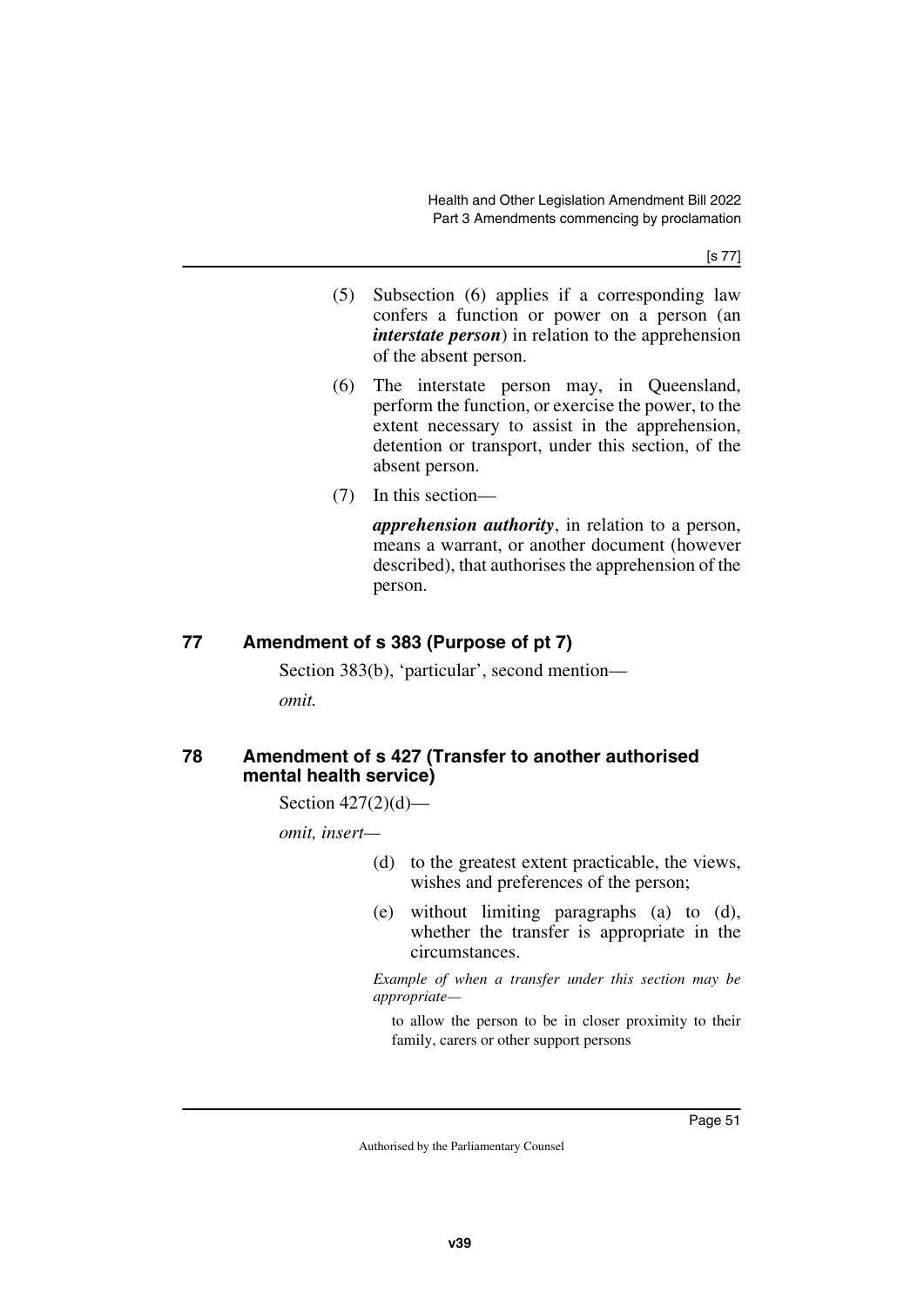#### [s 79]

#### **79 Amendment of s 435 (Requirement to conduct periodic review suspended)**

(1) Section 435(1), after 'service'—

*insert—*

or another country

(2) Section 435(2)—

*omit, insert—*

(2) The tribunal is not required to conduct a periodic review of the forensic order under section 433(1) while the person is out of Queensland because of the person's transfer under part 10, division 2.

#### **80 Amendment of s 456 (Transfer of responsibility for forensic patient)**

Section  $456(2)(f)$ —

*omit, insert—*

- (f) to the greatest extent practicable, the views, wishes and preferences of the person;
- (g) without limiting paragraphs (a) to (f), whether the transfer is appropriate in the circumstances.

*Example of when a transfer under this section may be appropriate—*

to allow the person to be in closer proximity to their family, carers or other support persons

#### **81 Amendment of s 467 (Requirement to conduct periodic review suspended)**

(1) Section 467(1), after 'service'—

*insert—*

or another country

(2) Section 467(2)—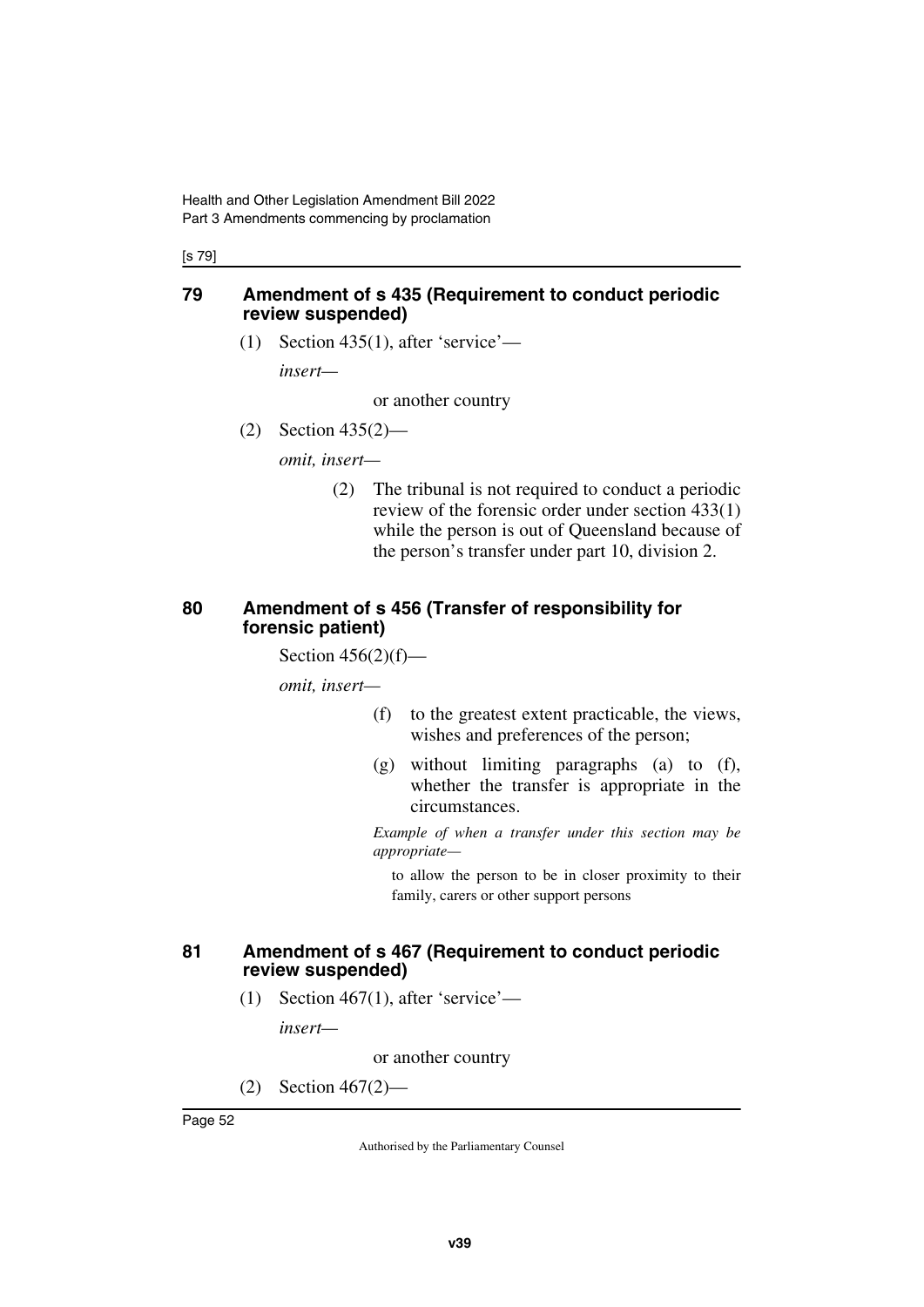[s 82]

*omit, insert—*

(2) The tribunal is not required to conduct a periodic review of the treatment support order under section 465(1) while the person is out of Queensland because of the person's transfer under part 10, division 2.

#### **82 Amendment of s 479 (Transfer to another authorised mental health service)**

Section  $479(2)(e)$ —

*omit, insert—*

- (e) to the greatest extent practicable, the views, wishes and preferences of the person;
- (f) without limiting paragraphs (a) to (e), whether the transfer is appropriate in the circumstances.

*Example of when a transfer under this section may be appropriate—*

to allow the person to be in closer proximity to their family, carers or other support persons

### **83 Amendment of s 507 (Who may apply)**

Section 507(a)—

*omit, insert—*

- (a) the person is an adult who is—
	- (i) subject to a treatment authority, forensic order or treatment support order; or
	- (ii) unable to give informed consent to the therapy; or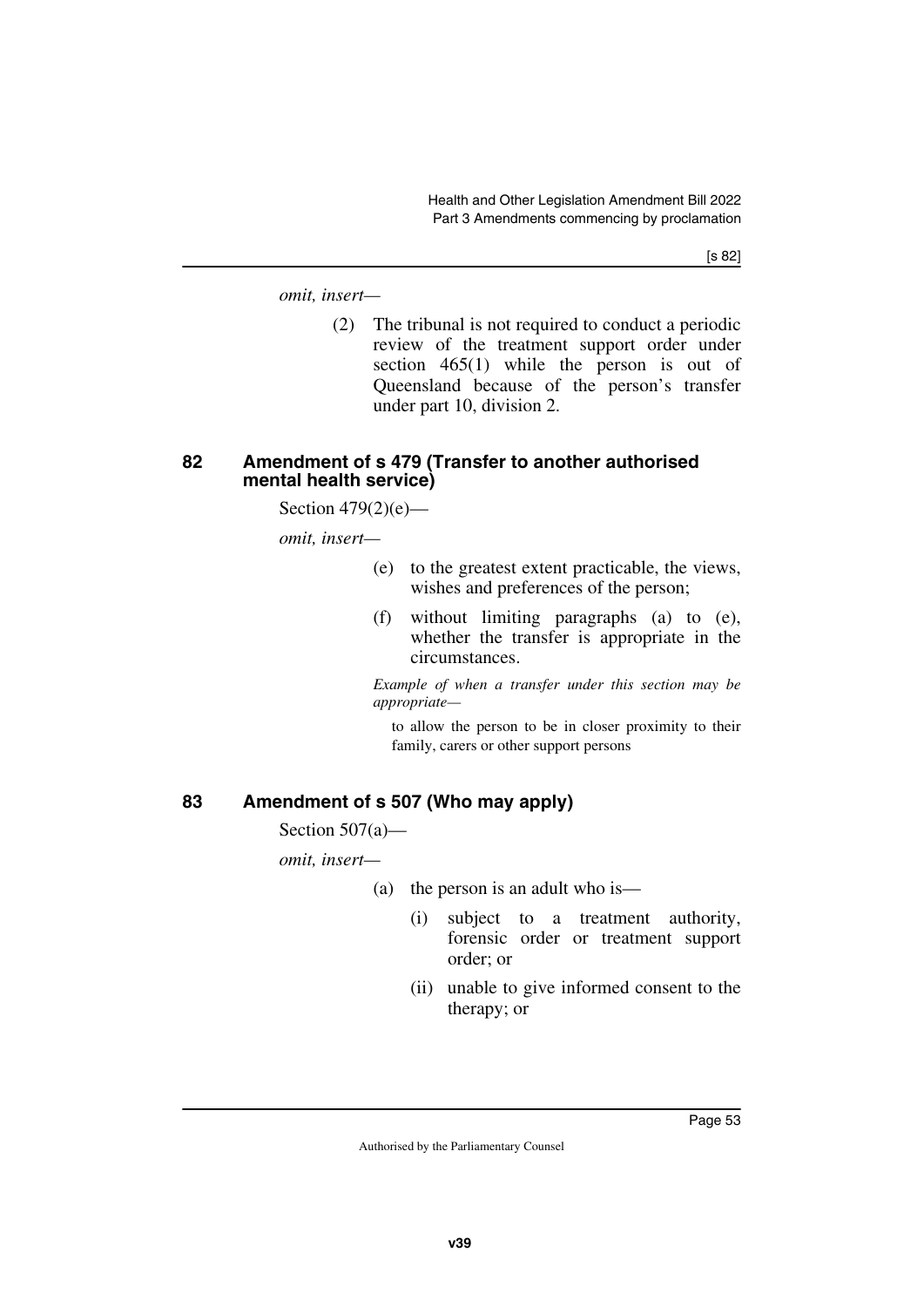[s 84]

### **84 Amendment of s 509 (Decision on application)**

(1) Section 509(2)(a)—

*omit, insert—*

- (a) if the person is an adult—
	- (i) whether the adult is able to give informed consent to the therapy; and
	- (ii) to the greatest extent practicable, any views, wishes and preferences the adult has expressed about the therapy, whether in an advance health directive or otherwise; or
- (2) Section 509(2)(b), 'application relates to'—

*omit, insert—*

person is

(3) Section 509(3)—

*omit, insert—*

- (3) Subject to subsections (4) to (6), the tribunal may give the approval only if the tribunal is satisfied the person is—
	- (a) an adult who is not able to give informed consent to the therapy, whether or not the adult is subject to a treatment authority, forensic order or treatment support order; or
	- (b) an adult who is—
		- (i) able to give informed consent to the therapy; and
		- (ii) subject to a treatment authority, forensic order or treatment support order; or
	- (c) a minor.
- (3A) If subsection (3)(a) applies, the tribunal must also be satisfied—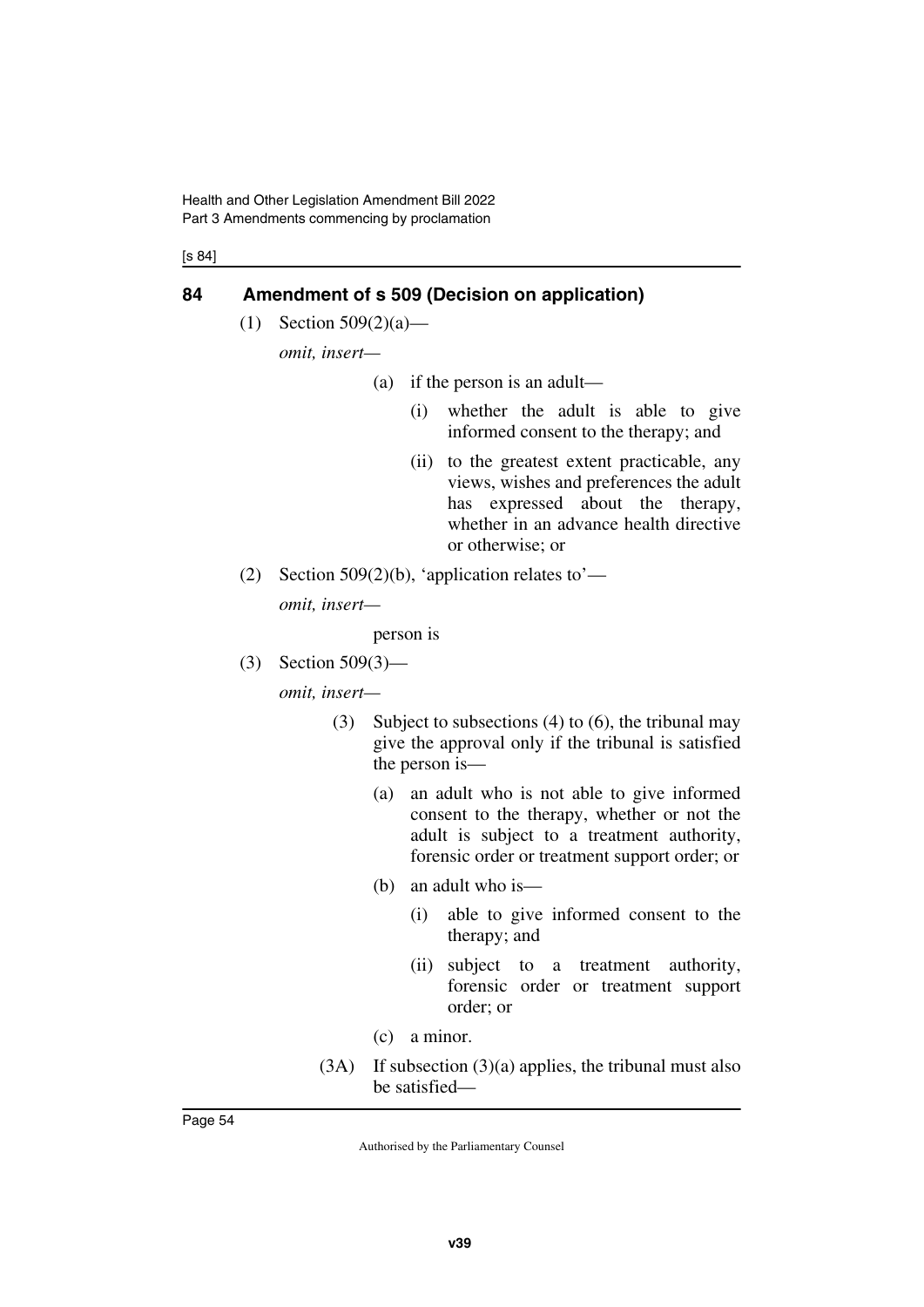- (a) the therapy has clinical merit and is appropriate in the circumstances; and
- (b) evidence supports the effectiveness of the therapy for the adult's particular mental illness; and
- (c) if the therapy has previously been performed on the adult—of the effectiveness of the therapy for the adult.
- (3B) If subsection (3)(b) applies, the tribunal must also be satisfied—
	- (a) the applicant has given the adult the explanation required under section 234; and
	- (b) the adult has given informed consent to the therapy under chapter 7, part 10.
- (3C) If subsection  $(3)(c)$  applies, the tribunal must also be satisfied—
	- (a) the therapy has clinical merit and is appropriate in the circumstances; and
	- (b) evidence supports the effectiveness of the therapy for—
		- (i) the minor's particular mental illness; and
		- (ii) persons of the minor's age; and
	- (c) if the therapy has previously been performed on the minor—of the effectiveness of the therapy for the minor; and
	- (d) the performance of the therapy on the minor is in the minor's best interests.
- (4) Section 509(3A) to (4)—

*renumber* as section 509(4) to (7).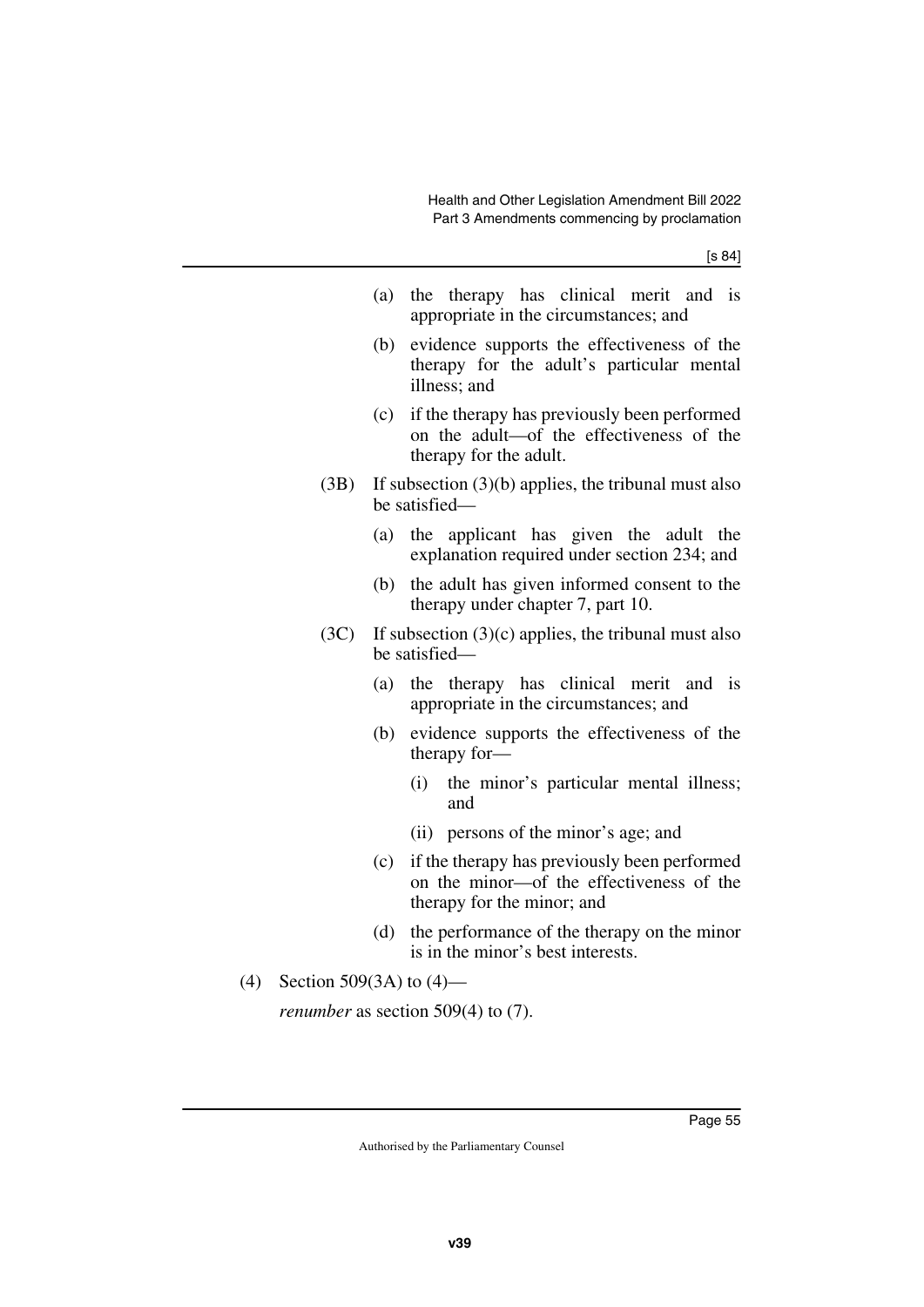[s 85]

### **85 Amendment of s 513 (Definitions for div 1)**

- (1) Section 513, definition *interstate transfer requirements omit.*
- (2) Section 513—

*insert—*

*interstate transfer approval*, in relation to a person, means an approval under this division for the transfer of the person from an interstate mental health service to an authorised mental health service or the forensic disability service.

*patient seeking transfer* means—

- (a) in relation to an interstate transfer approval, the person who is the subject of the approval; or
- (b) in relation to an application for an interstate transfer approval, the person who would be the subject of the approval if the approval were granted.

### **86 Replacement of s 515 (Requirements for application)**

Section 515—

*omit, insert—*

#### **515 Requirements for application**

- (1) The application must—
	- (a) state the reasons why the transfer is appropriate in the circumstances; and

*Example of when a transfer under this division may be appropriate—*

to allow the patient seeking transfer to be in closer proximity to their family, carers or other support persons

(b) state—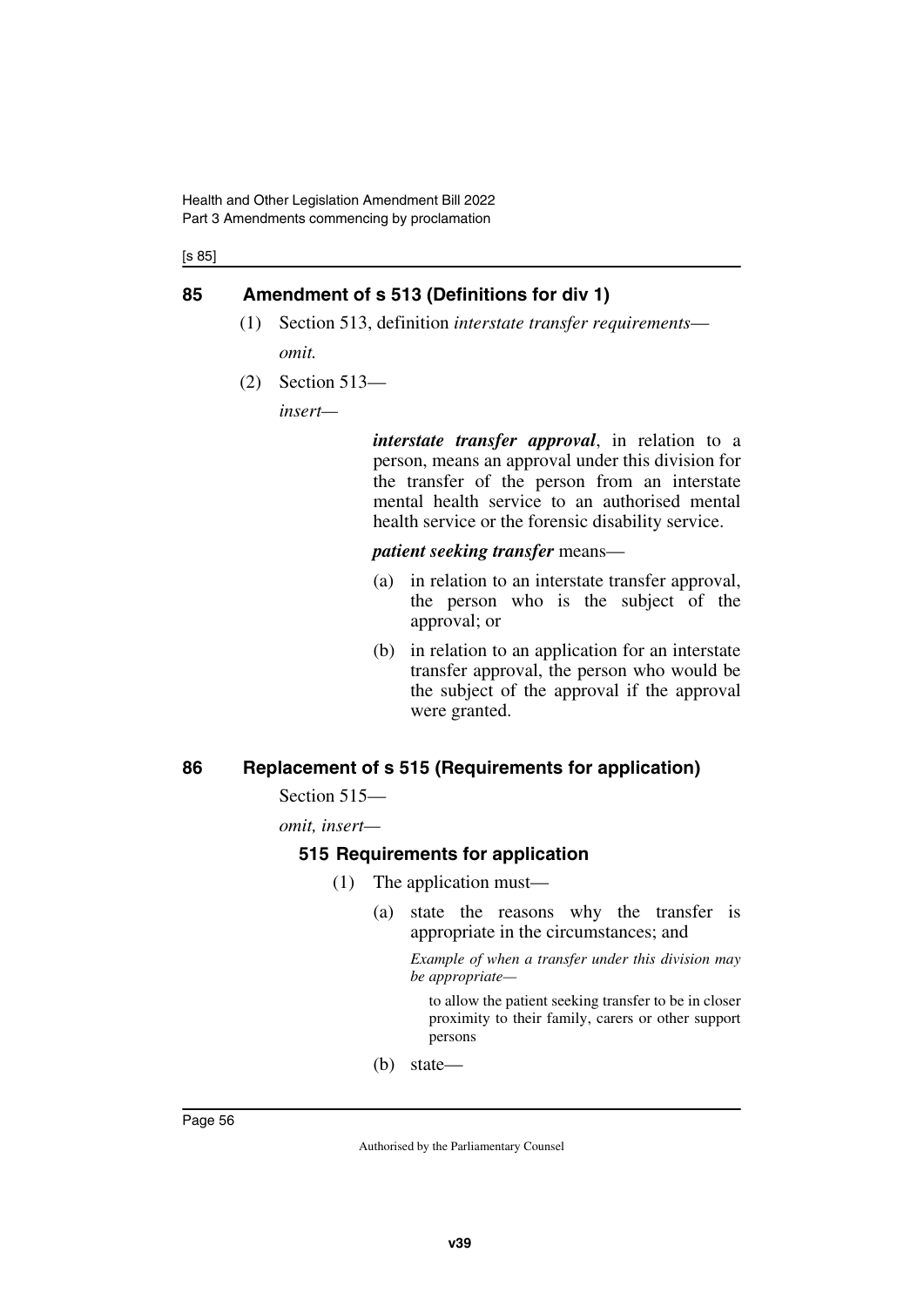[s 86]

- (i) the authorised mental health service proposed to be responsible for the patient seeking transfer; or
- (ii) that the forensic disability service is proposed to be responsible for the patient seeking transfer; and
- (c) include a written statement from the responsible person that complies with subsection (2).
- (2) For subsection  $(1)(c)$ , the written statement must state the responsible person considers—
	- (a) either—
		- (i) if subsection  $(1)(b)(i)$ applies—appropriate treatment and care is available for the patient seeking transfer at the authorised mental health service; or
		- (ii) if subsection  $(1)(b)(ii)$ applies—appropriate care is available for the patient seeking transfer at the forensic disability service; and
	- (b) the arrangements for the transfer are adequate to protect the safety of the community.
- (3) In this section—

#### *responsible person* means—

- (a) if an authorised mental health service is proposed to be responsible for the patient seeking transfer—the chief psychiatrist; or
- (b) if the forensic disability service is proposed to be responsible for the patient seeking transfer—the director of forensic disability.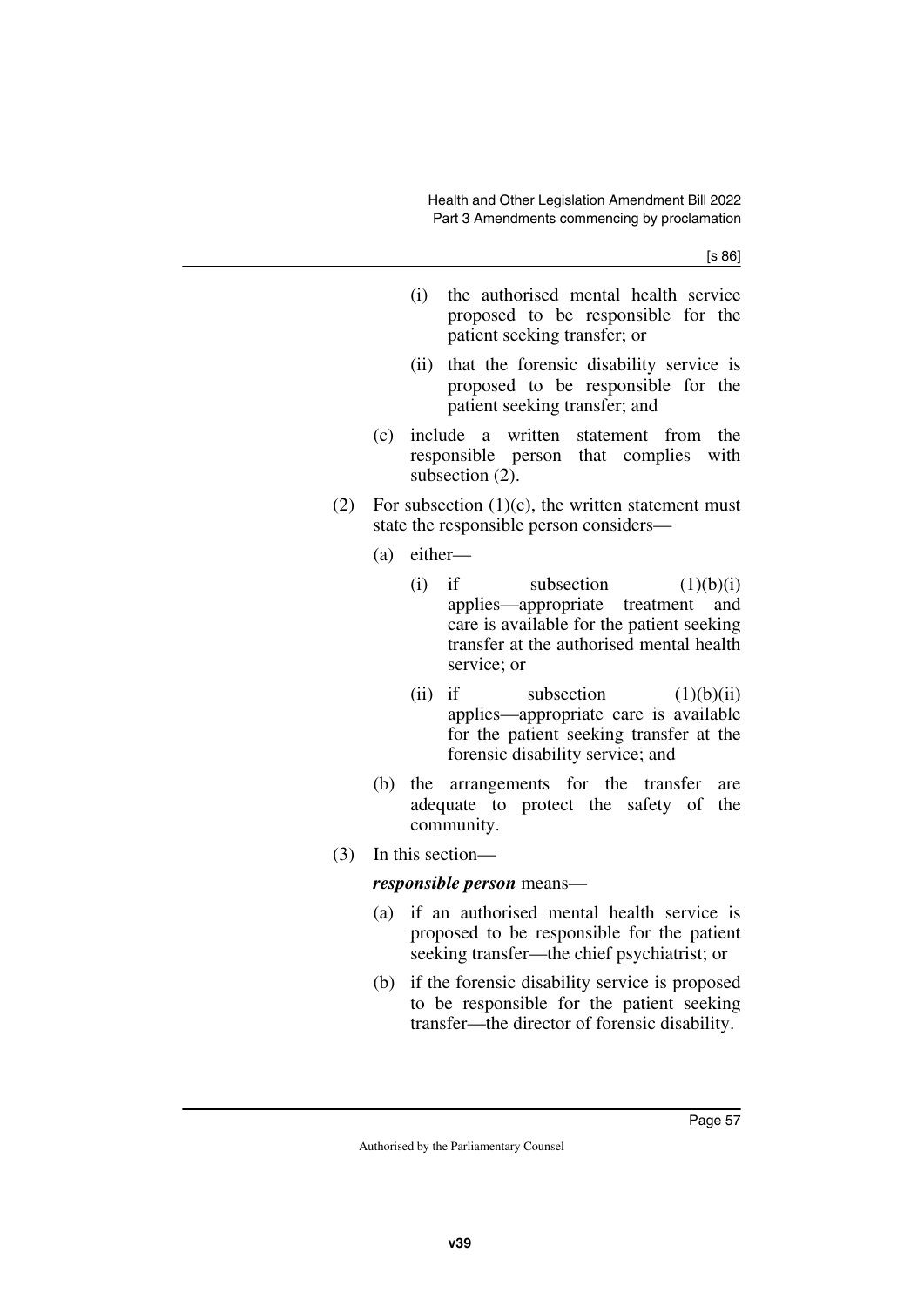Health and Other Legislation Amendment Bill 2022 Part 3 Amendments commencing by proclamation

[s 87]

### **87 Amendment of s 516 (Notice of hearing)**

Section  $516(1)(a)$  and (b), 'the person'—

*omit, insert—*

the patient seeking transfer

### **88 Amendment of s 517 (Decision on application)**

Section 517(1) and  $(2)$ —

*omit, insert—*

- (1) In deciding the application, the tribunal must—
	- (a) to the greatest extent practicable, have regard to the views, wishes and preferences of the patient seeking transfer; and
	- (b) approve, or refuse to approve, the transfer.
- (2) The tribunal may approve the transfer only if satisfied—
	- (a) the transfer is appropriate in the circumstances; and

*Example of when a transfer under this division may be appropriate—*

to allow the patient seeking transfer to be in closer proximity to their family, carers or other support persons

- (b) either—
	- (i) if an authorised mental health service is stated in the application—appropriate treatment and care is available for the patient seeking transfer at the authorised mental health service; or
	- (ii) if the forensic disability service is stated in the application—appropriate care is available for the patient seeking transfer at the forensic disability service; and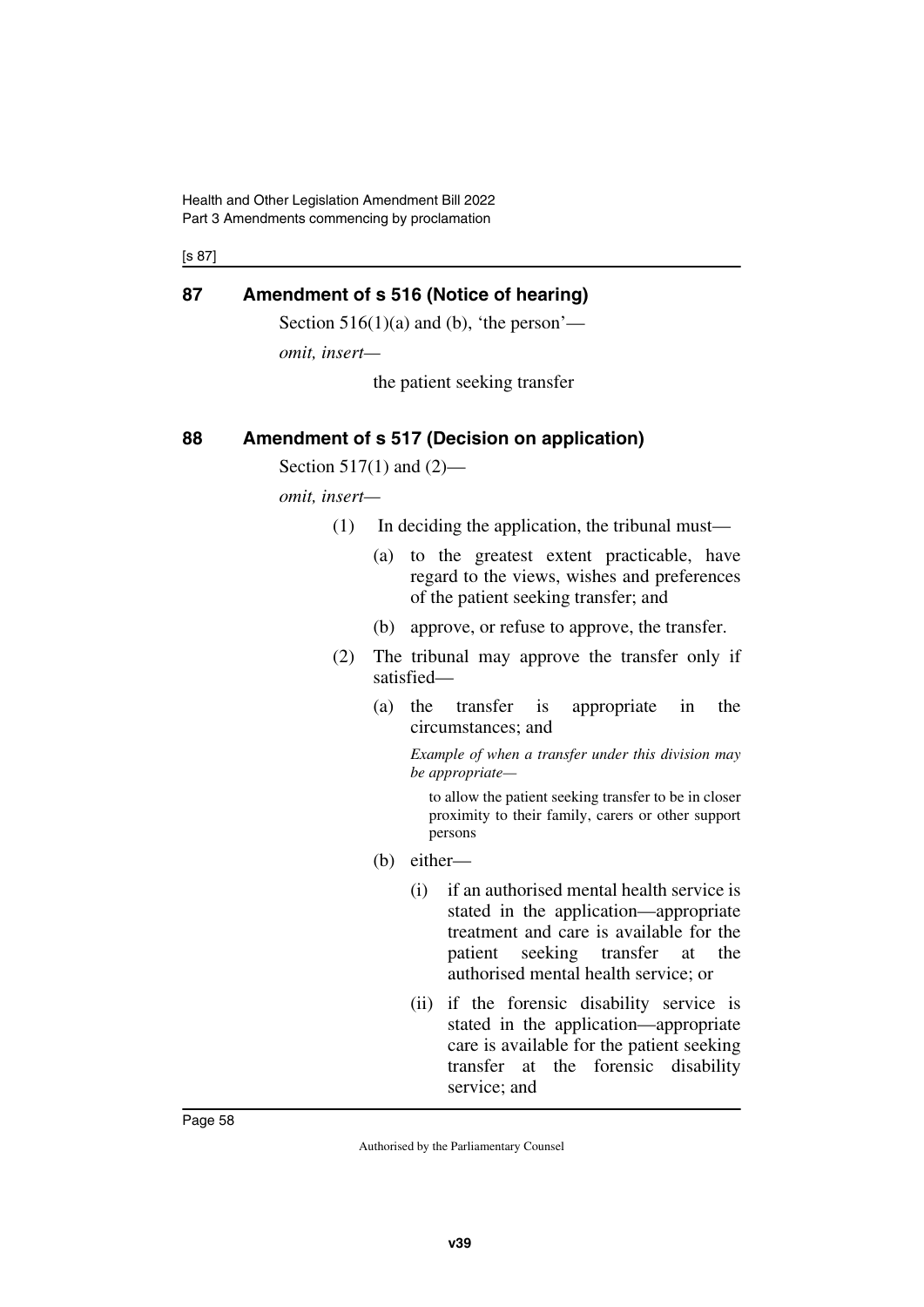[s 89]

- (c) a forensic order (mental health) or forensic order (disability) is necessary, because of the mental condition of the patient seeking transfer, to protect the safety of the community, including, for example, from the risk of serious harm to other persons or property; and
- (d) the arrangements for the transfer are adequate to protect the safety of the community.

### **89 Amendment of s 518 (Making of forensic order)**

(1) Section 518(1), (2) and (3), 'the person' *omit, insert—*

the patient seeking transfer

(2) Section 518(2)(b), 'the person's' *omit, insert—*

the patient's

(3) Section 518(4)(b), 'the person subject to the interstate forensic order'—

*omit, insert—*

the patient seeking transfer

## **90 Replacement of ss 519 and 520**

Sections 519 and 520—

*omit, insert—*

## **519 When interstate transfer approval takes effect**

An interstate transfer approval takes effect—

(a) if the tribunal imposes 1 or more conditions on the approval that must be satisfied before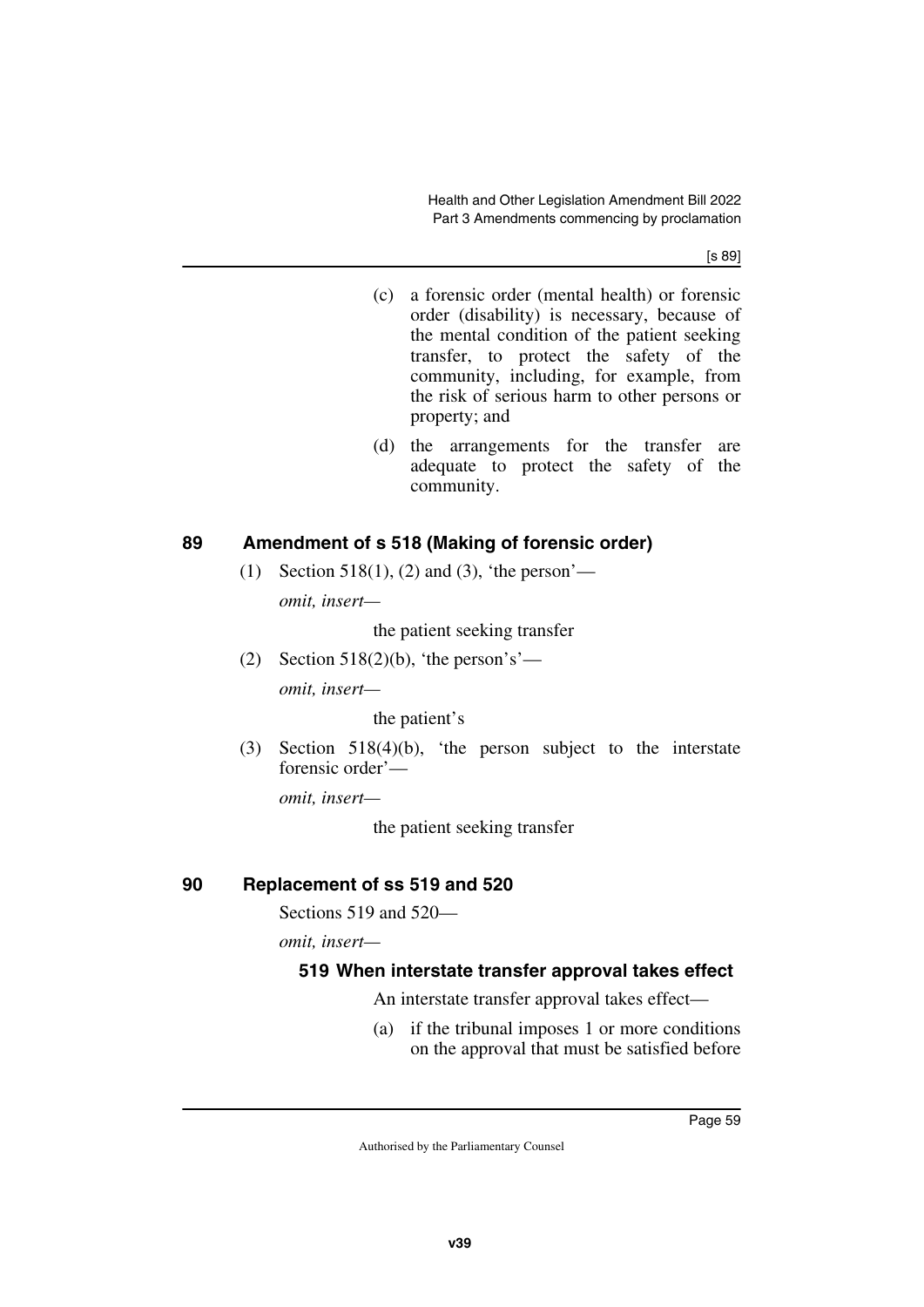[s 90]

the approval takes effect—when all of the conditions are satisfied; or

(b) otherwise—on the granting of the approval.

#### **520 Transport of patient seeking transfer under interstate transfer approval**

- (1) This section applies if an interstate transfer approval is in effect.
- (2) The patient seeking transfer may be transported under the approval by—
	- (a) if the approval states that a particular entity may transport the patient seeking transfer under the approval—the stated entity; or
	- (b) otherwise—
		- (i) an authorised person; or

*Note—*

For the powers of an authorised person when detaining and transporting a person, see chapter 11, part 6, division 5.

- (ii) if the patient seeking transfer is to be transported to the forensic disability service—an authorised practitioner under the Forensic Disability Act; or
- (iii) a person who is authorised under a corresponding law to transport the patient seeking transfer from an interstate mental health service to an authorised mental health service or the forensic disability service.
- (3) As soon as practicable after the approval takes effect, the administrator of the responsible service for the patient seeking transfer must arrange for the patient to be transported to the responsible service by an entity authorised under subsection (2).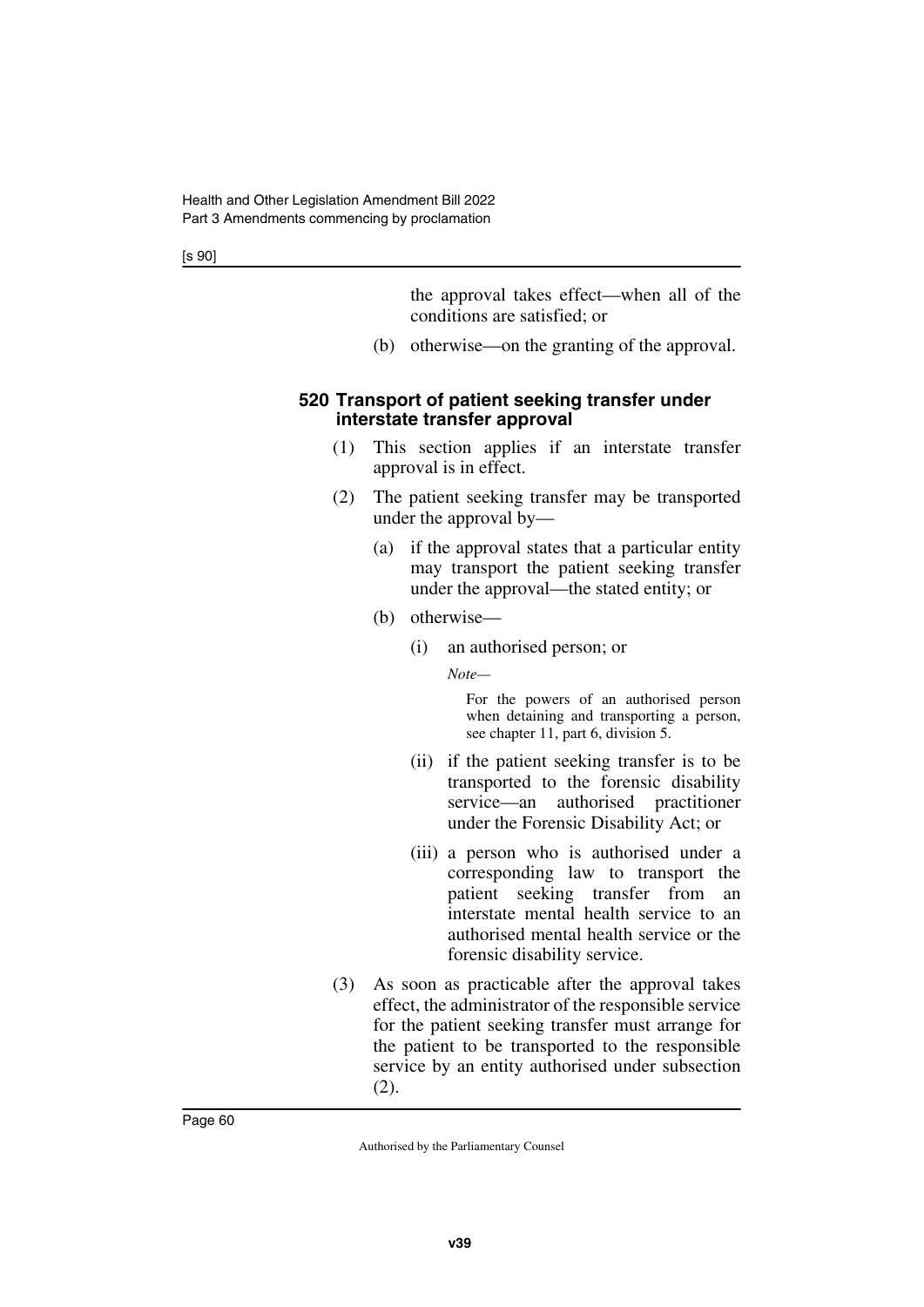(4) In this section—

*responsible service*, for a patient seeking transfer under an interstate transfer approval, means—

- (a) if an authorised mental health service is stated in the approval—the authorised mental health service; or
- (b) if the forensic disability service is stated in the approval—the forensic disability service.

### **91 Replacement of s 521 (Definition for div 2)**

Section 521—

*omit, insert—*

### **521 Definitions for division**

In this division—

*international transfer approval*, in relation to a person, means an approval under this division for the transfer of the person from an authorised mental health service, or the forensic disability service, to another country.

*interstate transfer approval*, in relation to a person, means an approval under this division for the transfer of the person from an authorised mental health service, or the forensic disability service, to an interstate mental health service.

*patient seeking transfer* means—

- (a) in relation to an international transfer approval or interstate transfer approval, the person who is the subject of the approval; or
- (b) in relation to an application for an international transfer approval or interstate transfer approval, the person who would be the subject of the approval if the approval were granted.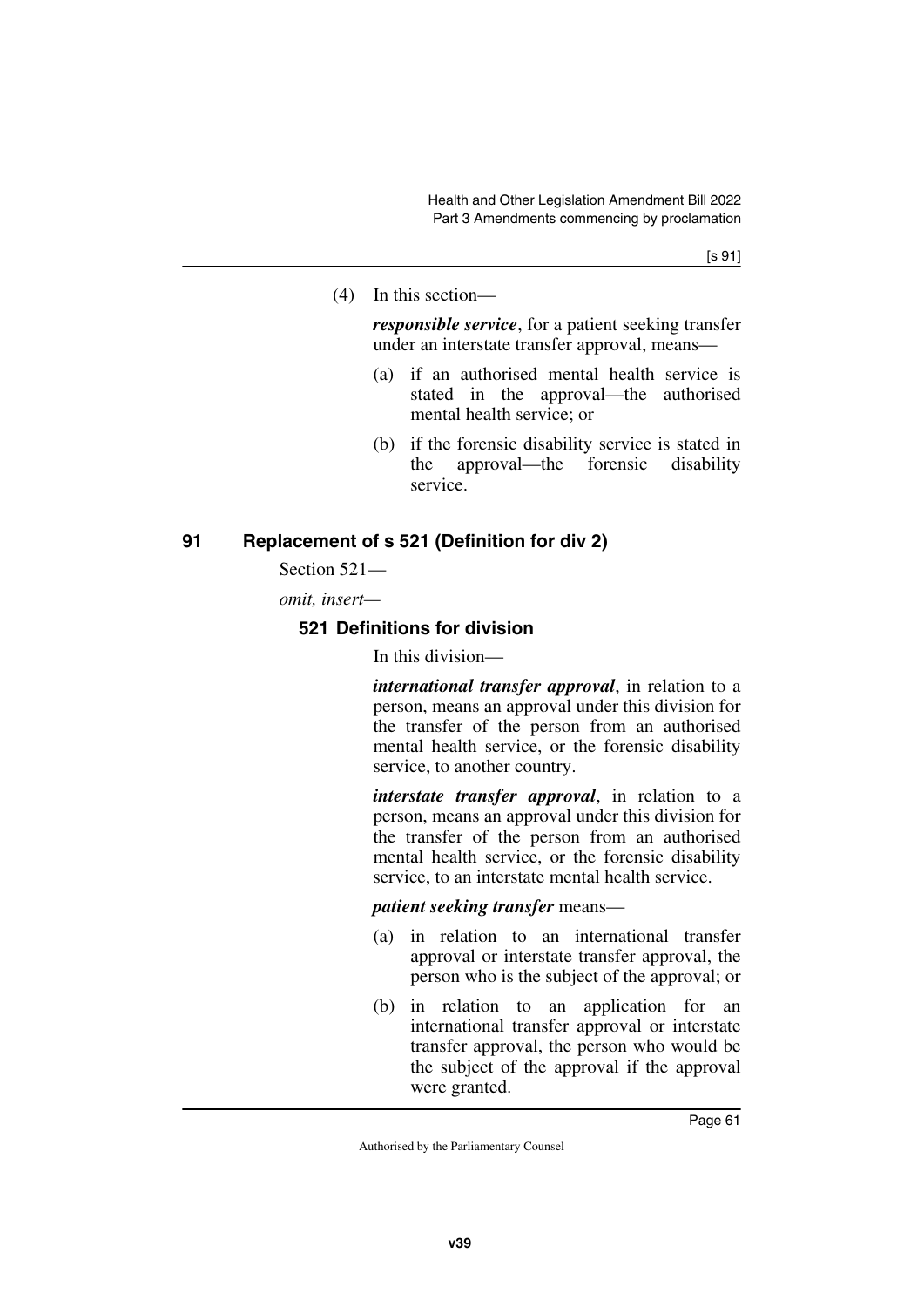[s 92]

*responsible service*, for a patient seeking transfer, means—

- (a) if an authorised mental health service is responsible for the patient seeking transfer before the patient is transferred under this division—the authorised mental health service; or
- (b) if the forensic disability service is responsible for the patient seeking transfer before the patient is transferred under this division—the forensic disability service.

### **92 Amendment of s 522 (Who may apply)**

Section 522(1), from 'authorised mental health service'—

*omit, insert—*

authorised mental health service, or the forensic disability service, to—

- (a) a stated interstate mental health service; or
- (b) a stated country.

### **93 Replacement of s 523 (Requirements for application)**

#### Section 523—

*omit, insert—*

#### **523 Requirements for application**

- (1) The application must—
	- (a) state the reasons why the transfer is appropriate in the circumstances; and

*Example of when a transfer under this division may be appropriate—*

to allow the patient seeking transfer to be in closer proximity to their family, carers or other support persons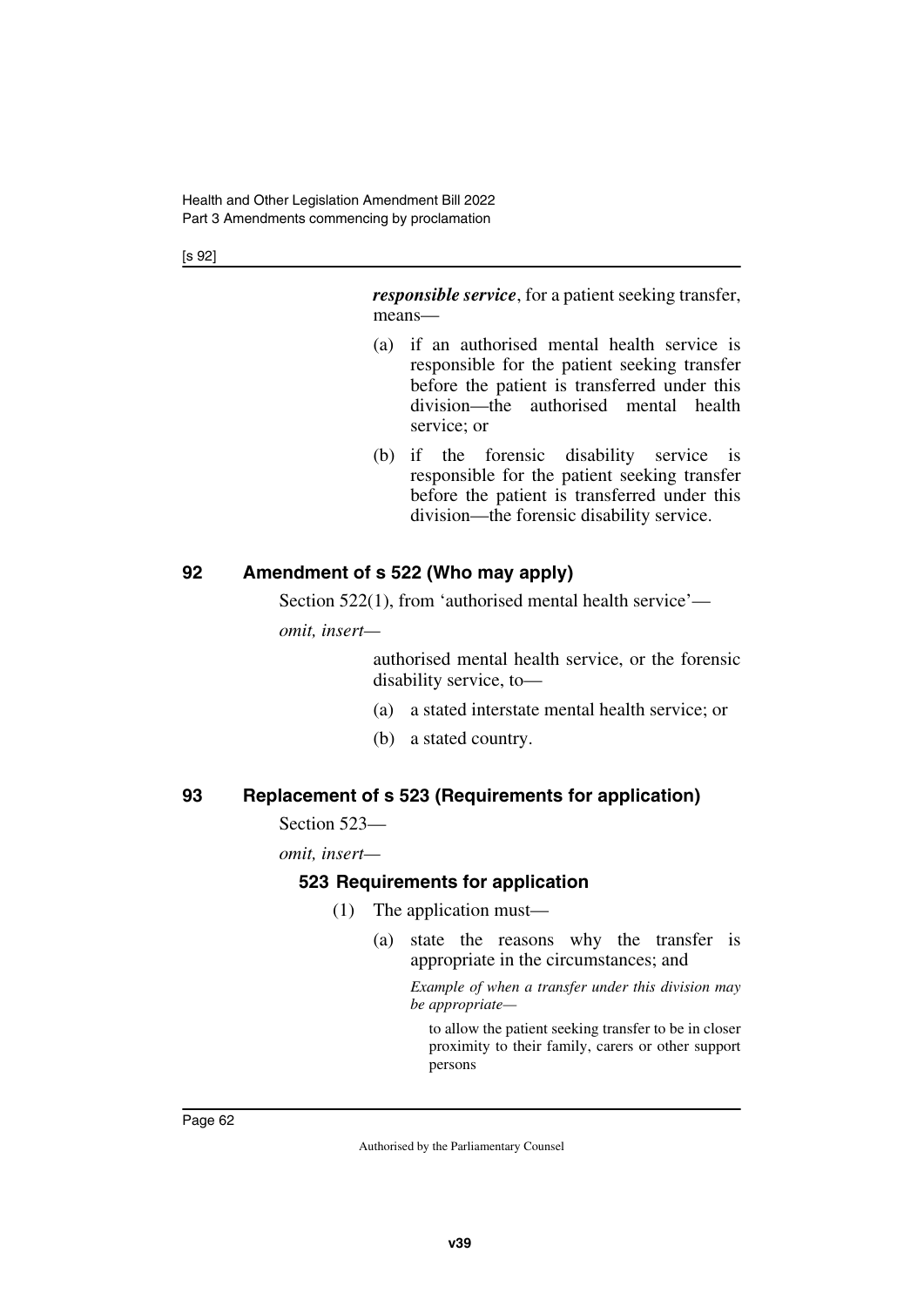[s 93]

- (b) include a written statement from the responsible person that complies with subsection  $(2)$ .
- (2) For subsection  $(1)(b)$ , the written statement must state the responsible person considers—
	- (a) either—
		- (i) if an authorised mental health service is responsible for the patient seeking transfer—
			- (A) for an application for an interstate transfer approval—appropriate treatment and care is available for the patient seeking transfer at the interstate mental health service stated in the application; or
			- (B) for an application for an international transfer approval—appropriate treatment and care is available for the patient seeking transfer in the country stated in the application; or
		- (ii) if the forensic disability service is responsible for the patient seeking transfer—
			- (A) for an application for an interstate transfer approval—appropriate care is available for the patient seeking transfer at the interstate mental health service stated in the application; or
			- (B) for an application for an international transfer approval—appropriate care is available for the patient seeking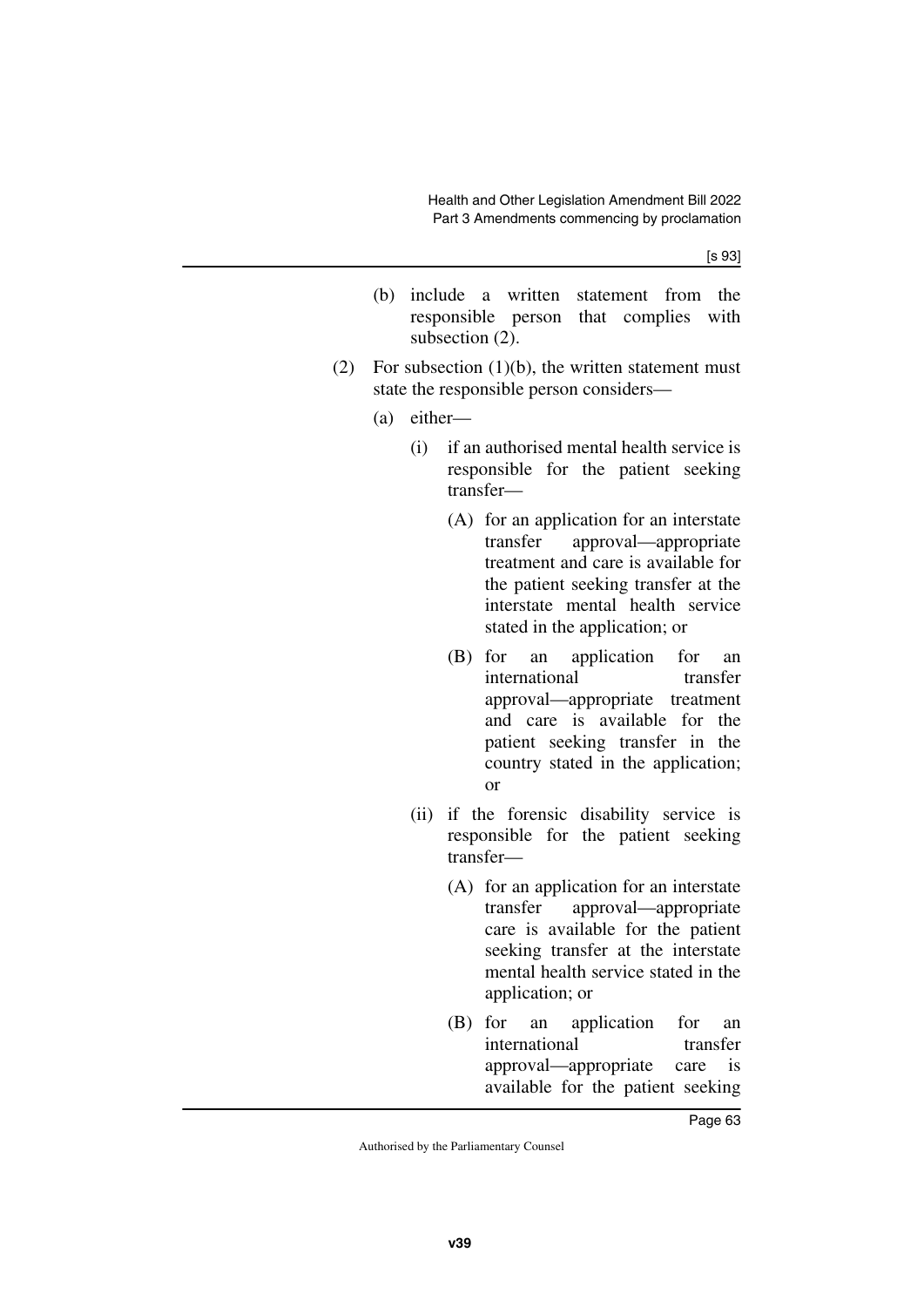[s 94]

transfer in the country stated in the application; and

- (b) the arrangements for the transfer are adequate to protect the safety of the community; and
- (c) for an application for an interstate transfer approval—the transfer is, or may be, permitted under a law of the State in which the interstate mental health service stated in the application is located.
- (3) In this section—

#### *responsible person* means—

- (a) if an authorised mental health service is responsible for the patient seeking transfer—the chief psychiatrist; or
- (b) if the forensic disability service is responsible for the patient seeking transfer—the director of forensic disability.

## **94 Amendment of s 524 (Notice of hearing)**

Section  $524(1)(a)$  to (d), 'the person'—

*omit, insert—*

the patient seeking transfer

### **95 Amendment of s 525 (Decision on application)**

Section 525(1) and (2)—

*omit, insert—*

- (1) In deciding the application, the tribunal must—
	- (a) to the greatest extent practicable, have regard to the views, wishes and preferences of the patient seeking transfer; and
	- (b) approve, or refuse to approve, the transfer.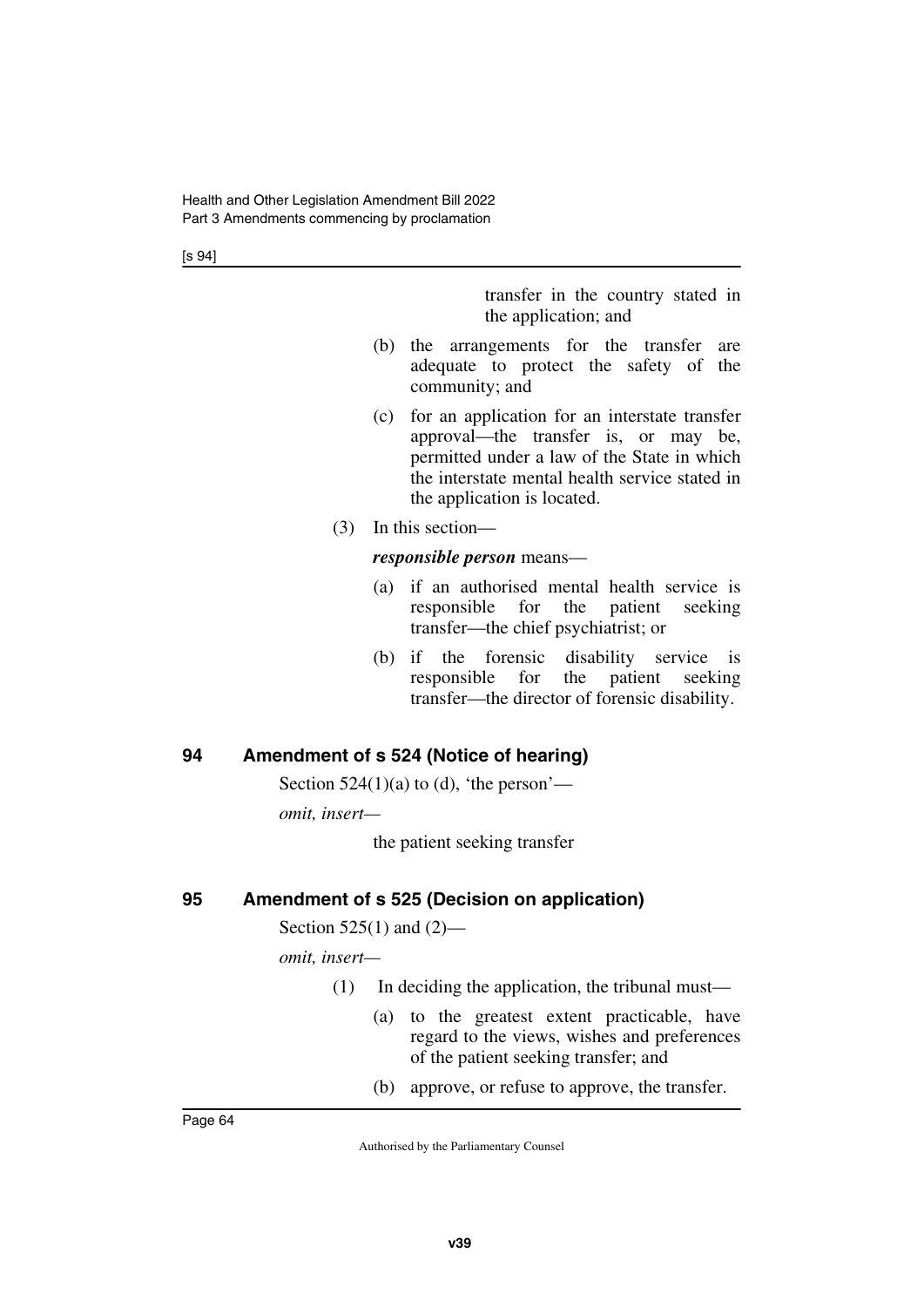- (2) The tribunal may approve the transfer only if satisfied—
	- (a) the transfer is appropriate in the circumstances; and

*Example of when a transfer under this division may be appropriate—*

to allow the patient seeking transfer to be in closer proximity to their family, carers or other support persons

- (b) either—
	- (i) if an authorised mental health service is responsible for the patient seeking transfer—
		- (A) for an application for an interstate transfer approval—appropriate treatment and care is available for the patient seeking transfer at the interstate mental health service stated in the application; or
		- (B) for an application for an international transfer approval—appropriate treatment and care is available for the patient seeking transfer in the country stated in the application; or
	- (ii) if the forensic disability service is responsible for the patient seeking transfer—
		- (A) for an application for an interstate transfer approval—appropriate care is available for the patient seeking transfer at the interstate mental health service stated in the application; or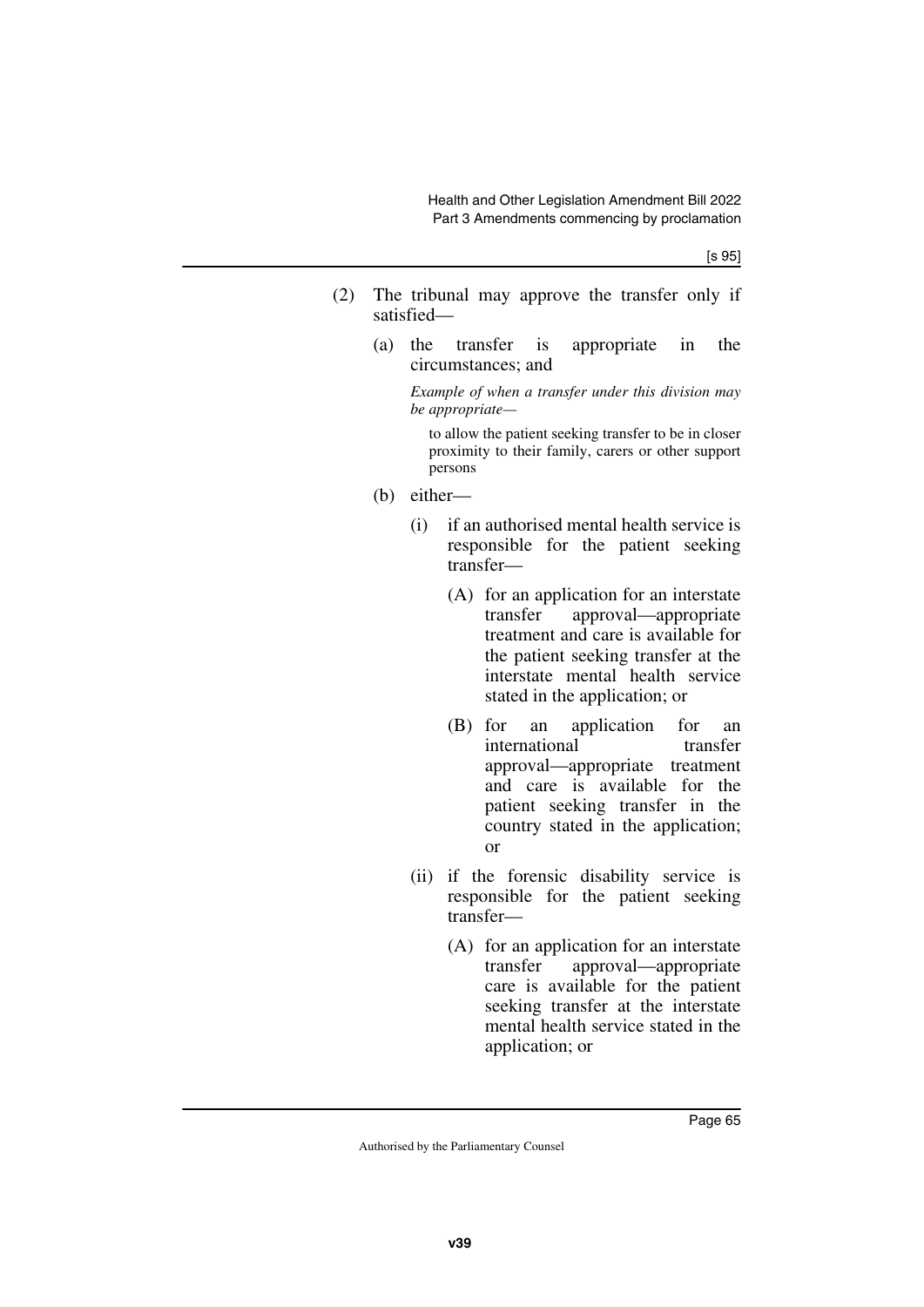[s 96]

- (B) for an application for an international transfer approval—appropriate care is available for the patient seeking transfer in the country stated in the application; and
- (c) the arrangements for the transfer are adequate to protect the safety of the community; and
- (d) for an application for an interstate transfer approval—the transfer is, or may be, permitted under a law of the State in which the interstate mental health service stated in the application is located.

### **96 Replacement of ss 526–528**

Sections 526 to 528—

*omit, insert—*

#### **526 When interstate transfer approval or international transfer approval takes effect**

An interstate transfer approval or international transfer approval takes effect—

- (a) if the tribunal imposes 1 or more conditions on the approval that must be satisfied before the approval takes effect—when all of the conditions are satisfied; or
- (b) otherwise—on the granting of the approval.

#### **527 Transport of patient seeking transfer under interstate transfer approval**

- (1) This section applies if an interstate transfer approval is in effect.
- (2) The patient seeking transfer may be transported under the approval by—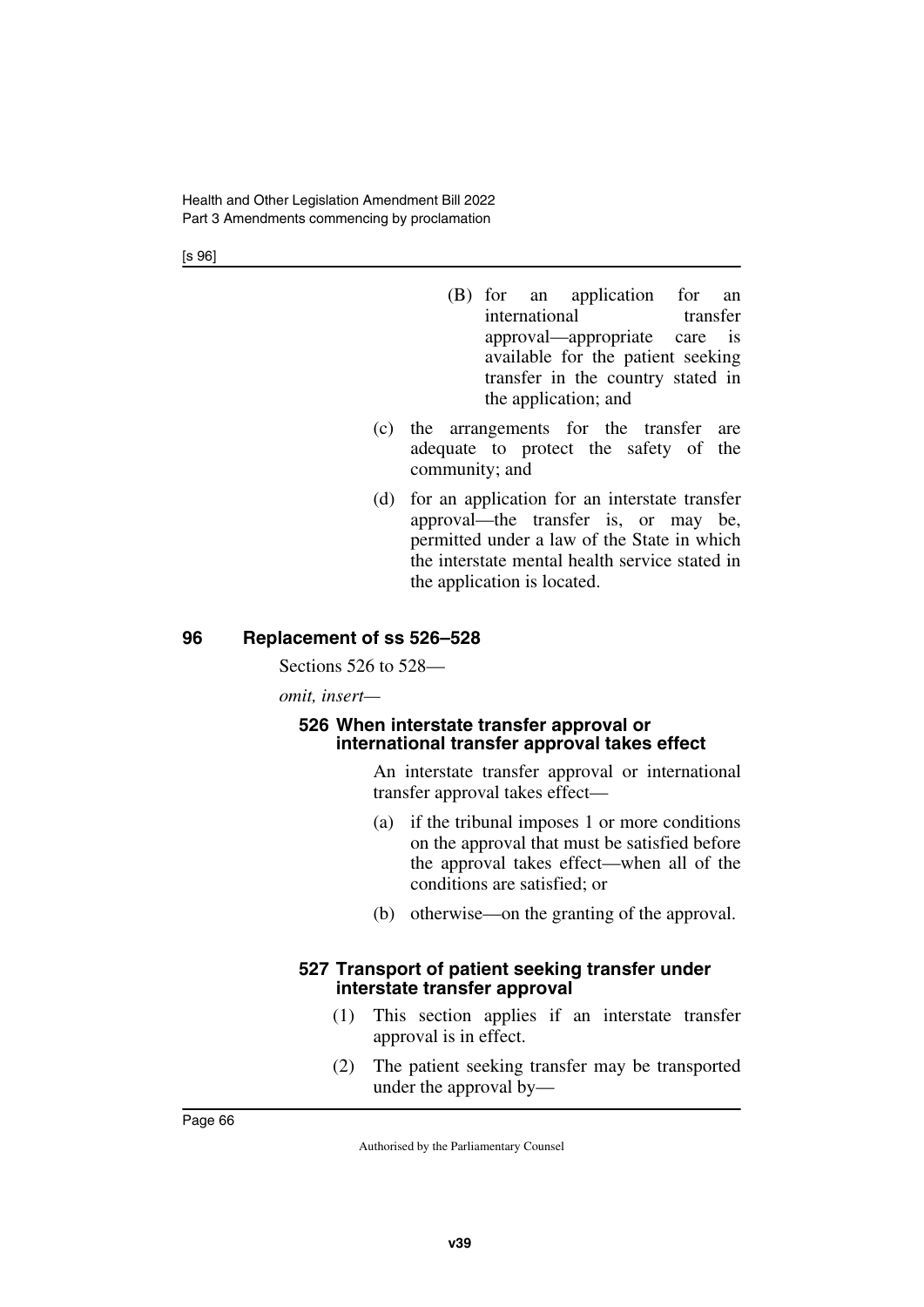- (a) if the approval states that a particular entity may transport the patient seeking transfer under the approval—the stated entity; or
- (b) otherwise—
	- (i) an authorised person; or

*Note—*

For the powers of an authorised person when detaining and transporting a person, see chapter 11, part 6, division 5.

- (ii) if the patient seeking transfer is to be transported from the forensic disability service—an authorised practitioner under the Forensic Disability Act; or
- (iii) a person who is authorised under a corresponding law to transport the patient seeking transfer from the responsible service for the patient to the interstate mental health service stated in the approval.
- (3) As soon as practicable after the approval takes effect, the administrator of the responsible service for the patient seeking transfer must arrange for the patient to be transported to the interstate mental health service stated in the approval by an entity authorised under subsection (2).

### **527A Transport of patient seeking transfer under international transfer approval**

- (1) This section applies if an international transfer approval is in effect.
- (2) The patient seeking transfer may be transported under the approval by—
	- (a) if the approval states that a particular entity may transport the patient seeking transfer under the approval—the stated entity; or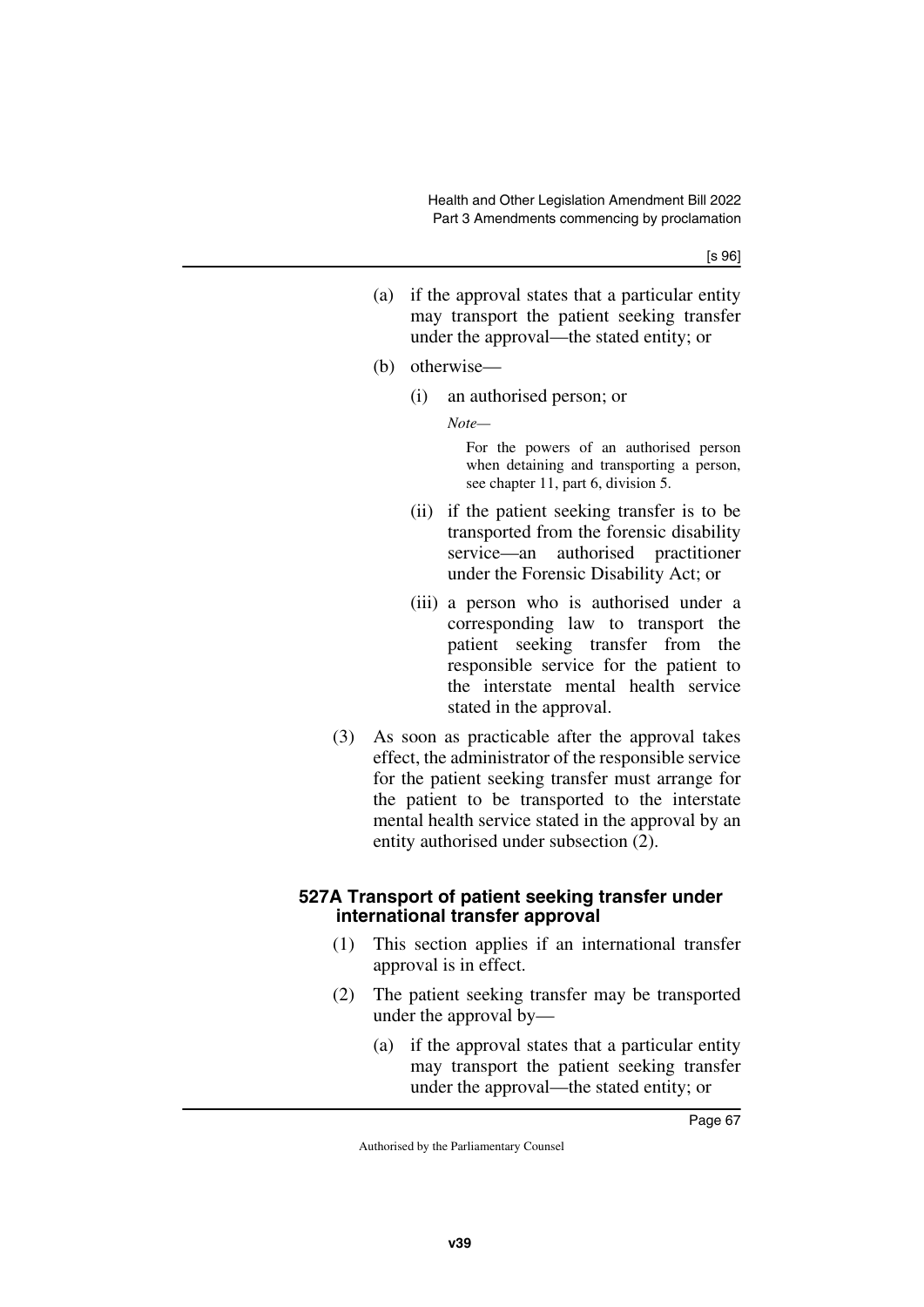- (b) otherwise—
	- (i) an authorised person; or

*Note—*

For the powers of an authorised person when detaining and transporting a person, see chapter 11, part 6, division 5.

- (ii) if the patient seeking transfer is to be transported from the forensic disability service—an authorised practitioner under the Forensic Disability Act.
- (3) As soon as practicable after the approval takes effect, the administrator of the responsible service for the patient seeking transfer must arrange for the patient to be transported to the country stated in the approval by an entity authorised under subsection (2).

#### **528 Effect on order**

- (1) This section applies to a forensic order (mental health), forensic order (disability) or treatment support order to which a patient seeking transfer is subject when the patient is transferred under an interstate transfer approval or an international transfer approval.
- (2) The order has effect only if the patient seeking transfer returns to Queensland and while the patient is in Queensland.
- (3) Also, the order ends—
	- (a) on the last day of any non-revocation period for the order if, on that day, the patient seeking transfer has been out of Queensland for a continuous period of at least 3 years; or
	- (b) if paragraph (a) does not apply—if the patient seeking transfer is out of Queensland for a continuous period of 3 years.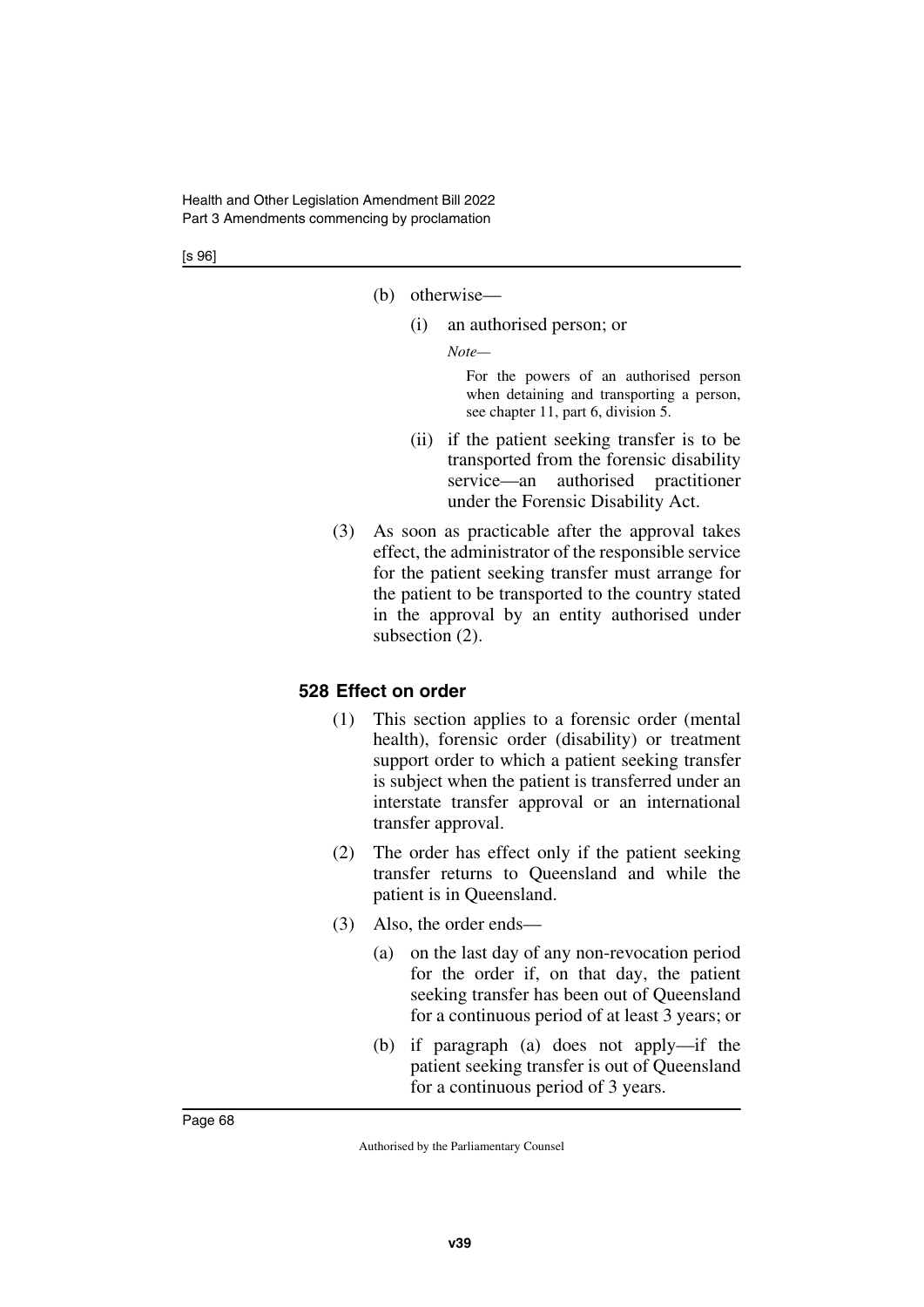(4) In this section—

*out of Queensland*, in relation to a patient seeking transfer, means out of Queensland because of the transfer of the patient under an interstate transfer approval or international transfer approval.

### **97 Amendment of s 532 (Definitions for pt 2)**

Section 532, definition *decision notice*, ', 322(3)' *omit*.

### **98 Amendment of s 740 (Appointment of representative)**

Section 740(5), from 'ability to understand'—

*omit, insert—*

ability to—

- (a) understand the nature and effect of the decision to waive the right; and
- (b) freely and voluntarily make the decision to waive the right; and
- (c) communicate the decision to waive the right.

### **99 Amendment of s 776 (Definitions for ch 17)**

Section 776—

*insert—*

*relevant person* means each of the following persons—

- (a) the chief psychiatrist;
- (b) the administrator of an authorised mental health service;
- (c) the director of forensic disability;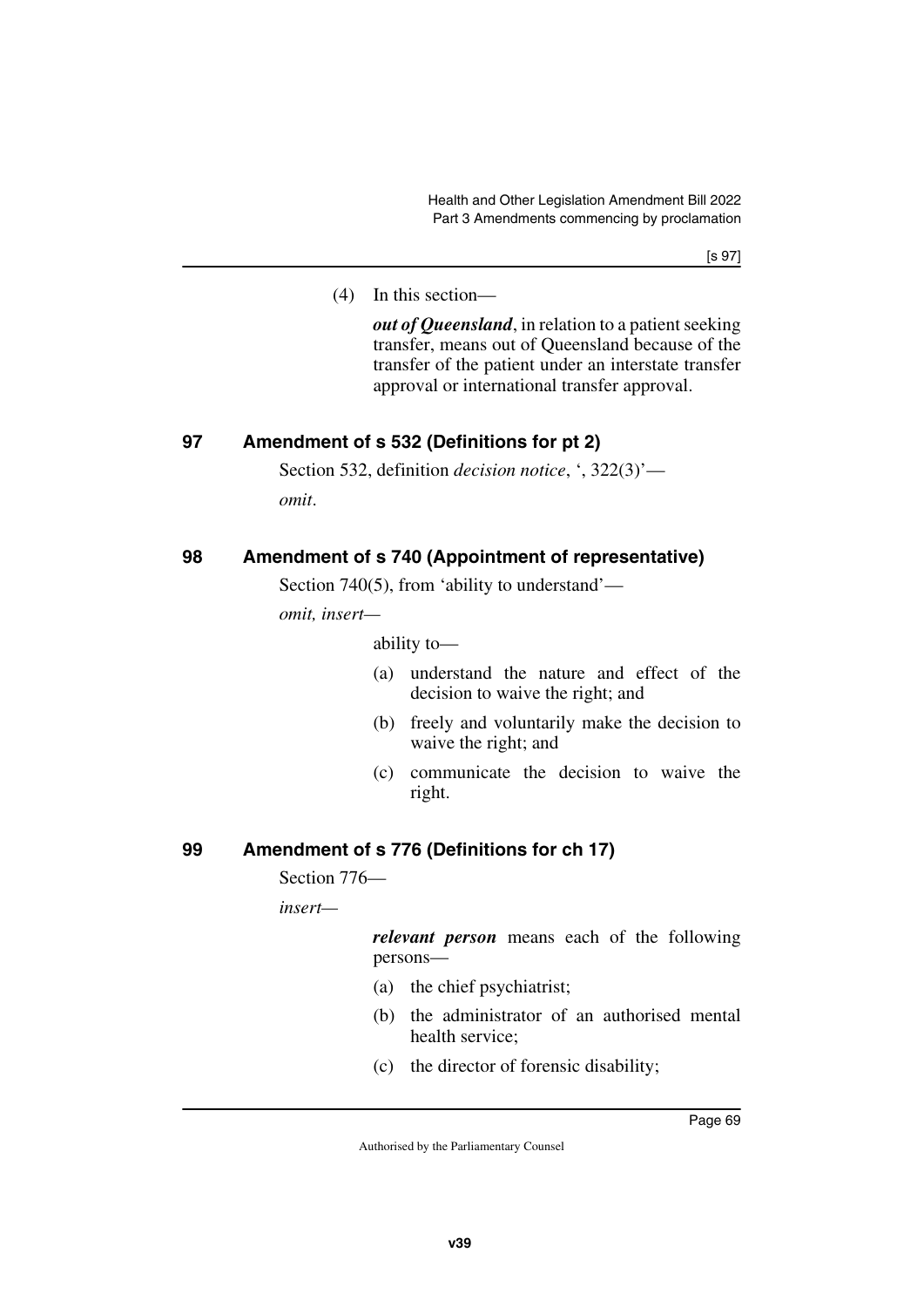- (d) the administrator of the forensic disability service;
- (e) an authorised doctor;
- (f) an authorised mental health practitioner;
- (g) a member of the tribunal;
- (h) a member of the staff of the tribunal or registry;
- (i) an assisting clinician;
- (j) a person representing another person at the hearing of a proceeding in the tribunal;
- (k) a member of a person's support network accompanying the person under section 739 at the hearing of a proceeding in the tribunal;
- (l) an examining practitioner conducting an examination under a court examination order or an order mentioned in section 721(1);
- (m) a designated person performing a function under this Act;
- (n) an independent patient rights adviser;
- (o) an inspector;
- (p) an authorised person.

#### **100 Replacement of ss 778 and 779**

Sections 778 and 779—

*omit, insert—*

#### **778 Offence to use or disclose personal information**

- (1) This section applies to a person who—
	- (a) is, or has been, a relevant person; and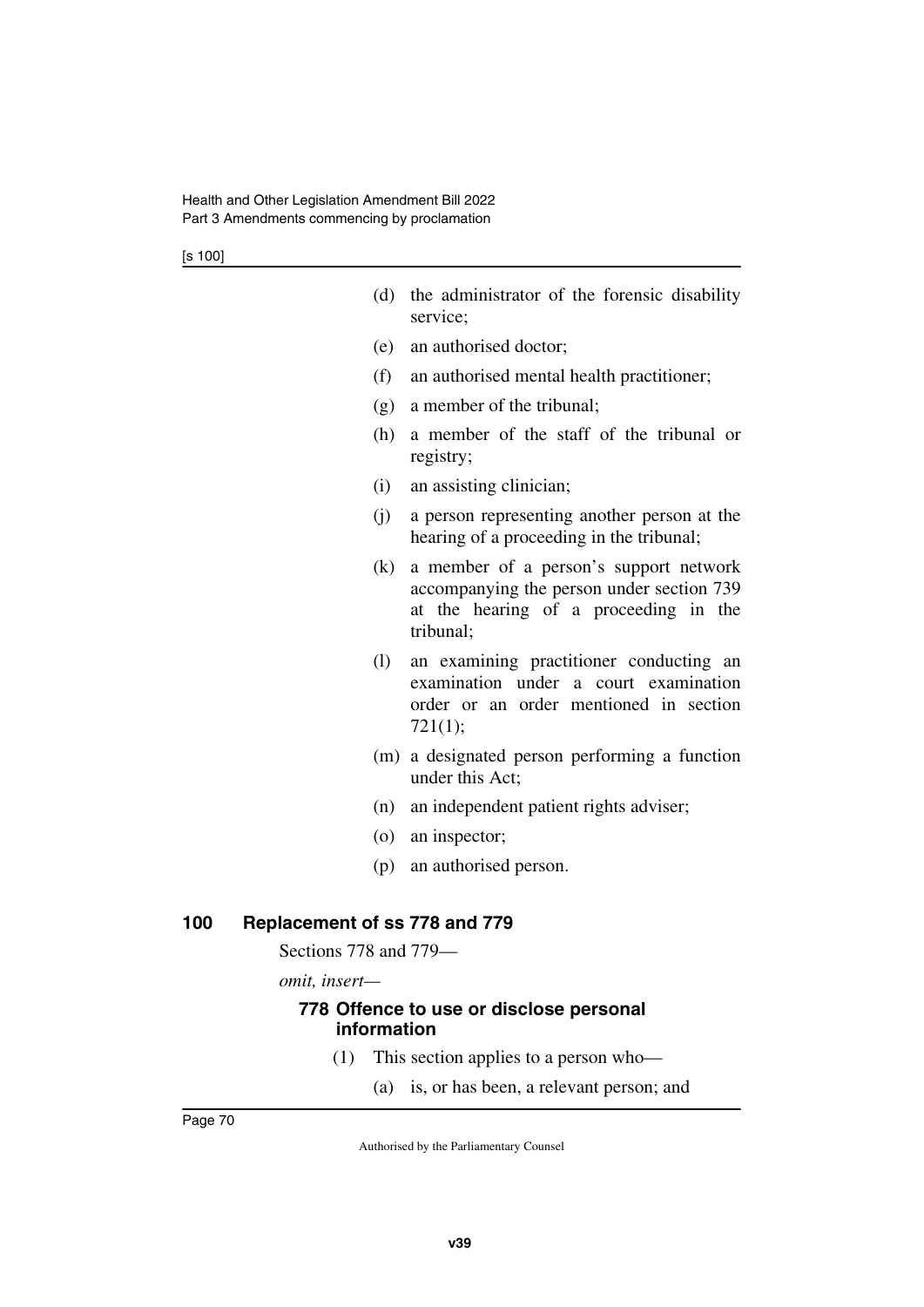- (b) acquires, or acquired, personal information in the person's capacity as a relevant person.
- (2) The person must not use the personal information or disclose the information to anyone else.

Maximum penalty—100 penalty units.

- (3) However, the person may use or disclose the personal information—
	- (a) to the extent necessary to allow—
		- (i) the person to perform the person's functions under this Act; or
		- (ii) another relevant person to perform the other person's functions under this Act; or
	- (b) if the use or disclosure is permitted under part 3 or is otherwise required or permitted by law; or

*Note—*

See also the *Hospital and Health Boards Act 2011*, part 7 in relation to use and disclosure of confidential information, under section 139 of that Act, by designated persons.

(c) if the person to whom the information relates consents to the use or disclosure.

### **101 Amendment of s 781 (Disclosure to identify and offer support to victims)**

Section 781(2), from 'information'—

*omit, insert—*

information—

(a) to offer support services to a person who is, or may be, a victim; or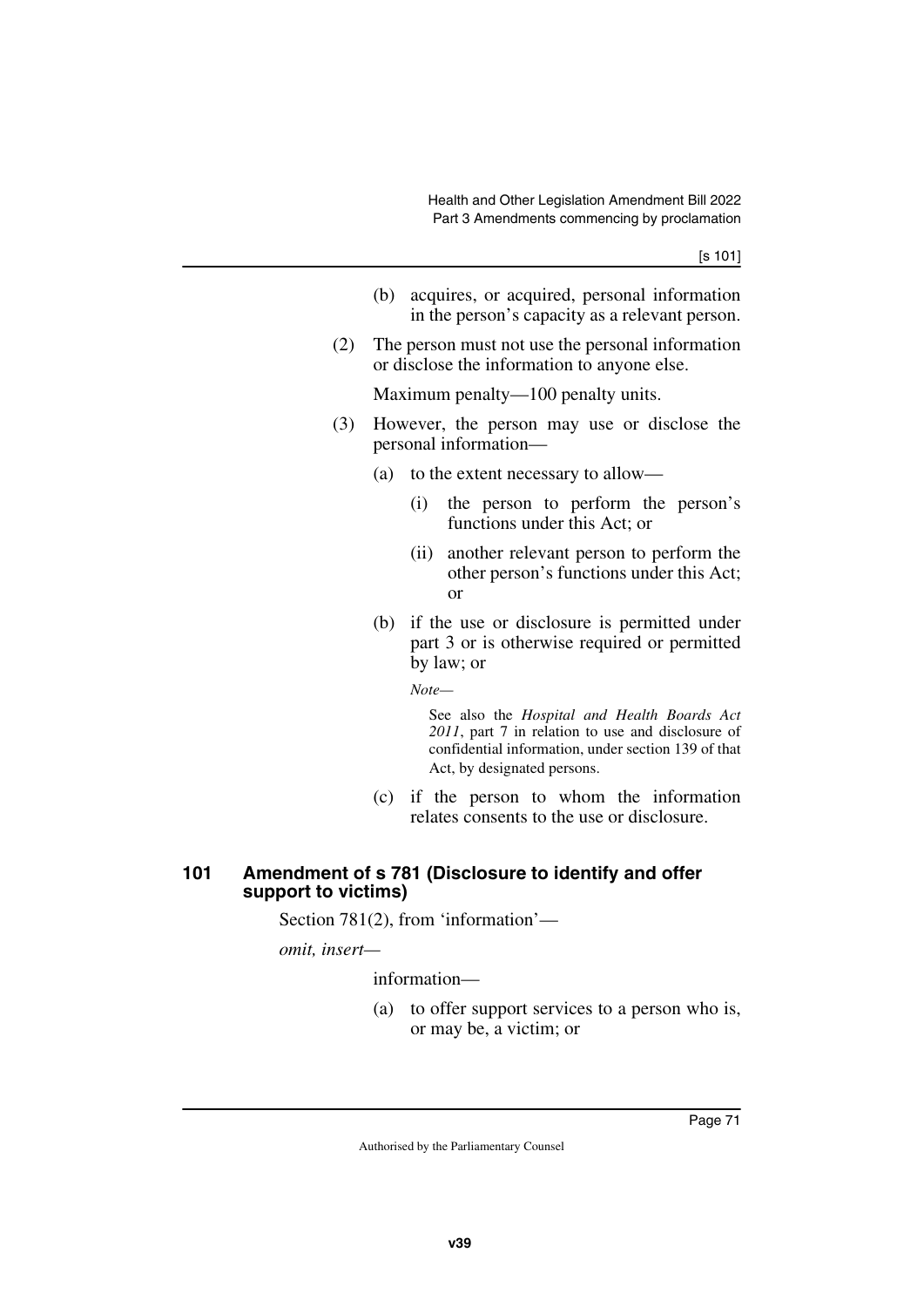[s 102]

(b) to assist in the identification of a person mentioned in paragraph (a) for the purpose mentioned in that paragraph.

### **102 Amendment of s 797 (Protection of official from liability)**

(1) Section 797(4), definition *official*, after paragraph (a) *insert—*

(aa) the chief psychiatrist; or

- (ab) the director of forensic disability; or
- (2) Section 797(4), definition *official*, paragraph (g), '(f)' *omit, insert—*

(h)

(3) Section 797(4), definition *official*, paragraphs (aa) to (g) *renumber* as paragraphs (b) to (i).

### **103 Replacement of ch 21, hdg (Transitional provision for Hospital Foundations Act 2018)**

Chapter 21, heading—

*omit, insert—*

|        | <b>Chapter 21 Other transitional</b><br>provisions |
|--------|----------------------------------------------------|
| Part 1 | <b>Transitional provision</b><br>for Hospital      |
|        | <b>Foundations Act 2018</b>                        |

### **104 Insertion of new ch 21, pt 2**

Chapter 21—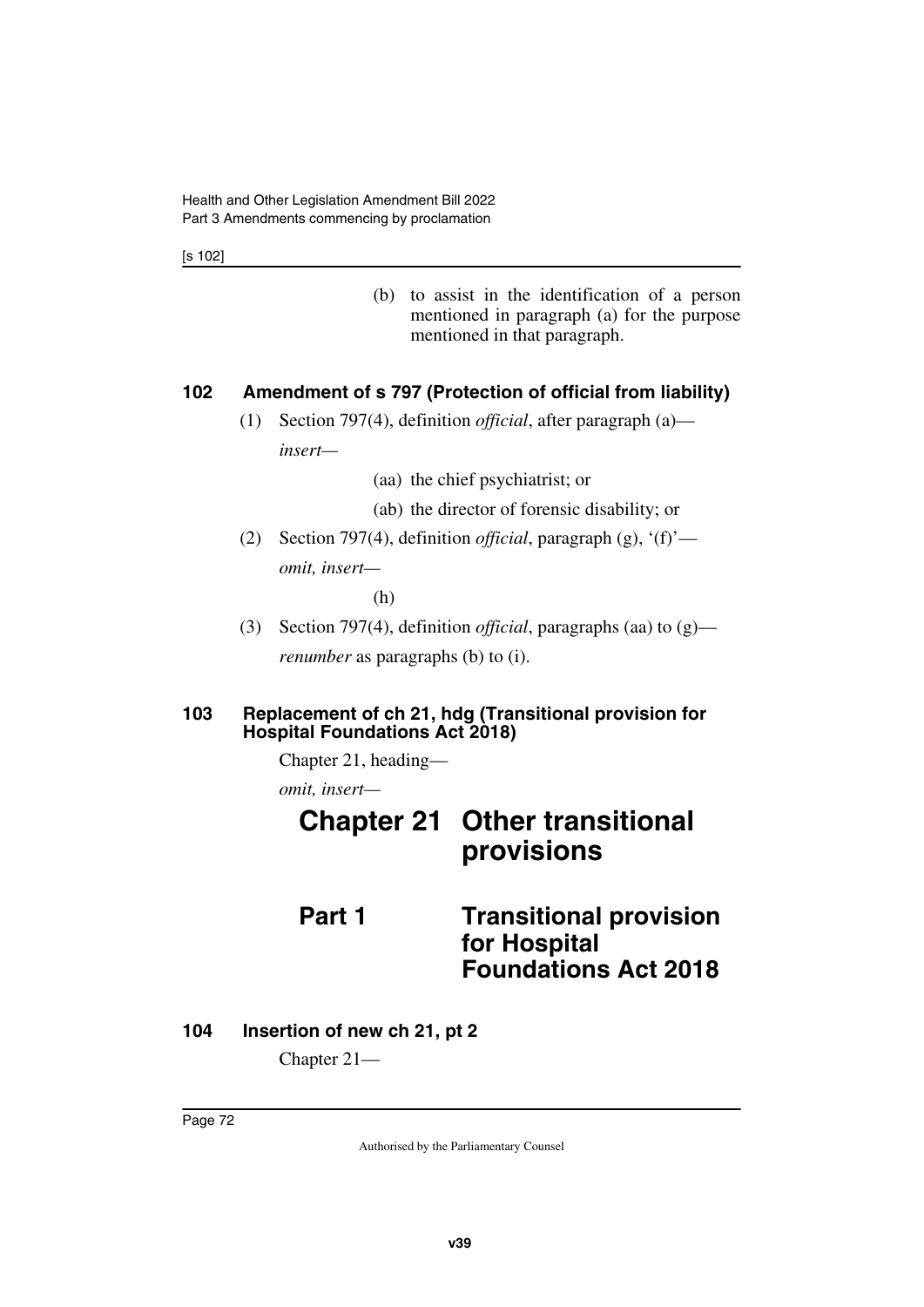*insert—*

# **Part 2 Transitional provisions for Health and Other Legislation Amendment Act 2022**

### **865 Definitions for part**

In this part—

*former*, for a provision of this Act, means the provision as in force from time to time before the commencement.

*new*, for a provision of this Act, means the provision as in force on the commencement.

#### **866 Application of new s 117A to reference made before commencement**

- (1) This section applies if—
	- (a) before the commencement, a reference in relation to a person was made to the Mental Health Court; and
	- (b) immediately before the commencement, the reference had not been decided by the court.
- (2) This section also applies if—
	- (a) after the commencement, a reference in relation to a person is made to the Mental Health Court; and
	- (b) the offence in relation to the reference was allegedly committed before the commencement.
- (3) New section 117A applies in relation to the reference.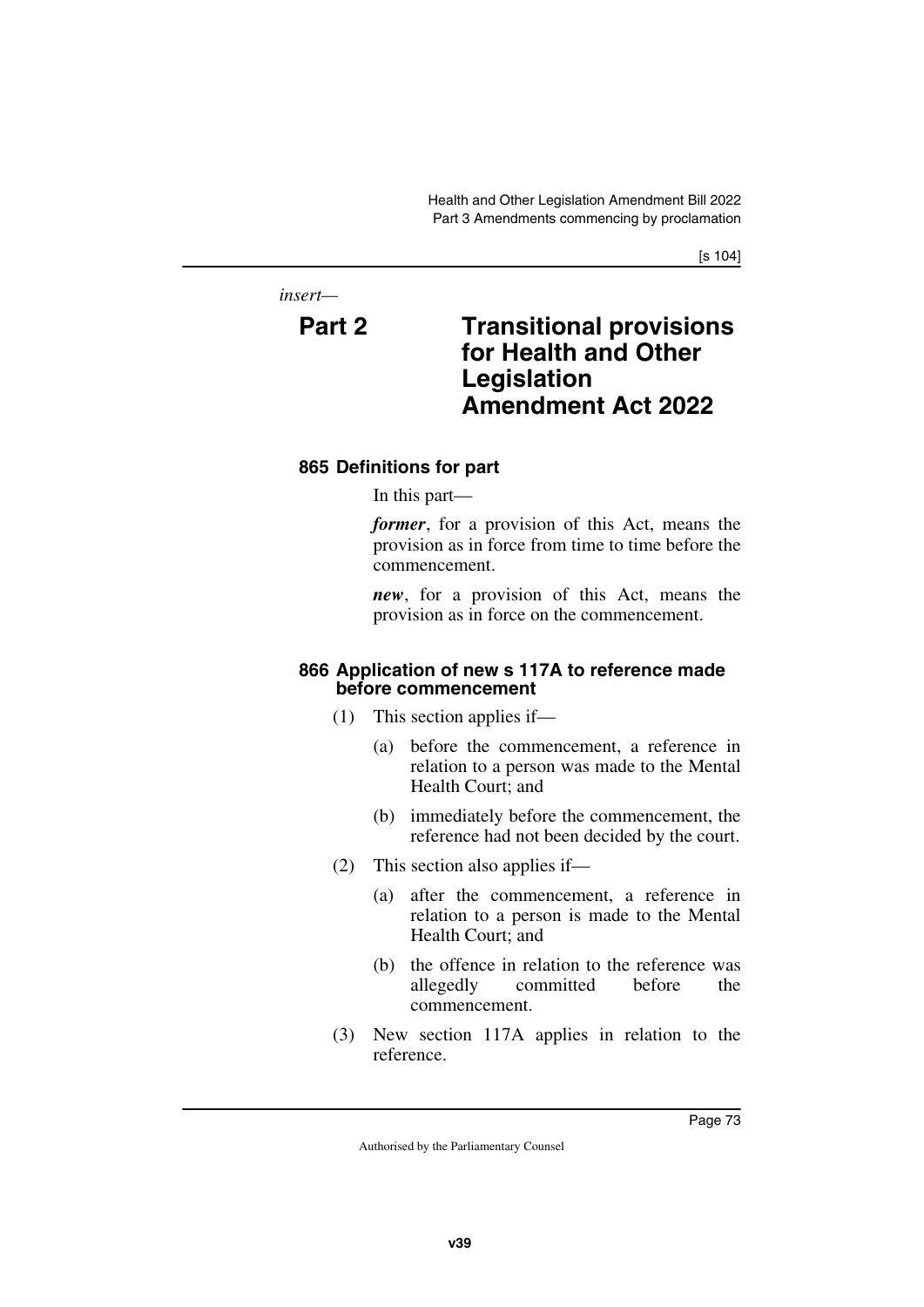[s 104]

#### **867 Application of new s 157A to reference made before commencement**

- (1) This section applies if—
	- (a) before the commencement, a reference in relation to a person was made to the Mental Health Court; and
	- (b) immediately before the commencement, the reference had not been decided by the court.
- (2) This section also applies if—
	- (a) after the commencement, a reference in relation to a person is made to the Mental Health Court; and
	- (b) the offence in relation to the reference was allegedly committed before the commencement.
- (3) New section 157A applies in relation to the reference.

### **868 Application of new ss 317, 322 and 323**

New sections 317, 322 and 323 apply in relation to an information notice in effect under chapter 10, part 6 from the commencement, whether the notice was made before or after the commencement.

### **869 Apprehension and transport of persons**

New section 368 applies in relation to the apprehension and transport of a person from the commencement, whether the apprehension authority was issued before or after the commencement.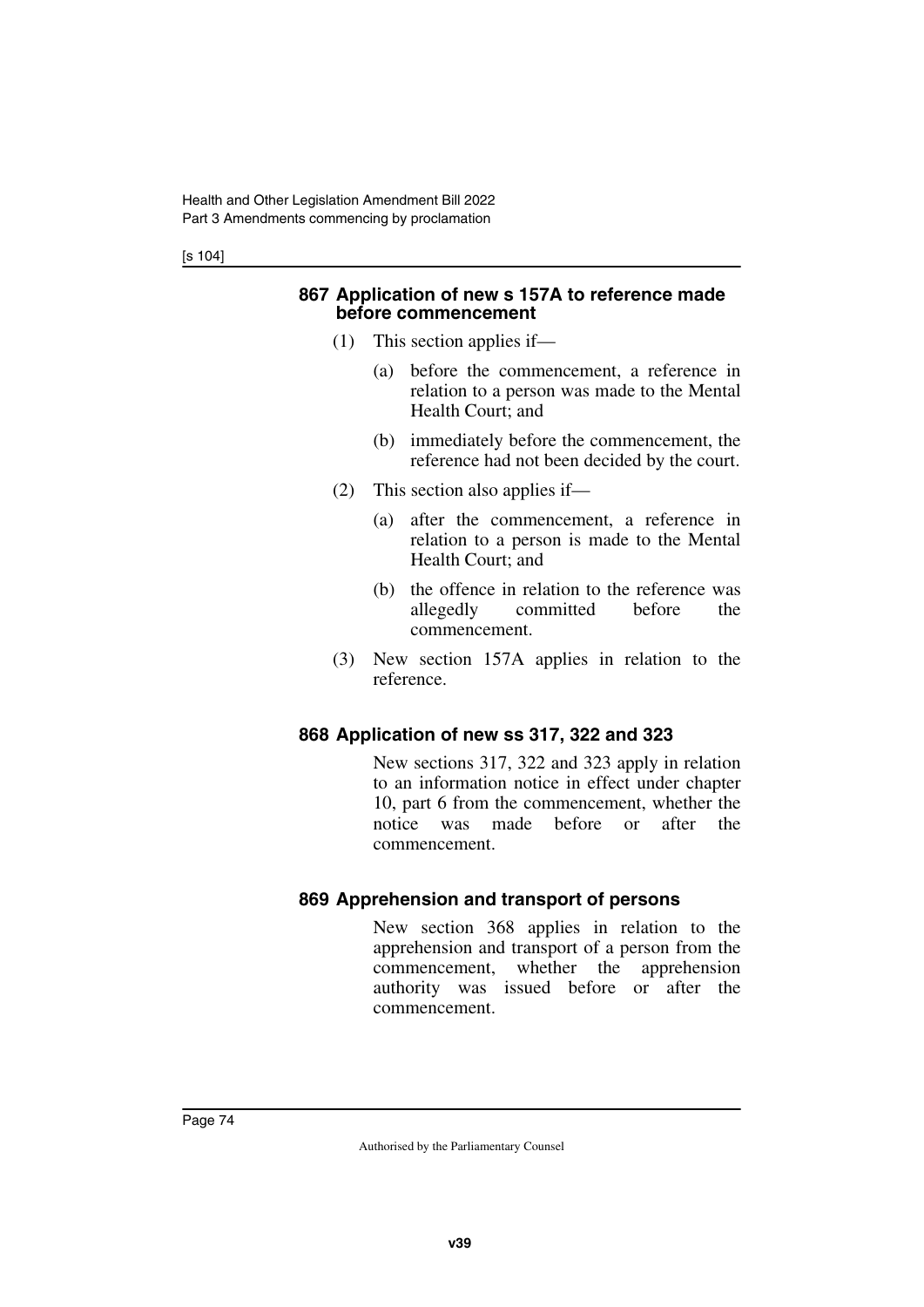[s 104]

### **870 Application of new s 509**

- (1) Subsection (2) applies if—
	- (a) before the commencement, an application for an approval was made under former section 507; and
	- (b) immediately before the commencement, the application had not been decided.
- (2) New section 509 applies in relation to the application.

### **871 Application of new ch 12, pt 10**

- (1) Subsection (2) applies if—
	- (a) before the commencement, an application for an approval was made under former chapter 12, part 10; and
	- (b) immediately before the commencement, the application had not been decided.
- (2) New chapter 12, part 10 applies in relation to the application.
- (3) If the application does not include information required under new section 515—
	- (a) the tribunal must give the applicant a written request for the information; and
	- (b) if the applicant complies with the request within any period stated in the request—the application is taken to comply, and to always have complied, with new section 515, but only to the extent the application would have complied with new section 515 if the information were included in the application when it was made.
- (4) Also, new chapter 12, part 10 applies in relation to a person who is subject to an interstate forensic order, forensic order (mental health), forensic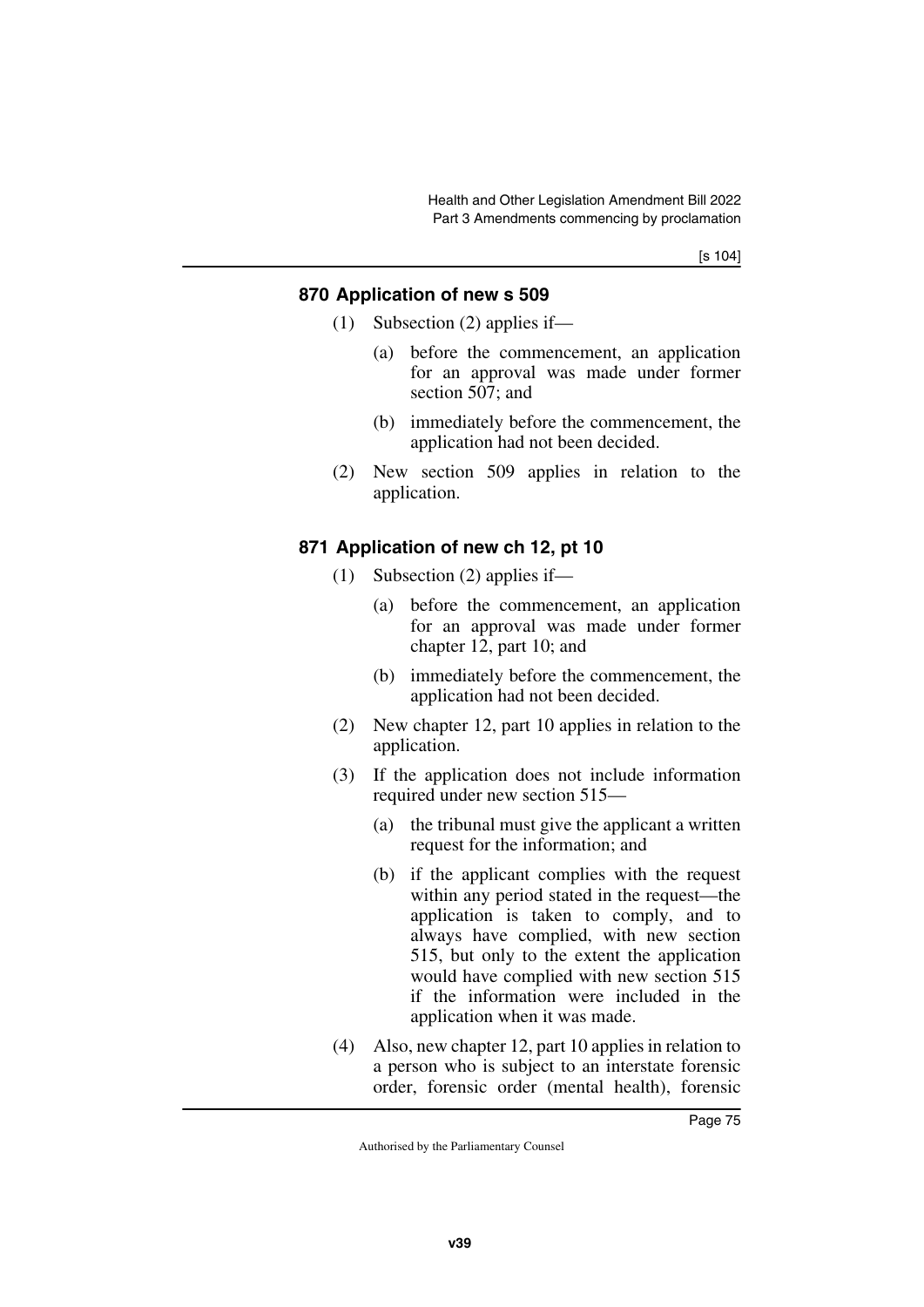[s 105]

order (disability) or treatment support order, whether the order was made before or after the commencement.

### **872 Application of new s 778**

New section 778 applies to a person mentioned in section 778(1) whether the person acquired or acquires the personal information before or after the commencement.

### **105 Amendment of sch 3 (Dictionary)**

(1) Schedule 3, definitions *interstate transfer requirements* and *relevant person*—

*omit.*

(2) Schedule 3—

*insert—*

*international transfer approval*, in relation to a person, for chapter 12, part 10, division 2, see section 521.

*interstate transfer approval*, in relation to a person—

- (a) for chapter 12, part 10, division 1, see section 513; or
- (b) for chapter 12, part 10, division 2, see section 521.

*patient seeking transfer*—

- (a) for chapter 12, part 10, division 1, see section 513; or
- (b) for chapter 12, part 10, division 2, see section 521.

*relevant day*, for a forensic order or treatment support order that has ended, for chapter 10, part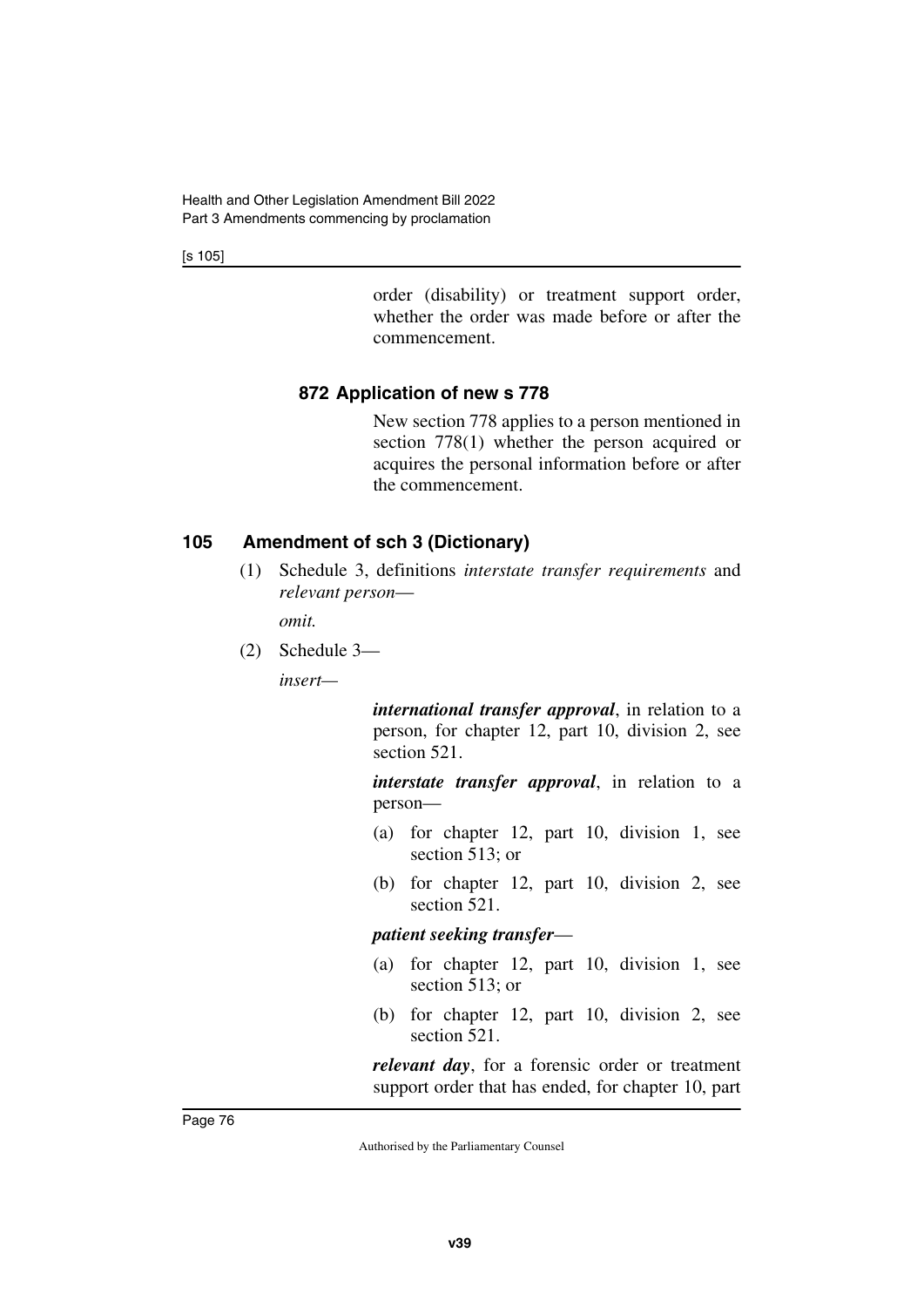[s 106]

6, see section 317.

#### *relevant person*—

- (a) for chapter 16, part 2, division 6, subdivision 2, see section  $728(1)(a)$  and  $(2)(a)$ ; or
- (b) for chapter 17, see section 776.

*responsible service*, for a patient seeking transfer, for chapter 12, part 10, division 2, see section 521.

(3) Schedule 3, definition *interested person*, paragraph (a), 'supported'—

*omit, insert—*

support

## **Division 4 Amendment of Public Health (Infection Control for Personal Appearance Services) Act 2003**

### **106 Act amended**

This division amends the *Public Health (Infection Control for Personal Appearance Services) Act 2003*.

*Note—*

See also the amendments in schedule 1, part 2.

### **107 Amendment of s 44 (Applications for renewal of licence)**

(1) Section 44(2), 'at least 1 month'—

*omit, insert—*

within 60 days

(2) Section  $44(5)(a)$ —

*omit, insert—*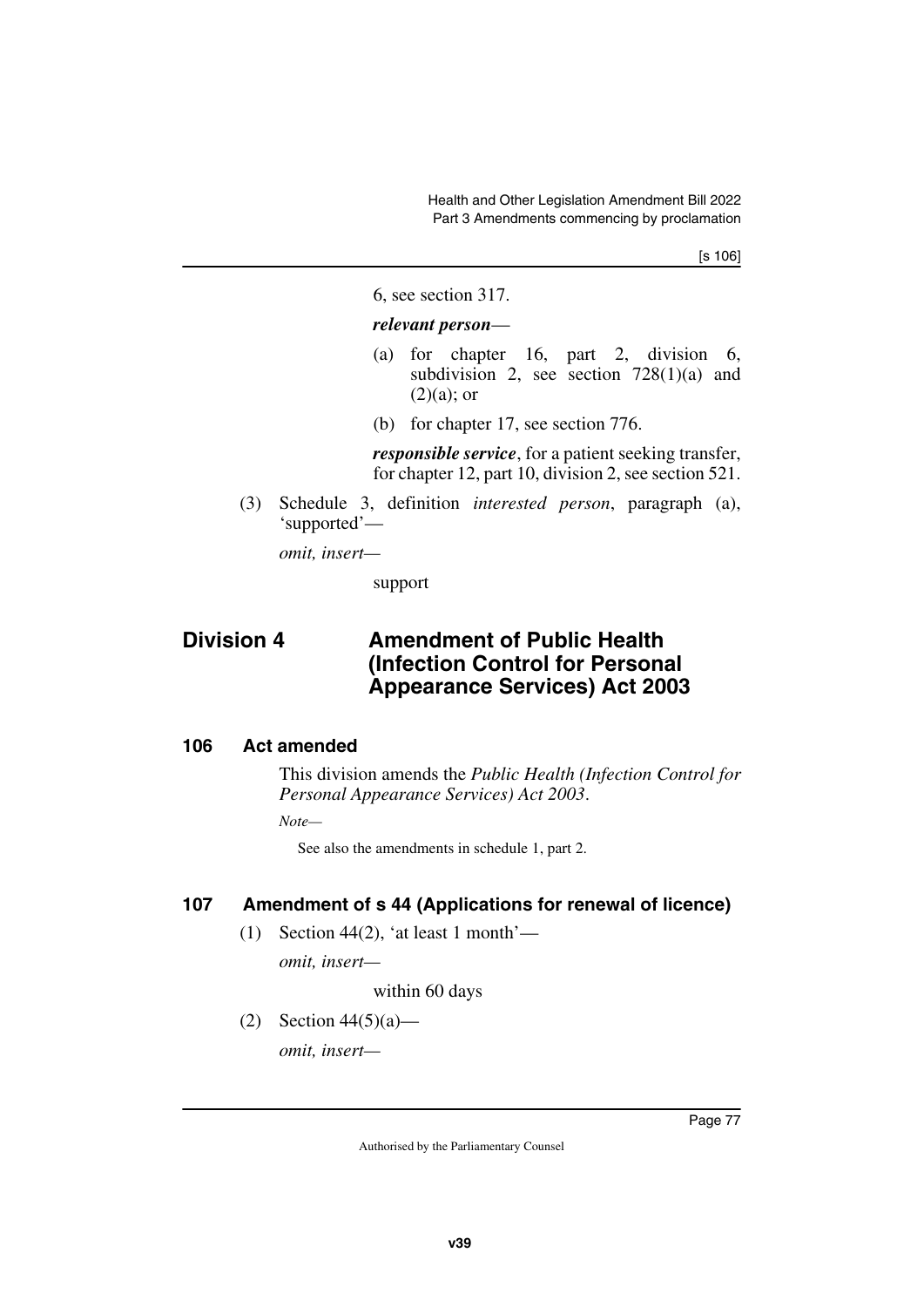[s 108]

- (a) whether, under section 35, the applicant is a suitable person to hold the licence; and
- (aa) whether, under section 36, the premises at which higher risk personal appearance services are to be provided under the licence, if the application is granted, are suitable for providing the services; and
- (3) Section  $44(5)(aa)$  and  $(b)$ —

*renumber* as section 44(5)(b) and (c).

### **108 Amendment of s 46 (Licence taken to be in force while application for renewal is considered)**

Section 46(1), from 'until the application'—

*omit, insert—*

until the application is—

- (a) decided under section 44; or
- (b) taken to have been withdrawn under section  $45(2)$ ; or
- (c) otherwise withdrawn.

### **109 Insertion of new pt 4, div 2A**

Part 4—

*insert—*

### **Division 2A Restoration of licences**

### **46A Applications for restoration of licence**

- (1) If a person's licence expires, the person may apply to the local government that issued the licence for the restoration of the licence.
- (2) The application must be made within 30 days after the licence expires.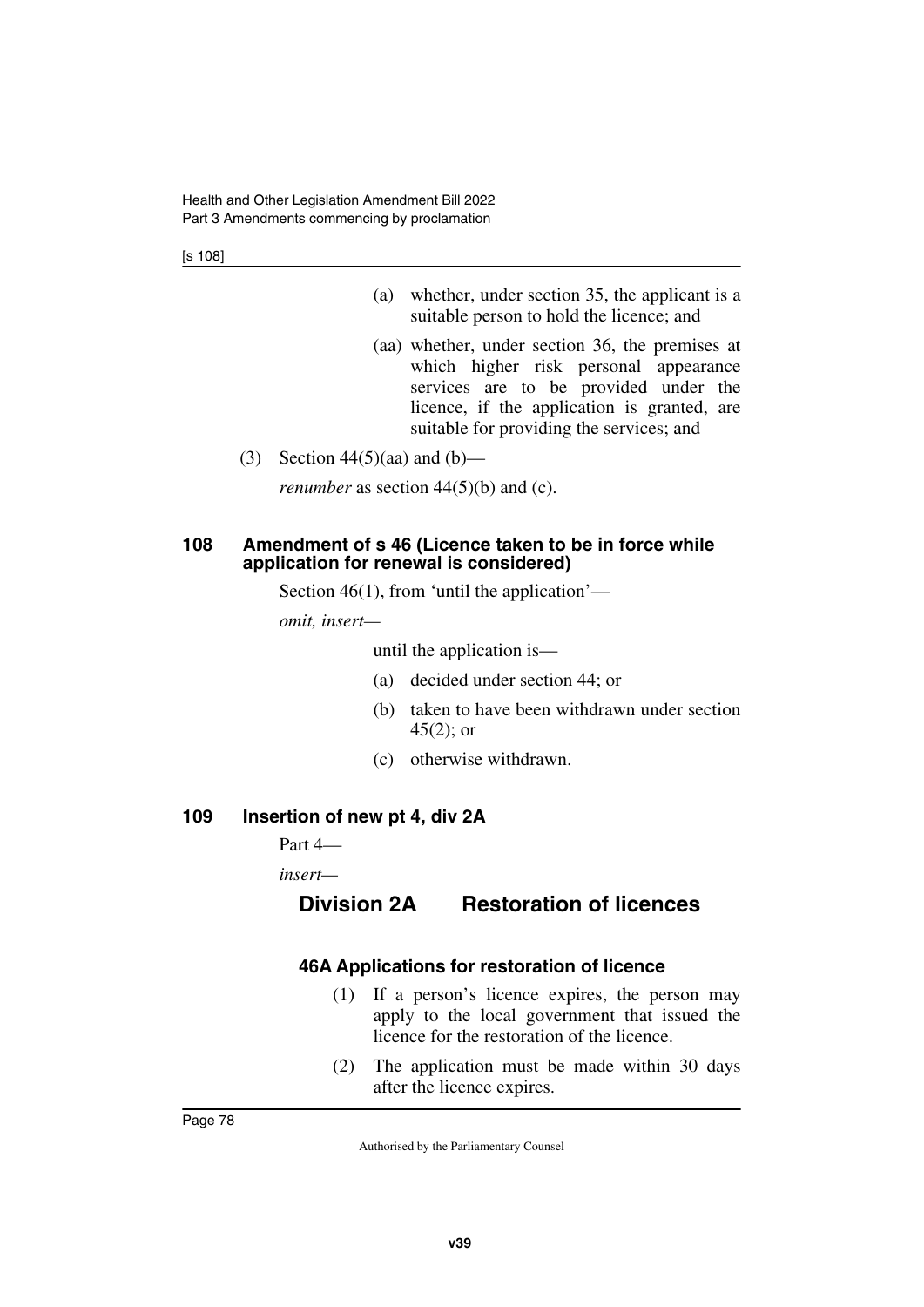- (3) The application must comply with section 58.
- (4) The local government must consider the application and decide to—
	- (a) restore the licence; or
	- (b) restore the licence subject to conditions; or
	- (c) refuse to restore the licence.
- (5) In deciding whether to grant the application, the local government may have regard to—
	- (a) whether, under section 35, the applicant is a suitable person to hold the licence; and
	- (b) whether, under section 36, the premises at which higher risk personal appearance services are to be provided under the licence, if the application is granted, are suitable for providing the services; and
	- (c) the results of inspections to monitor compliance with this Act during the term of the licence that ended on the expiry of the licence.
- (6) If the local government decides to restore the licence, with or without conditions—
	- (a) the local government must give the applicant notice of the decision; and
	- (b) the licence continues in force for the period of up to 3 years stated in the licence, or in the notice mentioned in paragraph (a), starting on the day the licence would have expired but for section 46C.
- (7) The local government must immediately give the applicant an information notice for the following decisions—
	- (a) a decision to restore the licence subject to conditions;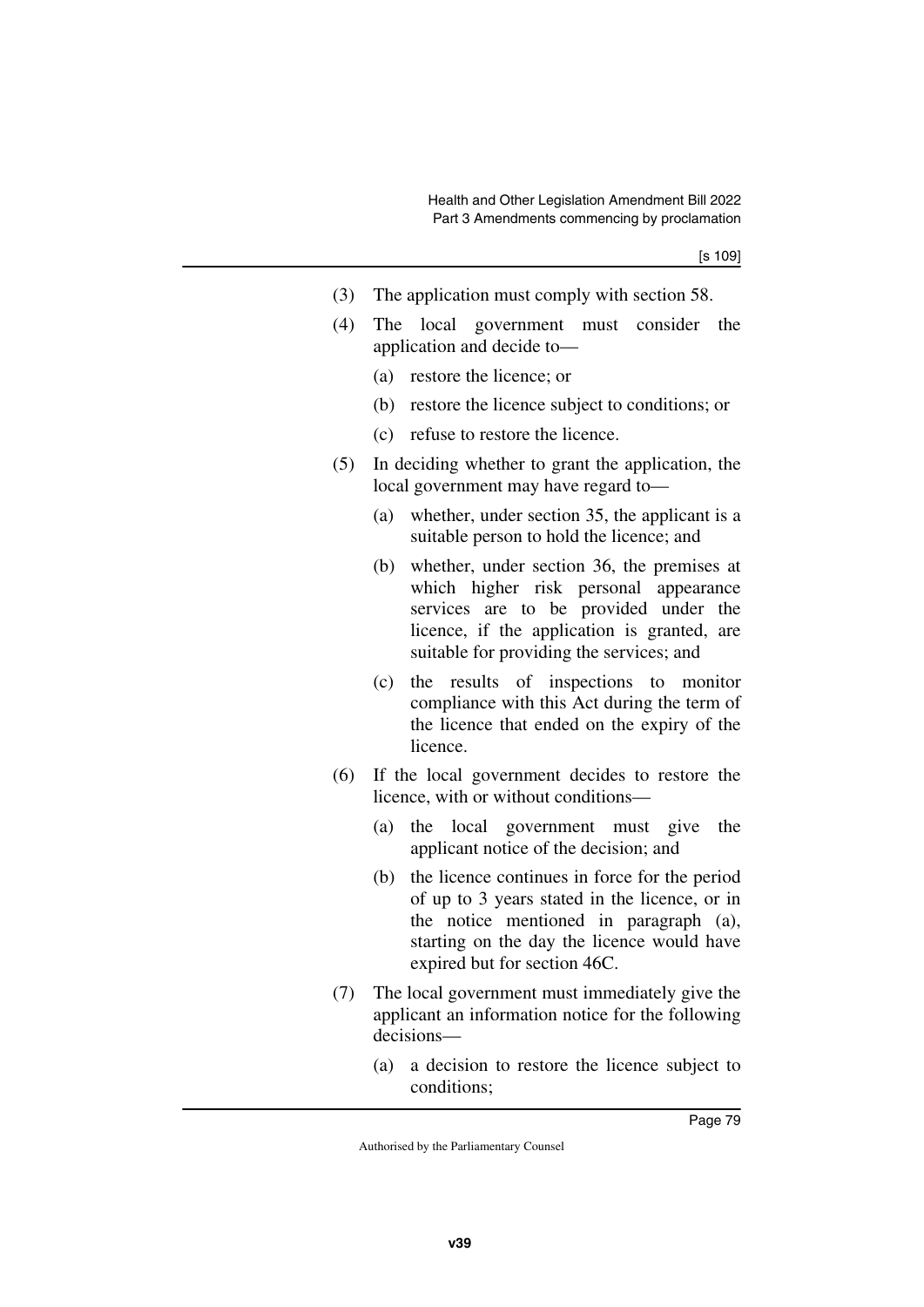- (b) a decision to refuse to restore the licence.
- (8) An expired licence may be restored, with or without conditions, by—
	- (a) endorsing the expired licence with details of the restoration; or
	- (b) issuing another licence.

### **46B Inquiries into application for restoration of licence**

- (1) Before deciding the application, the local government may, by notice given to the applicant, require the applicant to give the local government, within a reasonable period of at least 40 days stated in the notice, further information or a document the local government reasonably requires to decide the application.
- (2) The applicant is taken to have withdrawn the application if, within the stated period, the applicant does not comply with the requirement.

### **46C Expired licence taken to be in force while application for restoration is considered**

- (1) If an application is made under section 46A, the expired licence is taken to be in force—
	- (a) from the day after the day on which the licence would otherwise have expired; and
	- (b) until the application is—
		- (i) decided under section 46A; or
		- (ii) taken to have been withdrawn under section 46B(2); or
		- (iii) otherwise withdrawn.
- (2) However, if the application is refused, the expired licence continues in force until the information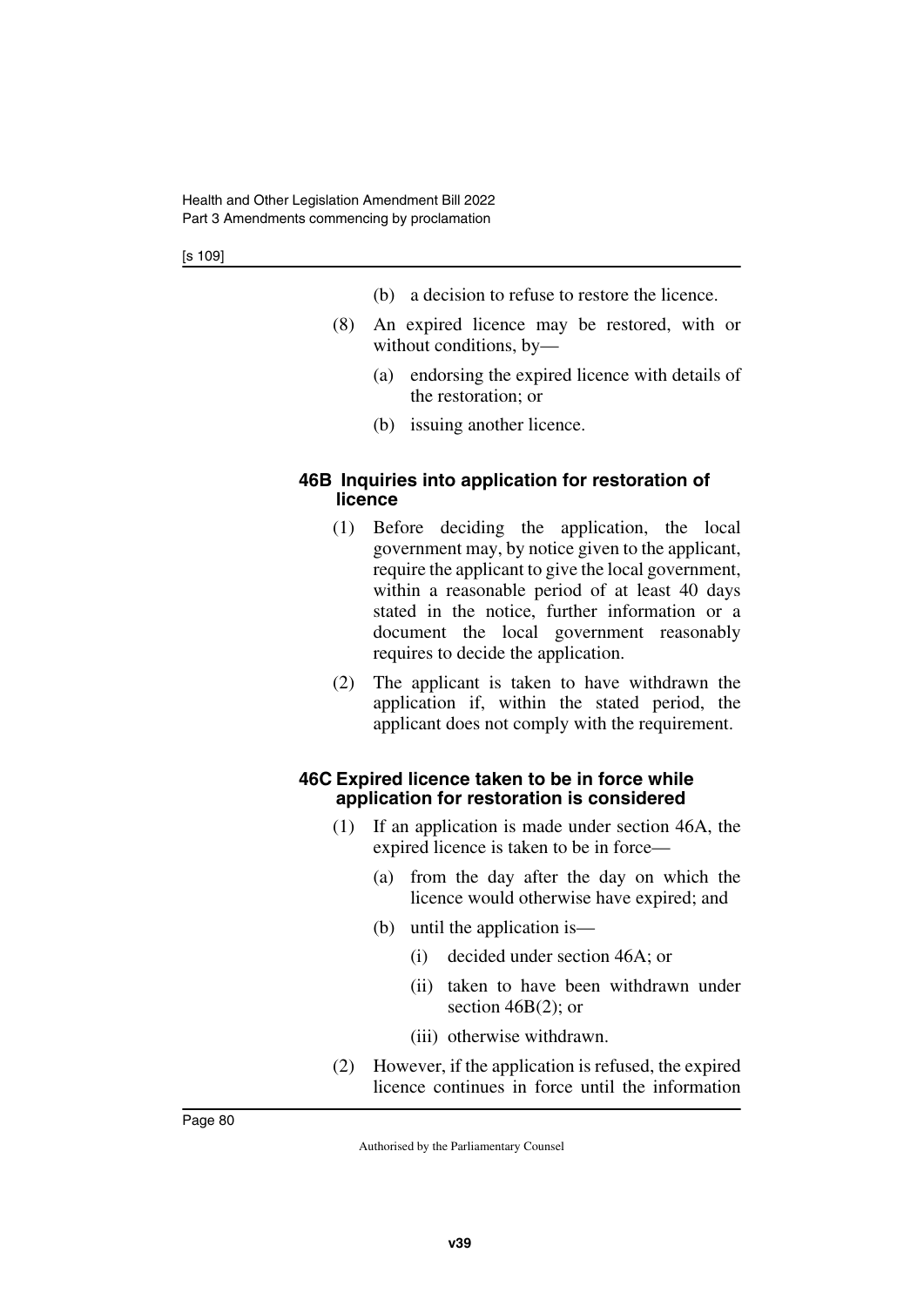notice for the decision is given to the applicant.

(3) This section does not apply if the licence is earlier suspended or cancelled.

### **110 Amendment of s 58 (Applications)**

(1) Section 58(1) *insert—*

> (ba) an application for the restoration of a licence under section 46A;

(2) Section 58(1)(ba) to  $(d)$ —

*renumber* as section  $58(1)(c)$  to (e).

### **111 Insertion of new pt 10, div 1, hdg**

Before section 149—

*insert—*

## **Division 1 Transitional provisions for Act No. 81 of 2003**

**112 Insertion of new pt 10, div 2**

Part 10—

*insert—*

## **Division 2 Transitional provisions for Health and Other Legislation Amendment Act 2022**

### **161 Continuing application of former pt 4, div 2**

(1) This section applies if—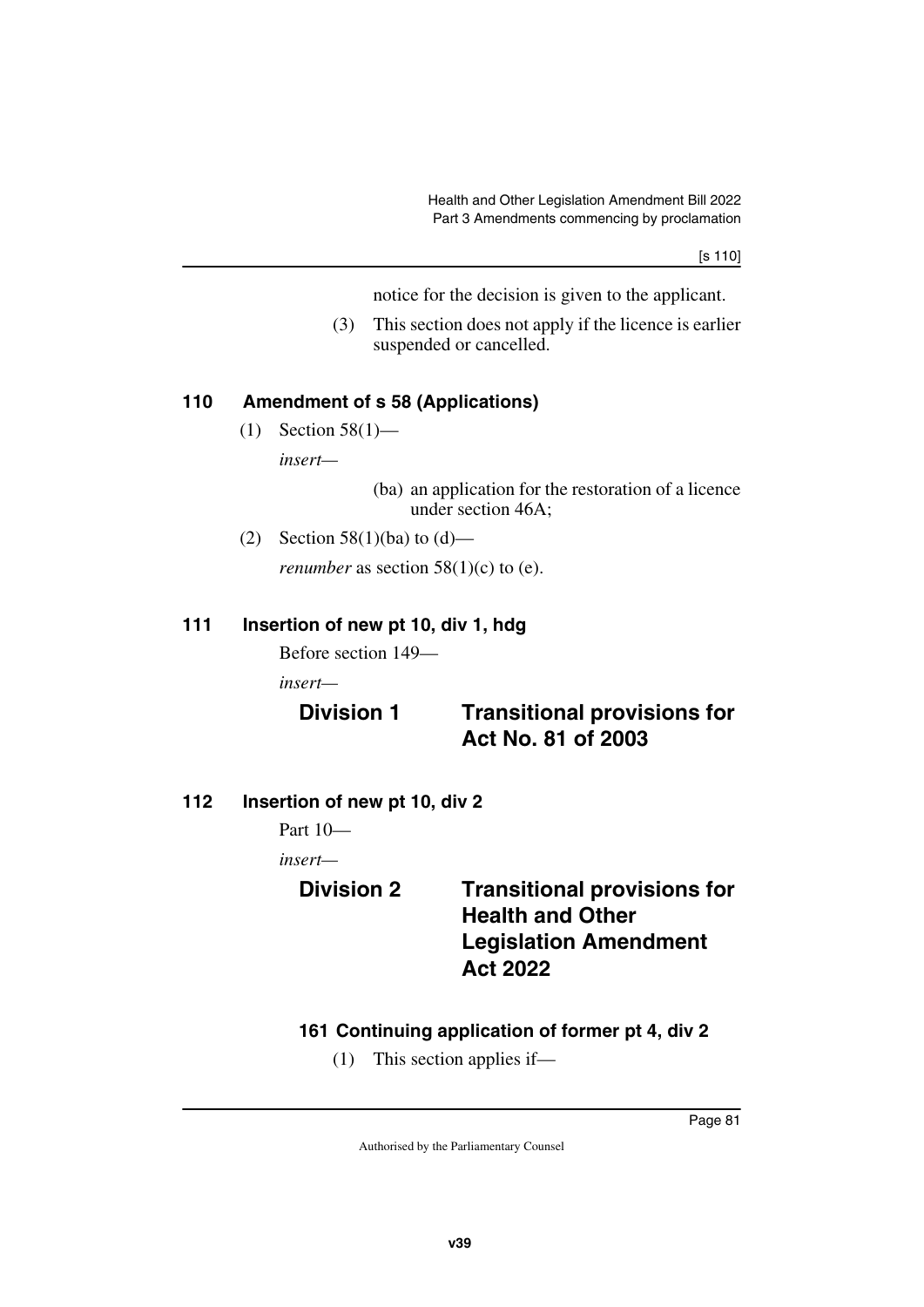- (a) before the commencement, a person made an application under former section 44; and
- (b) immediately before the commencement, the application—
	- (i) had not been decided under former section 44; and
	- (ii) was not taken to have been withdrawn under section 45(2); and
	- (iii) had not been otherwise withdrawn.
- (2) Former part 4, division 2 continues to apply in relation to the application as if the *Health and Other Legislation Amendment Act 2022* had not commenced.
- (3) In this section—

*former*, for a provision of this Act, means the provision as in force from time to time before the commencement.

### **162 Application of pt 4, div 2A**

- (1) This section applies if—
	- (a) a person's licence expired before the commencement; and
	- (b) on the commencement, the period under section  $46A(2)$ , for making an application for restoration of the licence, has not expired.
- (2) Part 4, division 2A applies in relation to the licence.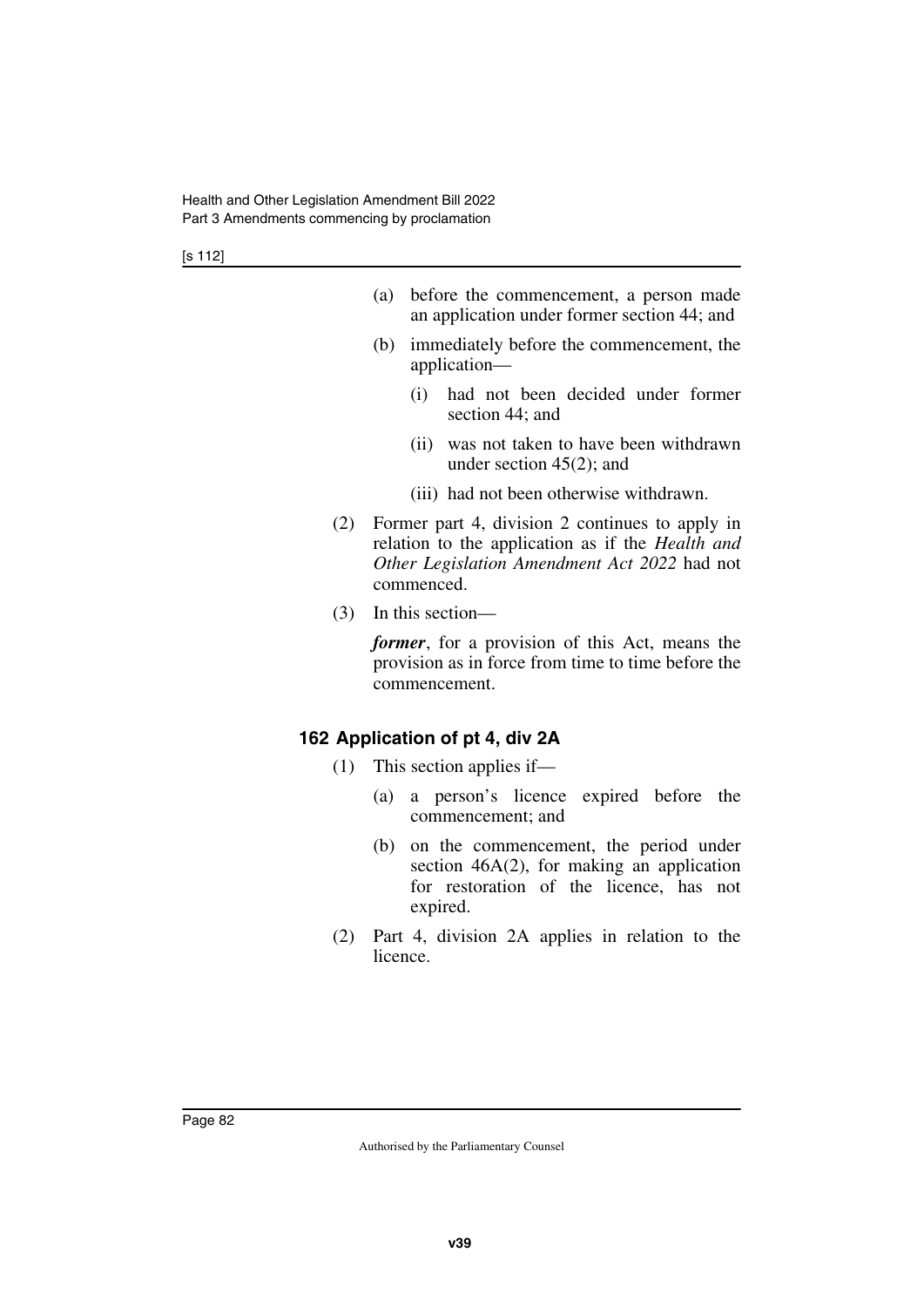### **Division 5 Amendment of Radiation Safety Act 1999**

### **113 Act amended**

This division amends the *Radiation Safety Act 1999*.

*Note—*

See also the amendments in schedule 1, part 2.

#### **114 Amendment of s 51 (Procedural requirements for applications)**

- (1) Section  $51(1)(c)(ii)$  and  $(iii)$  *omit.*
- (2) Section  $51(1)(c)(iv)$ —

*renumber* as section  $51(1)(c)(ii)$ .

(3) Section 51—

*insert—*

- (1A) If the application is for an Act instrument prescribed by regulation for this subsection, the application must also be accompanied by—
	- (a) if the applicant is an individual—proof, to the satisfaction of the chief executive, of the individual's identity; or
	- (b) if the applicant is required to appoint a nominated person—proof, to the satisfaction of the chief executive, of the nominated person's identity.
- (4) Section 51(6), 'subsection  $(5)(b)$ ' *omit, insert—*

subsection  $(6)(b)$ 

(5) Section 51(1A) to  $(8)$ —

*renumber* as section 51(2) to (9).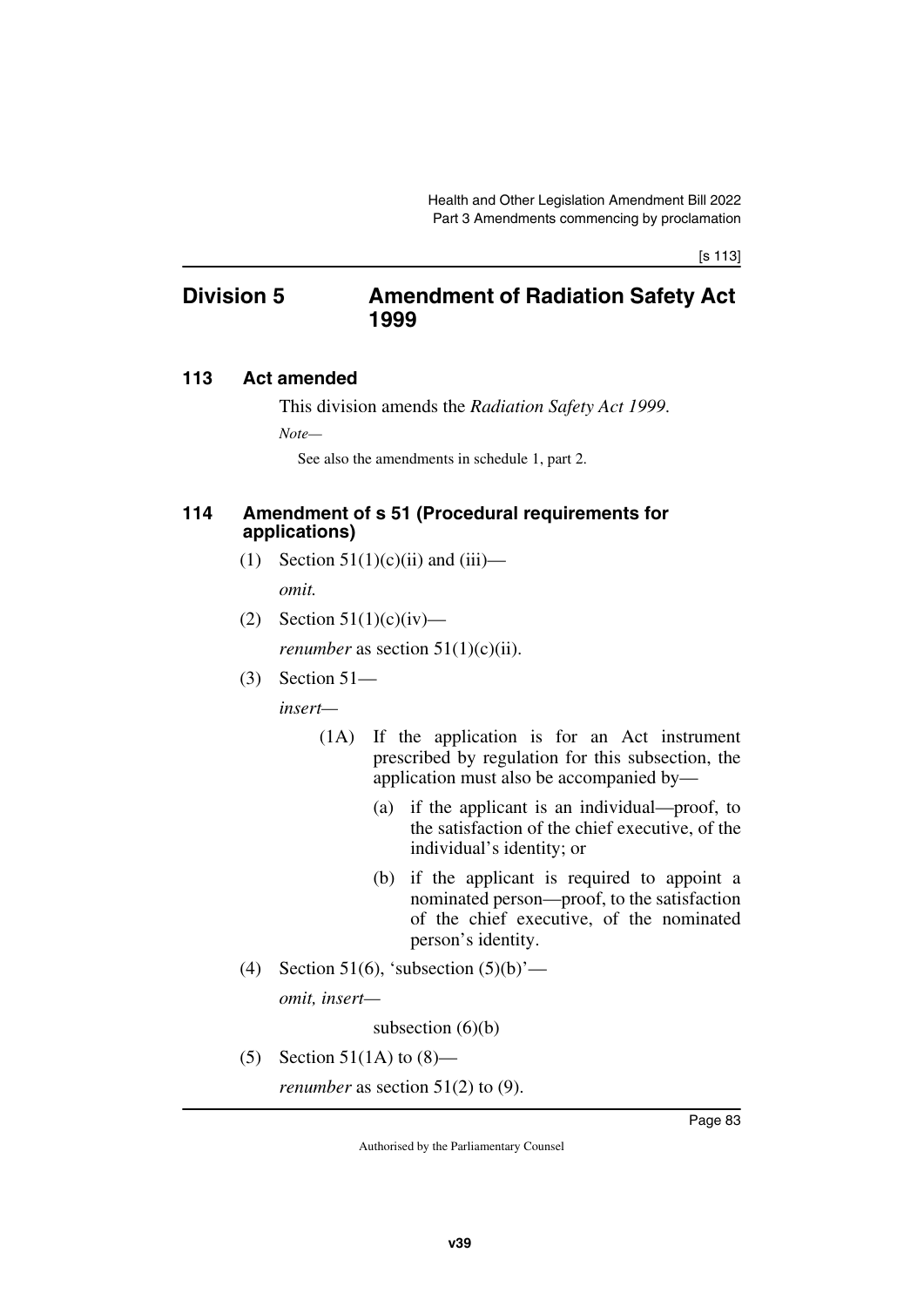[s 115]

### **Division 6 Amendment of Transplantation and Anatomy Act 1979**

### **115 Act amended**

This division amends the *Transplantation and Anatomy Act 1979*.

### **116 Amendment of s 4 (Interpretation)**

Section 4, definition *tissue*—

*omit, insert—*

#### *tissue*—

- (a) means—
	- (i) an organ, blood or part of—
		- (A) a human body; or
		- (B) a human foetus; or
	- (ii) a substance extracted from an organ, blood or part of—
		- (A) a human body; or
		- (B) a human foetus; but
- (b) does not include—
	- (i) immunoglobulins; or
	- (ii) laboratory reagents, or reference and control materials, derived wholly or in part from pooled human plasma; or
	- (iii) human milk.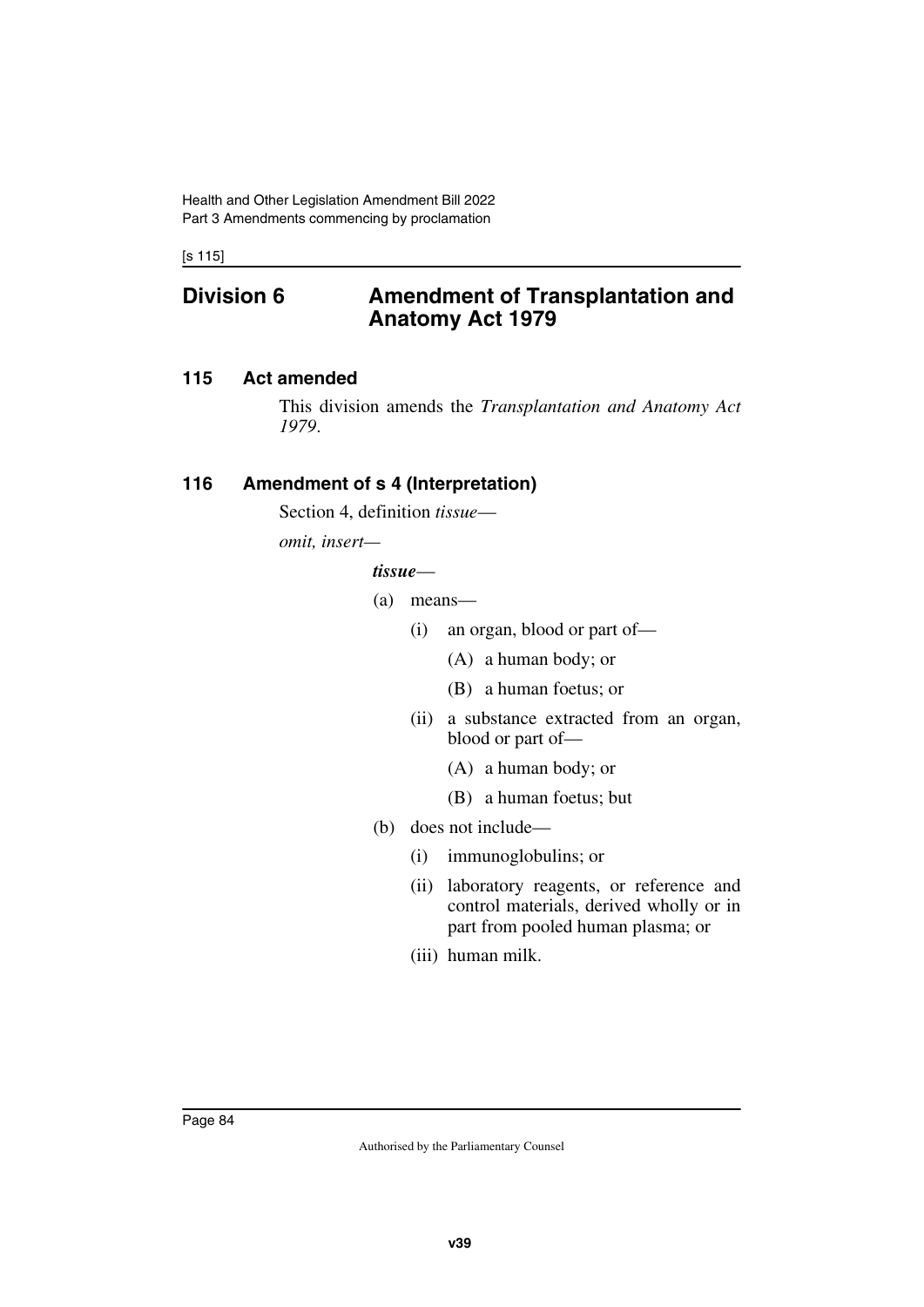[s 117]

# **Part 4 Minor and consequential amendments**

### **117 Acts amended**

Schedule 1 amends the Acts it mentions.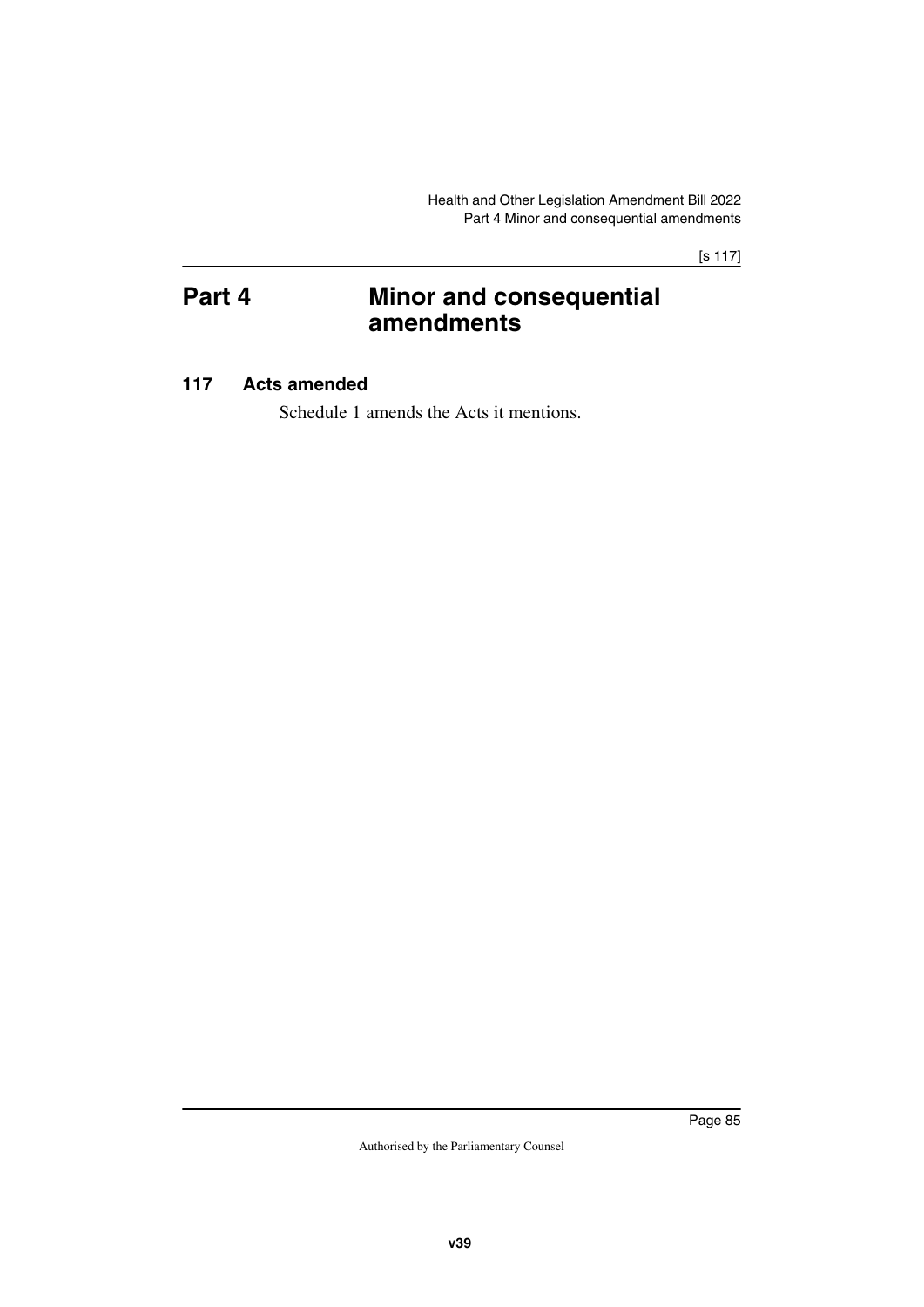# **Schedule 1 Minor and consequential amendments**

section 117

# **Part 1** Amendments commencing on **assent**

## **Corrective Services Act 2006**

**1 Section 306A, definition** *targeted substance***—**

*omit, insert—*

*targeted substance* means a substance, other than a dangerous drug, that may impair a person's physical or mental capacity.

# **Water Supply (Safety and Reliability) Act 2008**

### **1 Section 399F(1)(h)—**

*omit, insert—*

(h) the *Medicines and Poisons Act 2019*, to the extent it applies to a pest control activity within the meaning of that Act;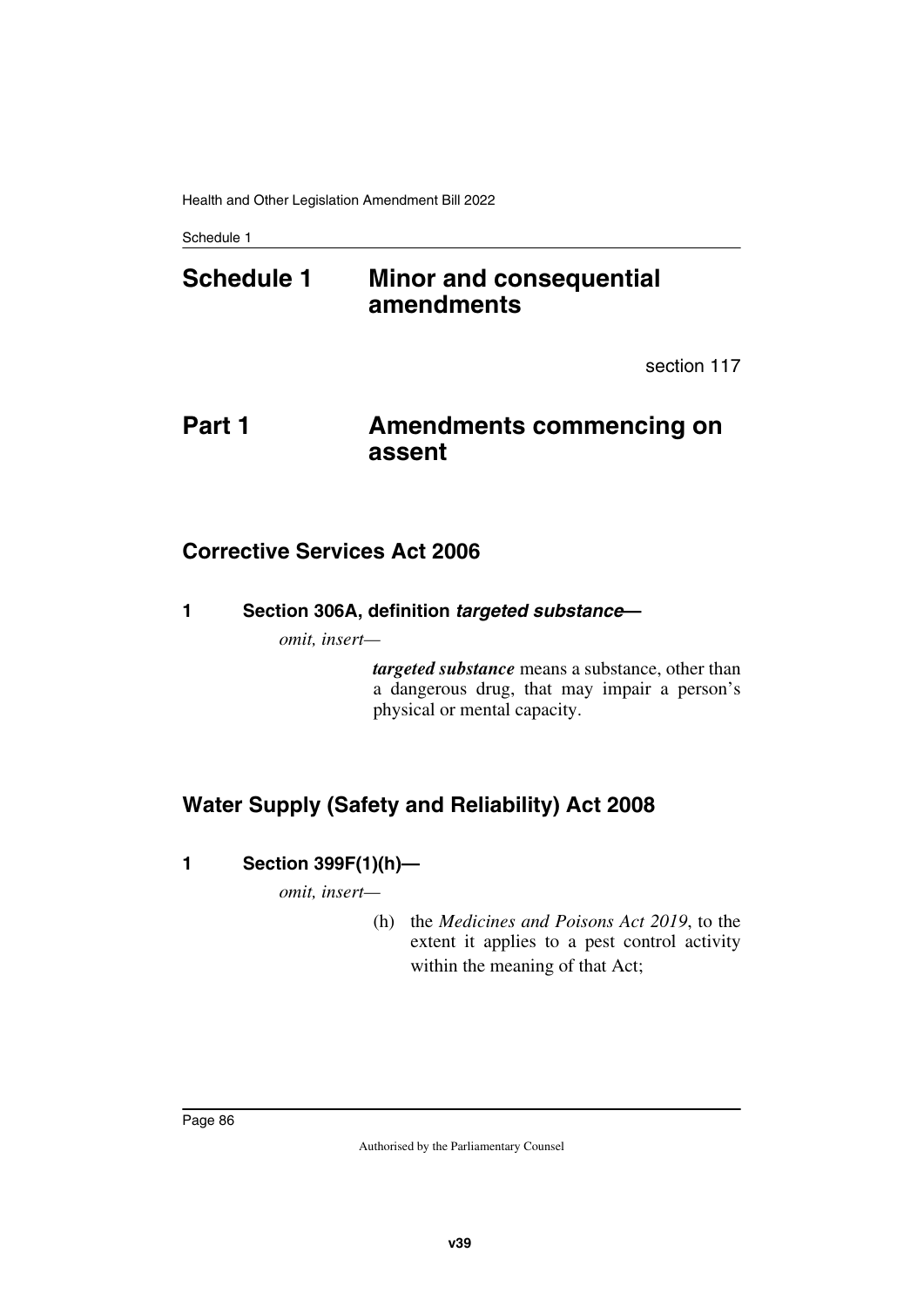# **Part 2 Amendments commencing by proclamation**

### **Ambulance Service Act 1991**

**1 Sections 50G(1), 50I(1), 50J(1), 50K, 50M(1) and (2), 50N, 50O and 50S(1), 'is authorised to'—**

*omit, insert—*

may

## **Mental Health Act 2016**

**1 Sections 11(c), 200(b) and 237(1)(b), section 243, definition** *relevant patient***, paragraph (b), and section 632(1)(b), 'section 368(4)'—**

*omit, insert—*

section  $368(3)(b)$ 

# **Public Health (Infection Control for Personal Appearance Services) Act 2003**

**1 Section 49(5), editor's note—**

*omit, insert—*

*Notes—*

1 See section 35 in relation to the matters a local government may have regard to in deciding whether a person is a suitable person to hold a licence.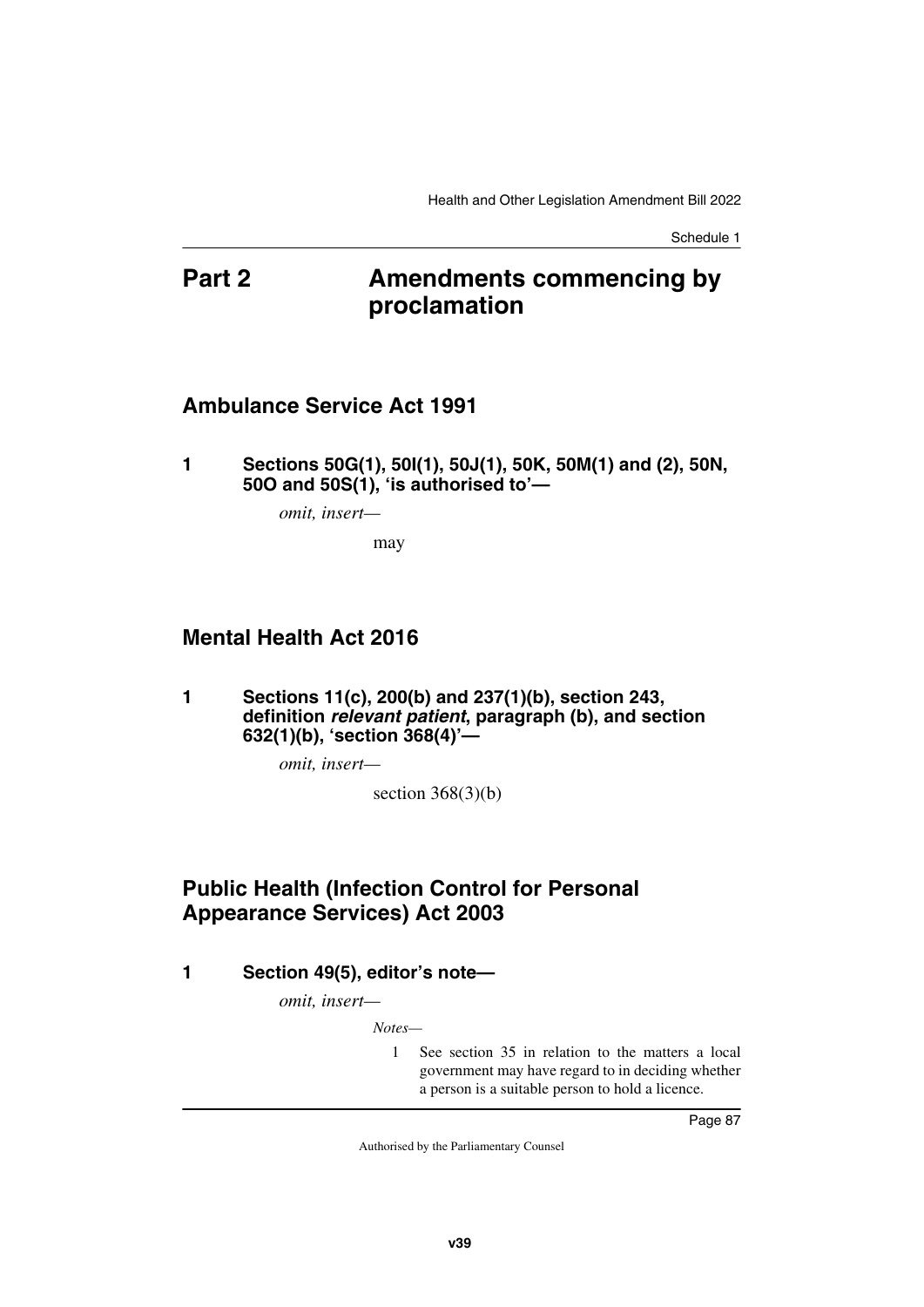2 See section 36 in relation to the matters a local government may have regard to in deciding whether premises at which higher risk personal appearance services are to be provided are suitable for providing the services.

#### **2 Section 51(2), editor's note—**

*omit, insert—*

*Note—*

See section 35 in relation to the matters a local government may have regard to in deciding whether a person is a suitable person to hold a licence.

#### **3 Section 88(1), editor's note—**

*omit, insert—*

*Note—*

See section 115 in relation to false or misleading statements.

## **Radiation Safety Act 1999**

### **1 Section 29(2), editor's note—**

*omit, insert—*

*Note—*

Under section  $51(3)$  and  $(4)(a)$ , an application for a possession licence must be accompanied by the proposed radiation safety and protection plan for the radiation practice for which the applicant wants to possess a radiation source.

### **2 Section 34B(3), note, 'section 51(3)(b)'—**

*omit, insert—*

section  $51(4)(b)$